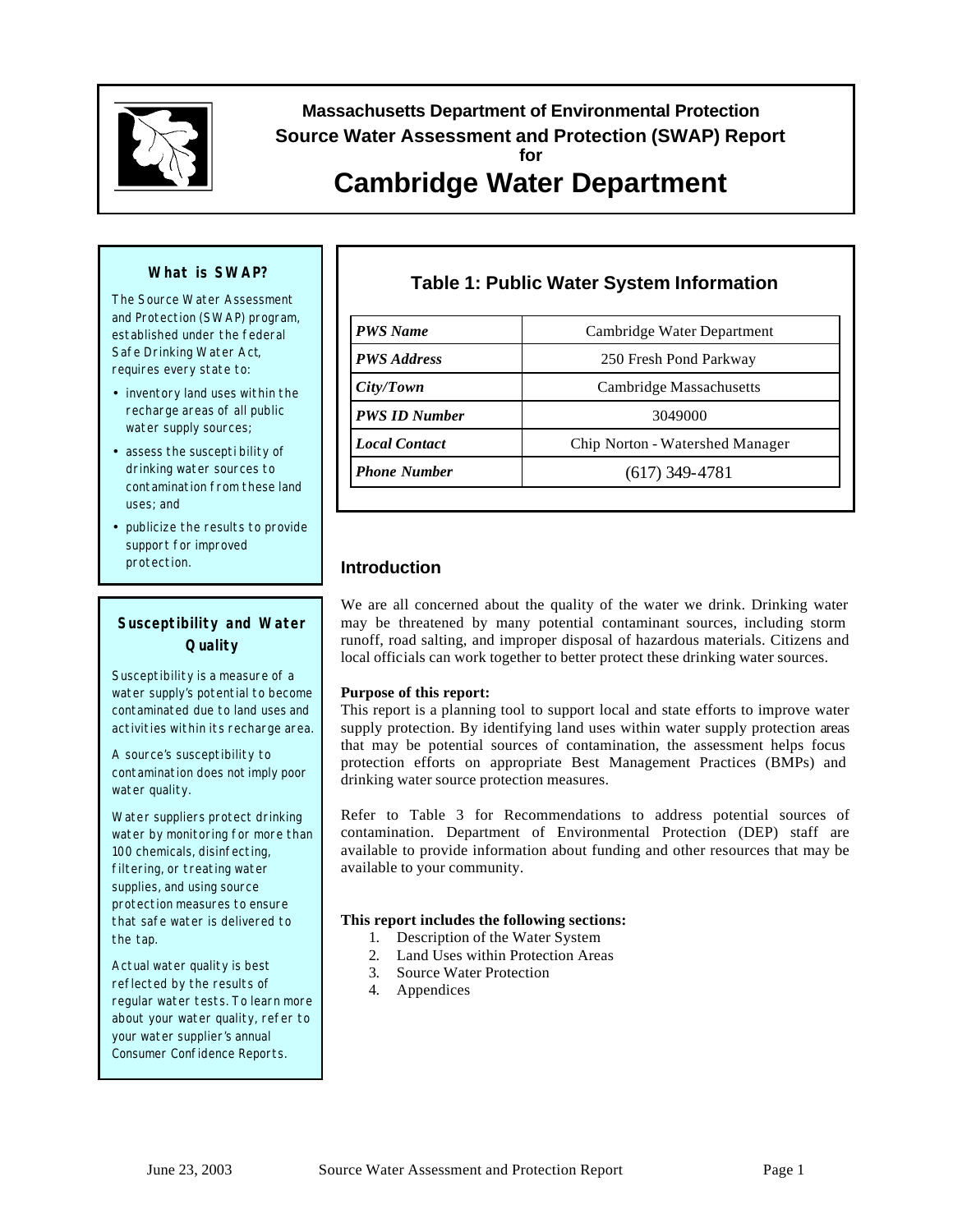### **What is a Watershed?**

A watershed is the land area that catches and drains rainwater down-slope into a river, lake or reservoir. As water travels down from the watershed area it may carry contaminants from the watershed to the drinking water supply source. For protection purposes, watersheds are divided into protection Zones A, B and C.



### **Section 1: Description of the Water System**

| Source Name                   | <b>Source ID</b> | Susceptibility |
|-------------------------------|------------------|----------------|
| Hobbs Brook Reservoir - Lower | 3049000-01S      | High           |
| <b>Fresh Pond Reservoir</b>   | 3049000-02S      | High           |
| <b>Stony Brook Reservoir</b>  | 3049000-03S      | High           |
| Hobbs Brook Reservoir - Upper | 3049000-04S      | High           |

The Cambridge water system consists of four sources with watersheds in several towns. The Hobbs Brook Upper Reservoir (04S) flows into the Hobbs Brook Lower Reservoir (01S), and is combined with water from the Stony Brook Reservoir (03S), then the combined water flows to the Fresh Pond Reservoir  $(02S)$ .

The watershed for the Stony Brook Reservoir extends from Weston north into the town of Lincoln. The Hobbs Brook Reservoirs' watersheds include areas of Waltham, Lexington, and Lincoln. The functional watershed for the Fresh Pond Reservoir is now completely within the City of Cambridge, though it originally included areas of Watertown and Belmont. This smaller functional watershed is the result of stormwater drainage modifications that divert street runoff away from the reservoir. Please see the attached maps for more information about the reservoirs and their watersheds.

The water withdrawn from Fresh Pond is filtered, disinfected, pH-adjusted for corrosion control, and fluoridated for dental health. After treatment, the finished water is pumped to the Payson Park Reservoir in Belmont, where it awaits distribution throughout Cambridge.

### **Section 2: Land Uses in the Protection Areas**

The protection areas for Cambridge are a mixture of residential, commercial, industrial, and forest land uses (refer to attached map for details). Land uses and activities that are potential sources of contamination are listed in Table 2.

### **Key Land Uses and Protection Issues include:**

- 1. Zone A Land Uses
- 2. Residential Land Uses
- 3. Transportation Corridors
- 4. Hazardous Materials Storage and Use
- 5. Presence of Oil or Hazardous Material Contamination Sites
- 6. Aquatic Wildlife
- 7. Protection Planning

The overall ranking of susceptibility to contamination for the system is high, based on the presence of at least one high threat land use within the water supply protection areas, as seen in Table 2.

**1. Zone A Land Uses -** The Zone A is the land area within 400 feet of a reservoir and 200 feet of its tributaries. The land uses and activities within the Zone A areas for Cambridge include: transportation corridors, above ground and underground storage tanks, commercial and industrial facilities, recreational activities, and aquatic wildlife. Public water systems are responsible for enforcing the prohibition of certain new or expanded land uses within the Zone A, as detailed in 310 CMR 22.20(b).

### **Glossary Protection Zones**

**Zone A:** is the most critical for protection efforts. It is the area 400 feet from the edge of the reservoir and 200 feet from the edge of the tributaries (rivers and/ or streams) draining into it.

**Zone B:** is the area one-half mile from the edge of the reservoir but does not go beyond the outer edge of the watershed.

**Zone C:** is the remaining area in the watershed not designated as Zones A or B.

The attached map shows Zone A and your watershed boundary.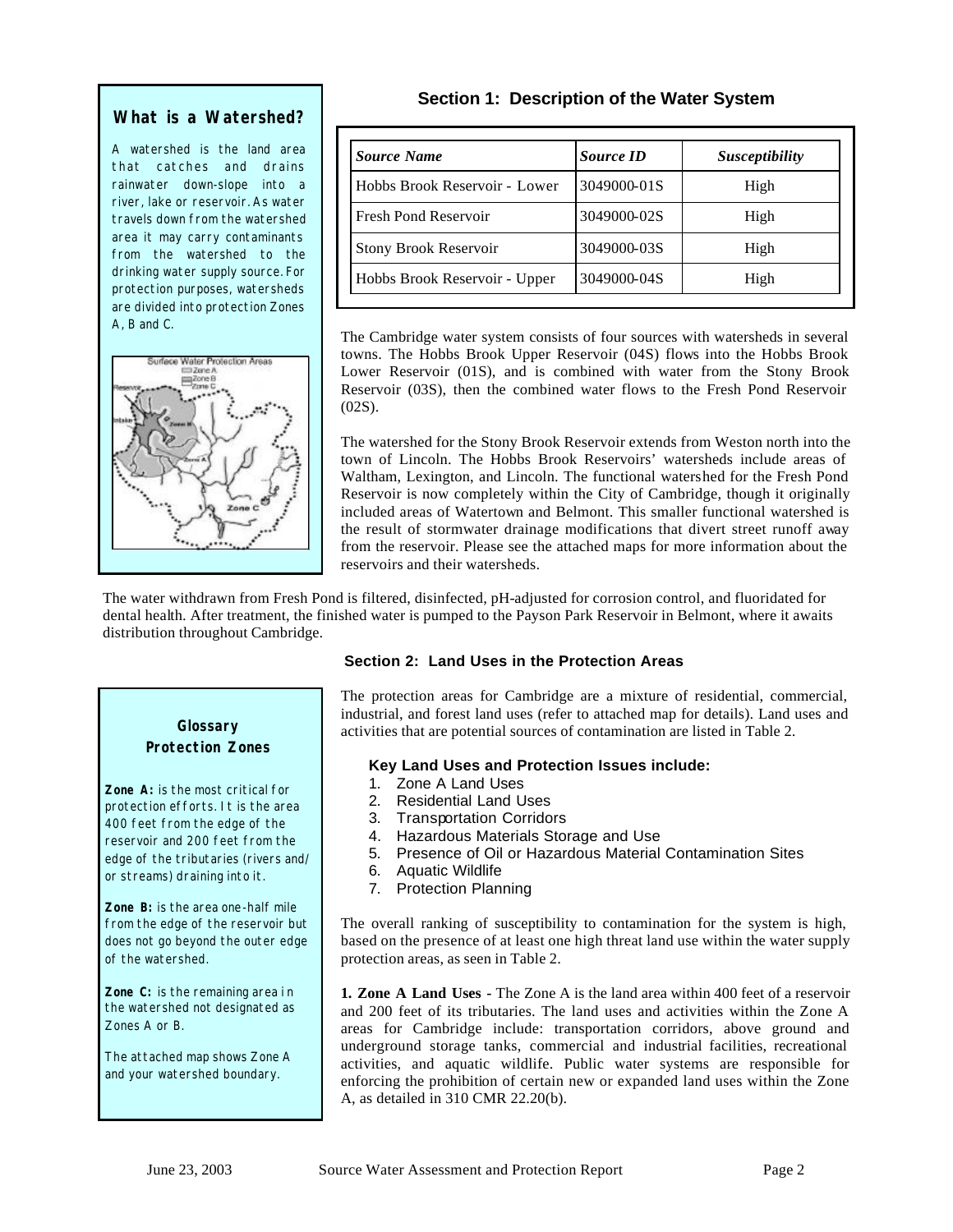#### **Zone A Recommendations:**

- $\checkmark$  Develop a Management Plan to minimize the impact that visitors will have within the Zone A of Fresh Pond Reservation.
- $\checkmark$  Actively monitor new or expanded land uses within the Zone A according to your watershed protocol submitted to DEP.
- $\checkmark$  To the extent possible, remove all activities from the Zone As to comply with DEP's Zone A requirements.
- $\checkmark$  Control stormwater and erosion within the Zone A.
- $\checkmark$  Control aquatic wildlife within the Zone A as necessary.
- $\checkmark$  Continue to work with local emergency response teams to practice containment of spills within the Zone A.
- $\checkmark$  Continue to conduct regular inspections of the Zone A for illegal dumping and spills.
- $\checkmark$  Install water supply protection area signs as needed around the Zone A.

**2. Residential Land Uses –** Approximately 35% of the watersheds consist of residential areas. Some of the areas have public sewers and some use septic systems. If managed improperly, activities associated with residential areas can contribute to drinking water contamination. Common potential sources of contamination include:

- **Septic Systems** Improper disposal of household hazardous chemicals to septic systems is a potential source of contamination. If septic systems fail or are not properly maintained they can be a potential source of microbial contamination.
- **Household Hazardous Materials** Hazardous materials may include automotive wastes, paints, solvents, pesticides, fertilizers, and other substances. Improper use, storage, and disposal of chemical products used in homes are potential sources of contamination.

### **Benefits of Source Protection**

Source Protection helps protect public health and is also good for fiscal fitness:

- Protects drinking water quality at the source
- Reduces monitoring costs through the DEP Waiver Program
- Treatment can be reduced or avoided entirely, saving treatment costs
- Prevents costly contamination clean-up
- Preventing contamination saves costs on water purchases, and expensive new source development

Contact your regional DEP office for more information on Source Protection and the Waiver Program.

• **Heating Oil Storage** - If managed improperly, Underground and Aboveground Storage Tanks (USTs and ASTs) can be potential sources of contamination due to leaks or spills of the fuel oil they store.

#### **Residential Land Use Recommendations:**

- $\checkmark$  Work cooperatively with Boards of Health to develop an inventory of septic systems in Lincoln and Weston.
- $\checkmark$  Educate residents on best management practices (BMPs) for protecting water supplies. Distribute the fact sheet "Residents Protect Drinking Water" available in Appendix A and on www.mass.gov/dep/brp/dws/protect.htm, which provides BMPs for common residential issues.
- $\checkmark$  Work with planners to control new residential developments in the water supply protection areas.
- ¸ Promote BMPs for stormwater management and pollution controls.

**3. Transportation Corridors -** Route 128/I-95, Route 2, Route 2A, and Route 20 run through the Zone A areas. Local roads are common throughout the watersheds. Roadway construction, maintenance, and typical highway use can all be potential sources of contamination. Accidents can lead to spills of gasoline and other potentially dangerous transported chemicals. Roadways are frequent sites for illegal dumping of hazardous or other potentially harmful wastes. De-icing salt, automotive chemicals and other debris on roads are picked up by stormwater and wash in to catch basins.



Figure 1: Sample watershed with examples of potential sources of contamination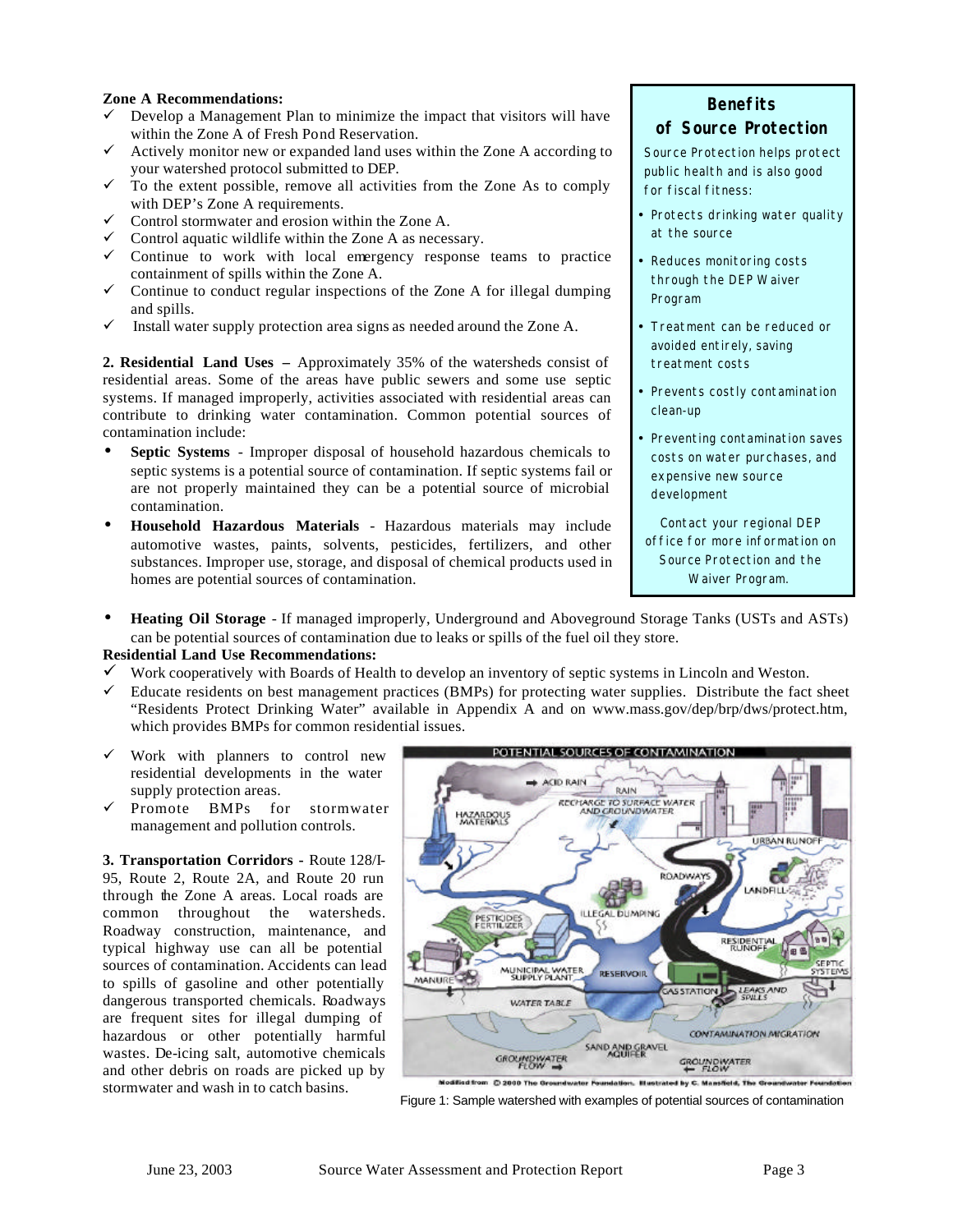Railroad tracks run through the water supply protection areas. Rail corridors serving passenger or freight trains are potential sources of contamination due to chemicals released during normal use, track maintenance, and accidents. Accidents can release spills of train engine fluids and commercially transported chemicals.

#### **Transportation Corridor Recommendations:**

- $\checkmark$  Continue to work cooperatively with the Massachusetts Highway Department on a hazardous materials management plan, on a salt use reduction strategy, and on the implementation of structural and maintenance of BMP.
- $\checkmark$  Work with the Towns and State to have catch basins inspected, maintained, and cleaned on a regular schedule. Street sweeping reduces the amount of potential contaminants in runoff.

#### **What are "BMPs?"**

Best Management Practices (BMPs) are measures that are used to protect and improve surface water and groundwater quality. BMPs can be structural, such as oil & grease trap catch basins, nonstructural, such as hazardous waste collection days or managerial, such as employee training on proper disposal procedures.

- $\checkmark$  Continue to work with local emergency response teams to ensure that any spills within the watersheds can be effectively contained.
- $\checkmark$  Review storm drainage maps with emergency response teams. Work with town officials to investigate mapping options such as the upcoming Phase II Stormwater Rule requiring some communities to complete stormwater mapping.
- $\checkmark$  Work with local officials during their review of the railroad right of way Yearly Operating Plans to ensure that water supplies are protected during vegetation control.

**4. Hazardous Materials Storage and Use** – Six percent of the land area within the watersheds is commercial or industrial land uses. Many small businesses and industries use hazardous materials, produce hazardous waste products, and/or store large quantities of hazardous materials in UST/AST. If hazardous materials are improperly stored, used, or disposed, they become potential sources of contamination. Hazardous materials should never be disposed of to a septic system or floor drain leading directly to the ground.

#### **Hazardous Materials Storage and Use Recommendations:**

- $\checkmark$  Continue to educate local businesses on best management practices for protecting water supplies. Distribute the fact sheet "Businesses Protect Drinking Water" available in Appendix A and on www.mass.gov/dep/brp/dws/ protect.htm, which provides BMP's for common business issues.
- Work with local businesses to register those facilities that are unregistered generators of hazardous waste or waste oil. Partnerships between businesses, water suppliers, and communities enhance successful public drinking water protection practices.



Educate local businesses on Massachusetts floor drain requirements. See brochure "Industrial Floor Drains" for more information.

**5. Presence of Oil or Hazardous Material Contamination Sites –** The watersheds contain DEP Tier Classified Oil and/or Hazardous Material Release Sites indicated on the maps as Release Tracking Numbers 3- 0016793, 30002382, 30001320, 30018589, 3-0002920, 3-0010293, 3-0000582, 3- 0013311, 30001000, 30001213, 30011633, and 3-0003920. Outside of the functional watershed for Fresh Pond Reservoir, but within the larger natural watershed are the DEP Tier Classified Oil and/or Hazardous Material Release Sites indicated on the map as 3-0018094, 3-0000269, 3-0002594, 3- 0013222, 3-0000089, 3-0015303, 3-0000959, 3-0019196, 3-0013583, 3-0013797, 3- 0016604, and 3-0002177. Refer to the attached map and Appendix 3 for more information.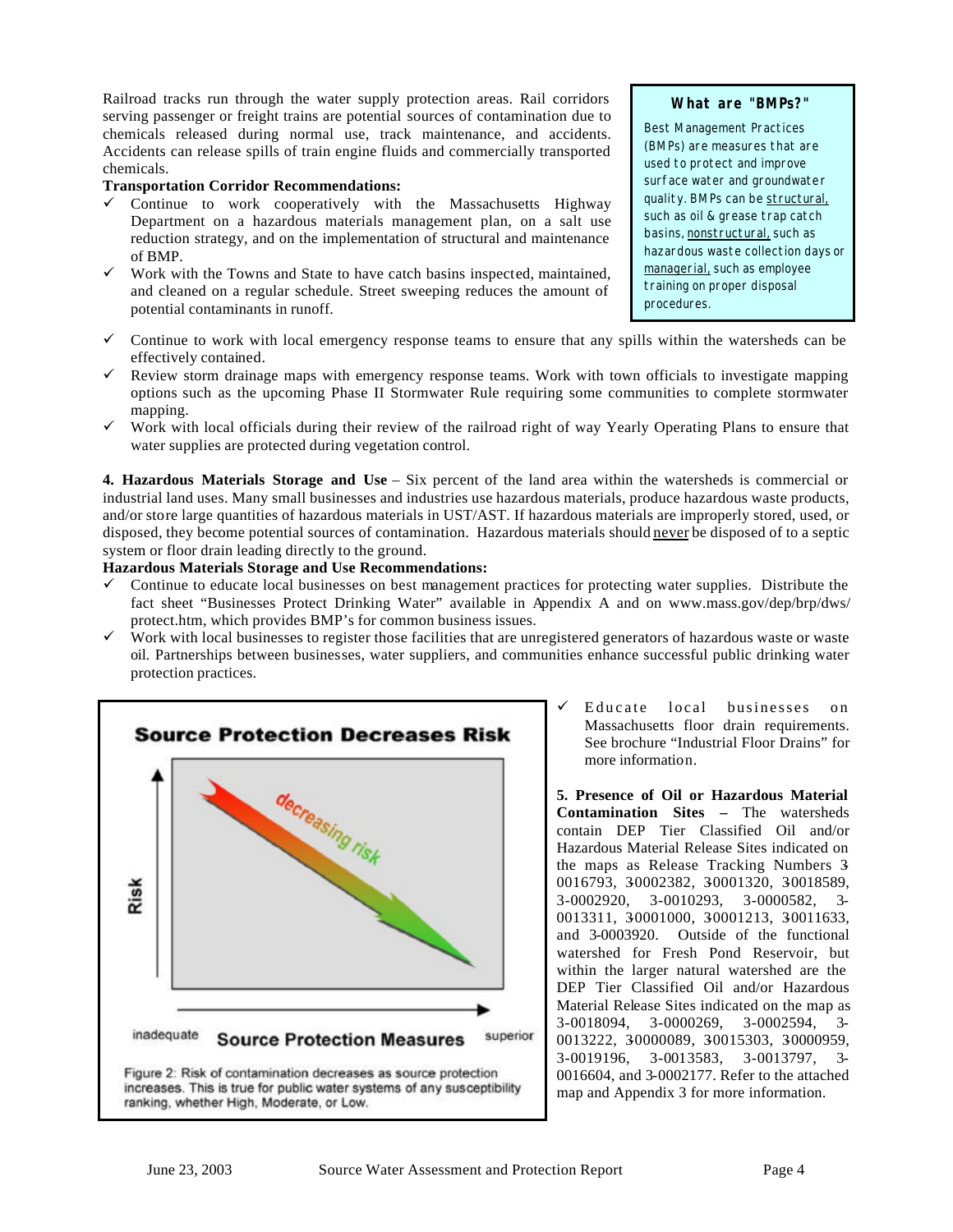#### **Potential Source of Contamination vs. Actual Contamination**

The activities listed in Table 2 are those that typically use, produce, or store contaminants of concern, which, if managed improperly, are potential sources of contamination (PSC).

It is important to understand that a release may never occur from the potential source of contamination provided facilities are using best management practices (BMPs). If BMPs are in place, the actual risk may be lower than the threat ranking identified in Table 2. Many potential sources of contamination are regulated at the federal, state and/or local levels, to further reduce the risk.

| <b>Activities</b>                        | <b>Quantity</b> | <b>Threat</b> |                  | <b>Source # Potential Source of Contamination</b>                                                      |
|------------------------------------------|-----------------|---------------|------------------|--------------------------------------------------------------------------------------------------------|
| <b>Agricultural</b>                      |                 |               |                  |                                                                                                        |
| Fertilizer Storage or<br>Use             | Many            | M             | 02S, 03S,<br>04S | Fertilizers: leaks, spills, improper handling, or over-<br>application                                 |
| <b>Livestock Operations</b>              | Several         | H             | 03S, 04S         | Manure (microbial contaminants): improper handling                                                     |
| Landscaping                              | Many            | M             | All              | Fertilizers and pesticides: leaks, spills, improper<br>handling, or over-application                   |
| Manure Storage or<br>Spreading           | Several         | H             | 03S, 04S         | Manure (microbial contaminants): improper handling                                                     |
| Nurseries                                | 2               | M             | 04S              | Fertilizers, pesticides, and other chemicals: leaks, spills,<br>improper handling, or over-application |
| Pesticide Storage or<br>Use              | Many            | H             | 02S, 03S,<br>04S | Pesticides: leaks, spills, improper handling, or over-<br>application                                  |
| Commercial                               |                 |               |                  |                                                                                                        |
| Auto Repair Shops                        | Several         | M             | All              | Automotive fluids, vehicle paints and solvents: spills,<br>leaks, or improper handling                 |
| Car/Truck/Bus<br>Washes                  | 1               | L             | 03S              | Vehicle wash water, soaps, oils, greases, metals, and<br>salts: improper management                    |
| Gas Stations/ Service<br><b>Stations</b> | Several         | M             | All              | Automotive fluids and fuels: spills, leaks, or improper<br>handling or storage                         |
| Bus and Truck<br>Terminals               | 1               | М             | 04S              | Fuels and maintenance chemicals: spills, leaks, or<br>improper handling                                |
| <b>Golf Courses</b>                      | 2               | M             | 02S, 03S         | Fertilizers or pesticides: over-application or improper<br>handling                                    |
| Junk Yards and<br>Salvage Yards          | 1               | H             | 03S              | Automotive chemicals, wastes, and batteries: spills,<br>leaks, or improper handling                    |
| Laundromats                              | 2               | L             | 01S, 04S         | Wash water: improper management                                                                        |

### **Table 2: Land Use in the Watersheds**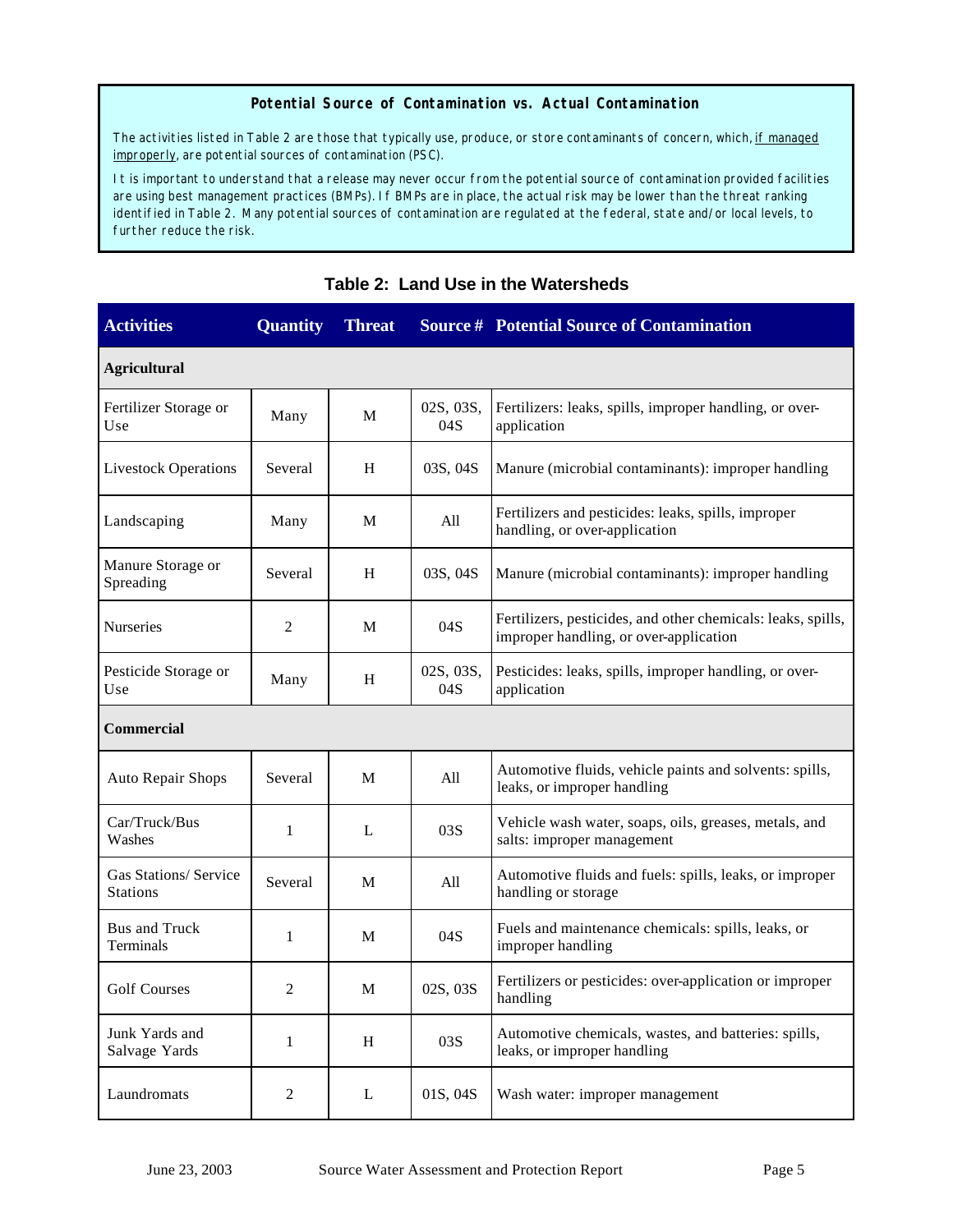| <b>Activities</b>                             | <b>Quantity</b> | <b>Threat</b> |                  | <b>Source # Potential Source of Contamination</b>                                                                                        |
|-----------------------------------------------|-----------------|---------------|------------------|------------------------------------------------------------------------------------------------------------------------------------------|
| Commercial (cont'd)                           |                 |               |                  |                                                                                                                                          |
| <b>Medical Facilities</b>                     | $\mathbf{1}$    | $\mathbf{L}$  | 01S              | Biological, chemical, and radioactive wastes: spills,<br>leaks, or improper handling or storage                                          |
| <b>Nursing Homes</b>                          | 1               | L             | 01S              | Microbial contaminants: improper management                                                                                              |
| Paint Shops                                   | 1               | М             | 04S              | Paints, solvents, other chemicals: spills, leaks, or<br>improper handling or storage                                                     |
| Photo Processors                              | 1               | М             | 03S              | Photographic chemicals: spills, leaks, or improper<br>handling or storage                                                                |
| Printer and Blueprint<br>Shops                | 2               | M             | 01S, 03S         | Printing inks and chemicals: spills, leaks, or improper<br>handling or storage                                                           |
| Railroad Tracks and<br>Yards                  | 1               | H             | 01S, 03S         | Herbicides: over-application or improper handling; fuel<br>storage, transported chemicals, and maintenance<br>chemicals: leaks or spills |
| Repair Shops<br>(Engine, Appliances,<br>Etc.) | 2               | M             | 01S, 02S         | Engine fluids, lubricants, and solvents: spills, leaks, or<br>improper handling or storage                                               |
| <b>Research Laboratories</b>                  | 5               | M             | 01S, 03S         | Laboratory chemicals and wastes: spills, leaks, or<br>improper handling or storage                                                       |
| <b>Industrial</b>                             |                 |               |                  |                                                                                                                                          |
| Chemical<br>Manufacture or<br>Storage         | 1               | H             | 03S              | Chemicals and process wastes: spills, leaks, or improper<br>handling or storage                                                          |
| Industry/Industrial<br>Parks                  | Several         | H             | 01S, 02S,<br>03S | Industrial chemicals and metals: spills, leaks, or<br>improper handling or storage                                                       |
| <b>Residential</b>                            |                 |               |                  |                                                                                                                                          |
| Fuel Oil Storage<br>(at residences)           | Many            | M             | All              | Fuel oil: spills, leaks, or improper handling                                                                                            |
| Lawn Care/<br>Gardening                       | Many            | M             | All              | Pesticides: over-application or improper storage and<br>disposal                                                                         |
| Septic Systems/<br>Cesspools                  | Many            | M             | All              | Hazardous chemicals: microbial contaminants, and<br>improper disposal                                                                    |
| <b>Miscellaneous</b>                          |                 |               |                  |                                                                                                                                          |
| Aquatic Wildlife                              | Many            | H             | All              | Microbial contaminants                                                                                                                   |
| <b>Clandestine Dumping</b>                    | Frequent        | H             | All              | Debris containing hazardous materials or wastes                                                                                          |
| <b>Combined Sewer</b><br>Overflows            | Several         | H             | All              | Microbial and non-microbial contaminants including<br>industrial wastewater; improper disposal of hazardous<br>wastes                    |

# **Table 2: Land Use in the Watersheds**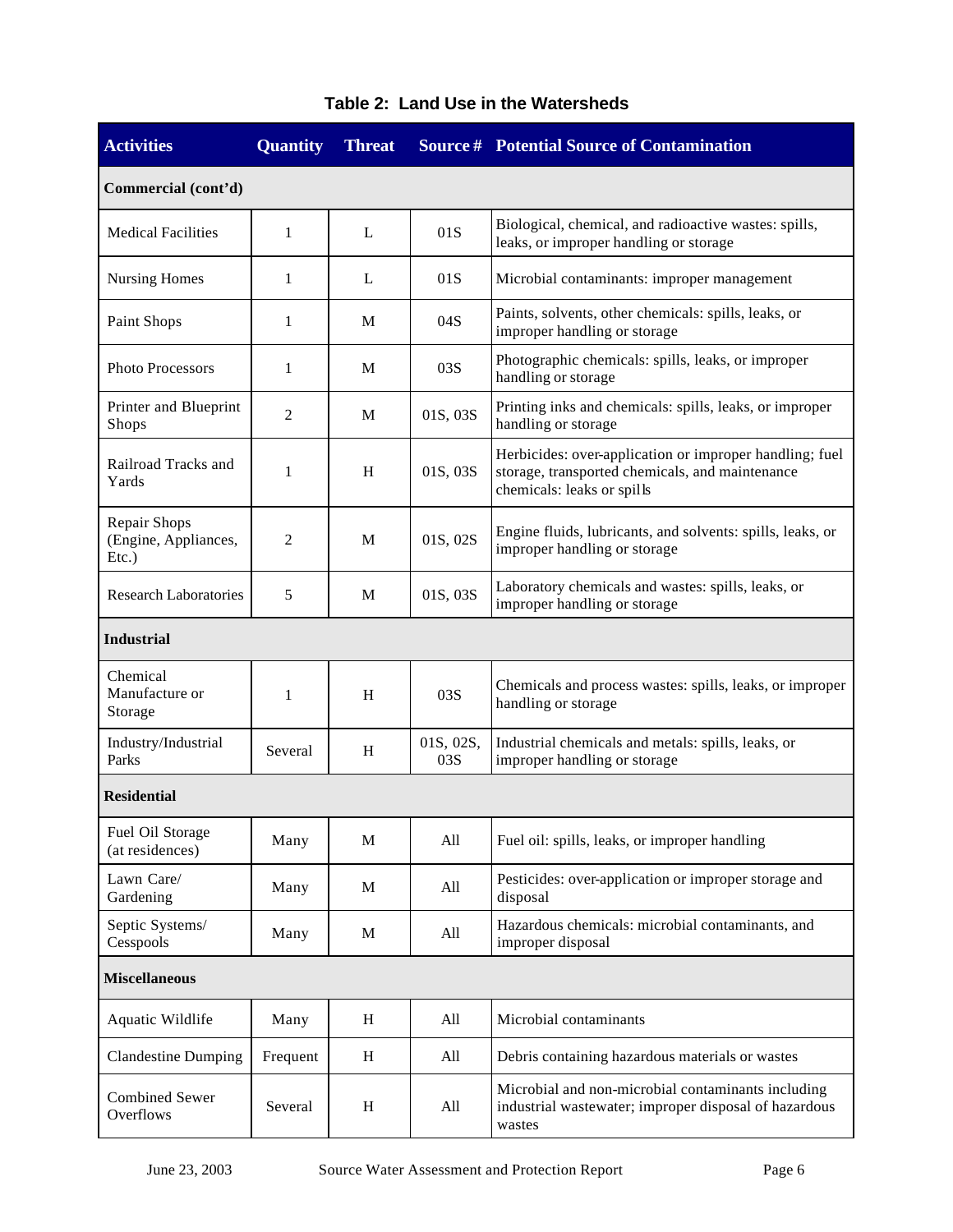| <b>Activities</b>                                | Quantity       | <b>Threat</b> |          | <b>Source # Potential Source of Contamination</b>                                                                                |  |  |  |  |  |
|--------------------------------------------------|----------------|---------------|----------|----------------------------------------------------------------------------------------------------------------------------------|--|--|--|--|--|
| <b>Miscellaneous</b>                             |                |               |          |                                                                                                                                  |  |  |  |  |  |
| <b>Composting Facilities</b>                     | $\mathbf{1}$   | M             | 02S, 03S | Organic material, animal waste, and runoff: storage and<br>improper handling                                                     |  |  |  |  |  |
| Landfills and Dumps                              | 1              | H             | 03S      | Seepage of leachate (Note - capped landfill)                                                                                     |  |  |  |  |  |
| Road and<br><b>Maintenance Depots</b>            | $\overline{c}$ | M             | 03S, 04S | Deicing materials, automotive fluids, fuel storage, and<br>other chemicals: spills, leaks, or improper handling or<br>storage    |  |  |  |  |  |
| Schools, Colleges,<br>and Universities           | $\overline{c}$ | M             | 03S, 04S | Fuel oil, laboratory, art, photographic, machine shop,<br>and other chemicals: spills, leaks, or improper handling<br>or storage |  |  |  |  |  |
| <b>Snow Dumps</b>                                | Several        | M             | A11      | Melt water containing de-icing and other chemicals<br>from roads and parking lots: improper handling                             |  |  |  |  |  |
| Transportation<br>Corridors                      | Several        | H             | A11      | Fuels and other hazardous materials: accidental leaks or<br>spills; pesticides: over-application or improper handling            |  |  |  |  |  |
| <b>Underground Storage</b><br>Tanks              | Many           | M             | All      | Stored materials: spills, leaks, or improper handling                                                                            |  |  |  |  |  |
| <b>Utility Substation</b><br><b>Transformers</b> | 1              | M             | 04S      | Chemicals and other materials including PCBs: spills,<br>leaks, or improper handling                                             |  |  |  |  |  |
| Waste Transfer/<br><b>Recycling Stations</b>     | 1              | M             | 03S      | Water contacting waste materials: improper<br>management, seepage, and runoff                                                    |  |  |  |  |  |

### **Table 2: Land Use in the Watersheds**

#### **Notes:**

1. When specific potential contaminants are not known, typical potential contaminants or activities for that type of land use are listed. Facilities within the watershed may not contain all of these potential contaminant sources, may contain other potential contaminant sources, or may use Best Management Practices to prevent contaminants from reaching drinking water supplies.

2. For more information on regulated facilities, refer to Appendix B: Regulated Facilities within the Water Supply Protection Area information about these potential sources of contamination.

3. For information about Oil or Hazardous Materials Sites in your protection areas, refer to Appendix C: Tier Classified Oil and/or Hazardous Material Sites.

**\* THREAT RANKING** - The rankings (high, moderate or low) represent the relative threat of each land use compared to other PSCs. The ranking of a particular PSC is based on a number of factors, including: the type and quantity of chemicals typically used or generated by the PSC; the characteristics of the contaminants (such as toxicity, environmental fate and transport); and the behavior and mobility of the pollutants in soils and groundwater.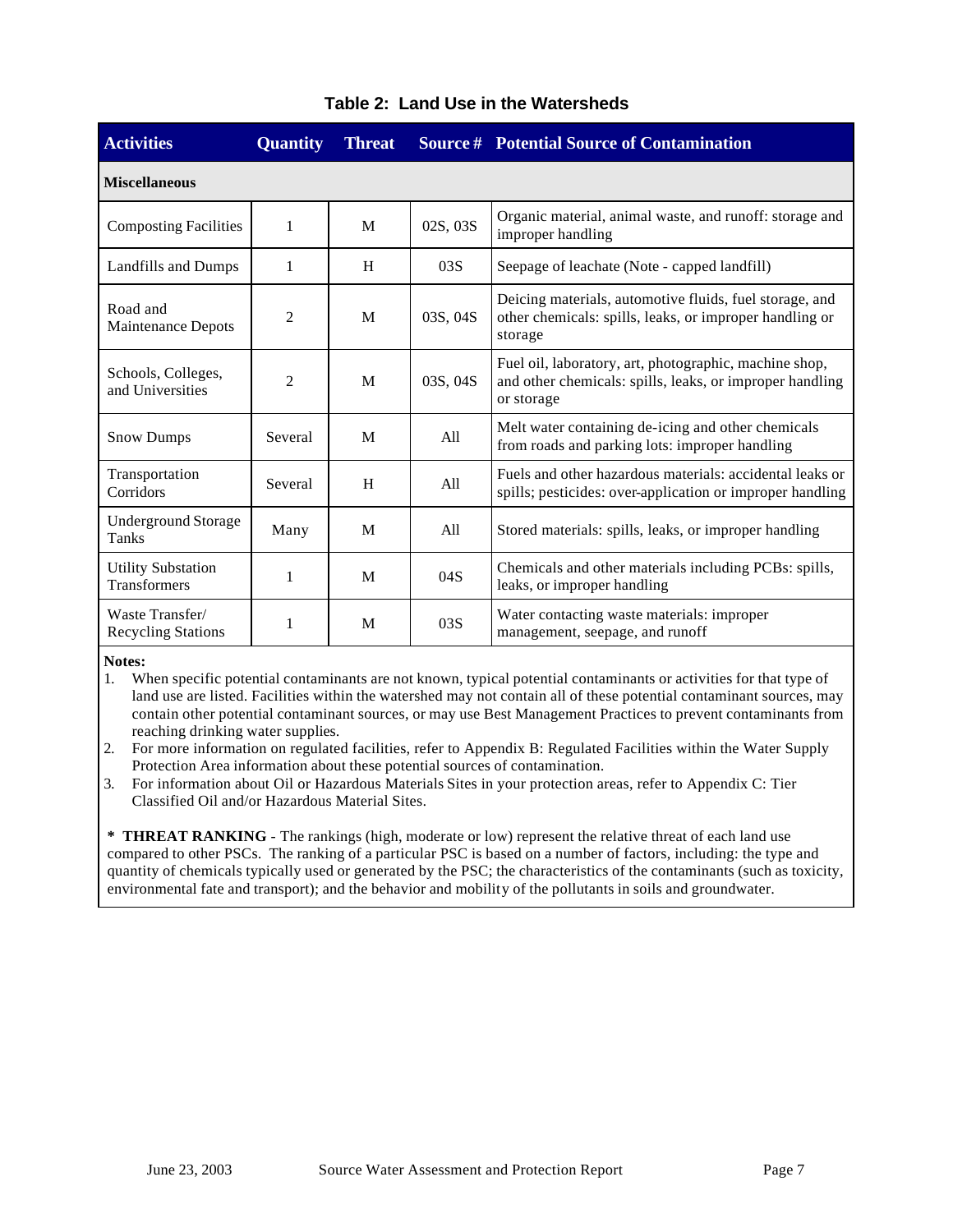#### **Oil or Hazardous Material Contamination Sites Recommendation:**

 $\checkmark$  Monitor progress on any ongoing remedial action conducted for the known oil or contamination sites.

**6. Aquatic Wildlife** - Birds, particularly gulls, are attracted to large open bodies of water. Birds may increase coliform levels through the release of fecal matter into the water and may carry other bacteria and viruses. Beaver and muskrat may introduce the pathogens Giardia and Cryptosporidium into water through fecal matter. Because of their constant contact with the water, these aquatic mammals represent a potential threat to drinking water reservoirs. Appendix A contains a DEP fact sheet titled *What You Need To Know About Microbial Contamination*. **Aquatic Wildlife Recommendations:**

- $\checkmark$  Monitor wildlife populations in and around reservoirs.
- Where necessary, discourage and control aquatic wildlife. See http://mass. gov/dep/brp/dws/protect.htm for guidance and permits.

**7. Protection Planning -** Protection planning protects drinking water by managing the land area that supplies water to a reservoir. Currently, the watershed towns do not have water supply protection controls that meet DEP's Surface Water Protection regulations 310 CMR 22.20 (b) and (c). A Surface Water Supply Protection Plan coordinates community efforts, identifies protection strategies, establishes a timeframe for implementation, and provides a forum for public participation. There are resources available to help communities develop a plan for protecting drinking water supply reservoirs.

#### **Protection Planning Recommendations:**

 $\checkmark$  Complete the City's Surface Water Supply Protection Plan. Refer your protection team to http://mass.gov/dep/brp/dws/protect.htm for a copy of DEP's guidance, "Developing a Surface Water Supply Protection Plan".

### **Top 5 Reasons to Develop a Local Surface Water Protection Plan**

**O** Reduces Risk to Human Health

 $\odot$  Cost Effective! Reduces or Eliminates Costs Associated With:

- Increased monitoring and treatment
- $\bullet$  Water supply clean up and remediation
- Replacing a water supply
- $\bullet$  Purchasing water

é Supports municipal bylaws, making them less likely to be challenged

 $\bullet$  Ensures clean drinking water supplies for future generations

ê Enhances real estate values – clean drinking water is a local amenity. A community known for its great drinking water in a place people want to live and businesses want to locate.

- $\checkmark$  Encourage watershed towns to adopt controls that meet 310 CMR 22.20 (b) and (c). For more information on DEP land use controls see http://mass.gov/dep/brp/dws/protect.htm.
- $\checkmark$  Continue to work with town boards to review and provide recommendations on proposed development within your water supply protection areas. To obtain information on build-out analyses for the towns, see the Executive Office of Environmental Affairs' community preservation web site, http://commpres.env.state.ma.us/.

Other land uses and activities within the Protection areas that are potential sources of contamination are included in Table 2. Refer to Appendix B for more information about these land uses. Identifying potential sources of contamination is an important initial step in protecting your drinking water sources. Further local investigation will provide more in-depth information and may identify new land uses and activities that are potential sources of contamination. Once potential sources of contamination are identified, specific recommendations like those below should be used to better protect your water supply.

### **Section 3: Source Water Protection Conclusions and Recommendations**

#### **Current Land Uses and Source Protection:**

As with many water supply protection areas, the system watersheds contain potential sources of contamination. However, source protection measures reduce the risk of actual contamination, as illustrated in Figure 2.

Cambridge Water Department is commended for taking an active role in promoting source protection measures through:

- Working cooperatively with watershed towns on emergency response and stormwater management.
- Placing spill kits at strategic points within the watersheds.
- Actively monitoring source water quality throughout the watersheds and using the data to target source protection.
- Working cooperatively with businesses within the watersheds to encourage source protection.
- Adopting the Fresh Pond Master Plan, which includes long term source protection measures.
- Dedicating staff resources to inspections, public education, and coordinating source protection efforts.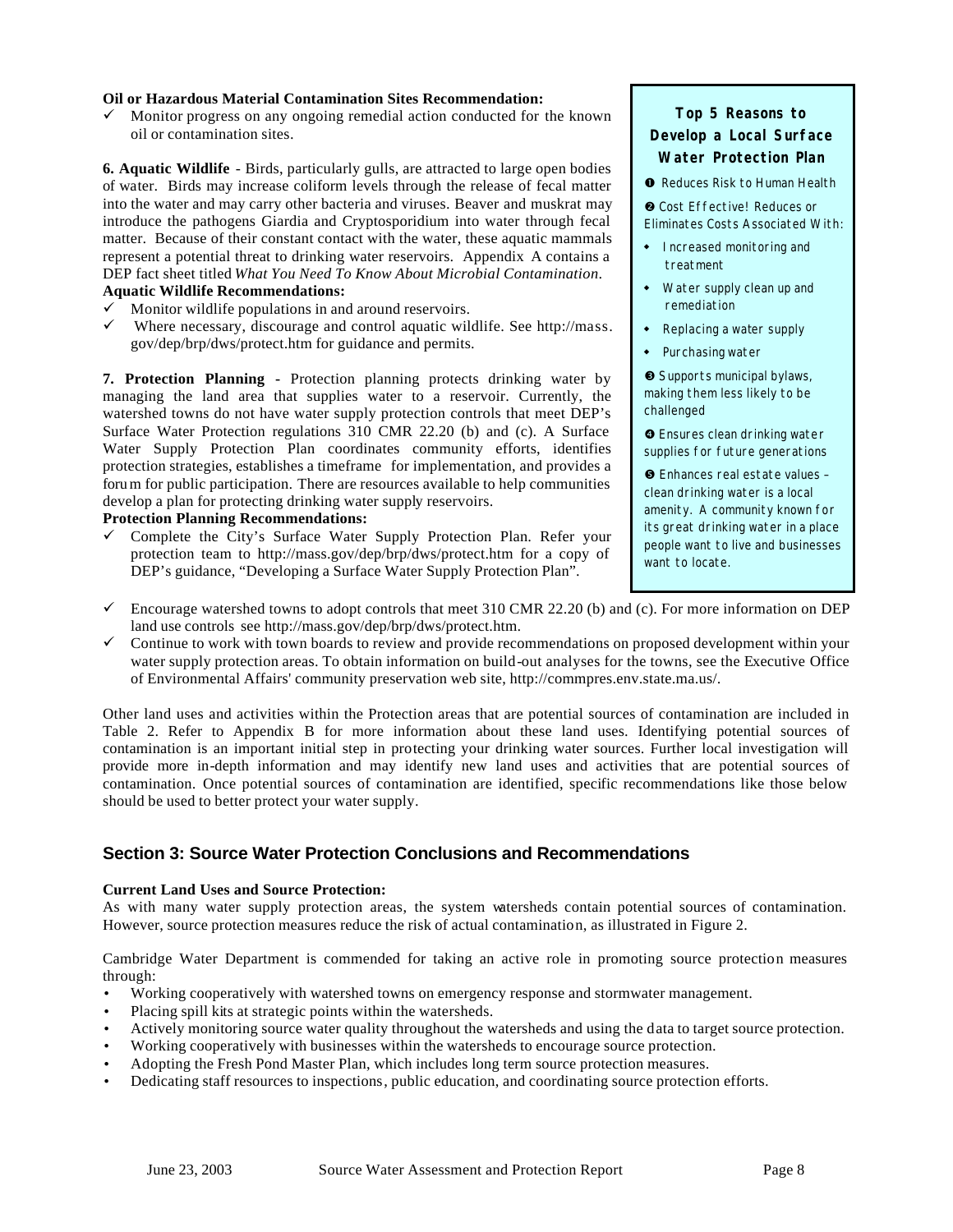### **Table 3: Current Protection and Recommendations**

| <b>Protection Measures</b>                                                                           | <b>Status</b>  | <b>Recommendations</b>                                                                                                                                                                                                                                                                                                                          |  |  |  |
|------------------------------------------------------------------------------------------------------|----------------|-------------------------------------------------------------------------------------------------------------------------------------------------------------------------------------------------------------------------------------------------------------------------------------------------------------------------------------------------|--|--|--|
| Zone A                                                                                               |                |                                                                                                                                                                                                                                                                                                                                                 |  |  |  |
| Is the Zone A posted with "Public<br>Drinking Water Supply" Signs?                                   | <b>YES</b>     | Additional economical signs are available from the<br>Northeast Rural Water Association (802) 660-4988.                                                                                                                                                                                                                                         |  |  |  |
| Is the Zone A regularly inspected?                                                                   | <b>YES</b>     | Continue daily inspections of drinking water protection<br>areas.                                                                                                                                                                                                                                                                               |  |  |  |
| Are water supply-related activities the<br>only activities within the Zone A?                        | N <sub>O</sub> | Continue monitoring non-water supply activities in Zone<br>As.                                                                                                                                                                                                                                                                                  |  |  |  |
| Are Zone A storm drain locations<br>identified?                                                      | <b>YES</b>     | Continue to work with local emergency response teams and<br>businesses on Zone A storm drainage.                                                                                                                                                                                                                                                |  |  |  |
| Municipal Controls (Zoning Bylaws, Health Regulations, and General Bylaws)                           |                |                                                                                                                                                                                                                                                                                                                                                 |  |  |  |
| Do the watershed communities have<br>Surface Water Protection Controls that<br>meet 310 CMR 22.20C?  | N <sub>O</sub> | Work with neighboring municipalities to include the<br>watershed in their protection controls.<br>Refer to www.state.ma.us/dep/brp/dws/ for model bylaws,<br>health regulations, and current regulations.                                                                                                                                       |  |  |  |
| <b>Planning</b>                                                                                      |                |                                                                                                                                                                                                                                                                                                                                                 |  |  |  |
| Does the PWS have a local surface water<br>supply protection plan?                                   | N <sub>O</sub> | Complete your surface water supply protection plan in<br>2003. Follow "Developing a Local Surface Water Supply<br>Protection Plan" available at: www.state.ma.us/dep/brp/dws/.                                                                                                                                                                  |  |  |  |
| Does the PWS have a formal "Emergency<br>Response Plan" to deal with spills or other<br>emergencies? | <b>YES</b>     | Supplement plan by developing joint emergency response<br>plans with fire departments, Boards of Health, DPWs, and<br>local and state emergency officials. Coordinate emergency<br>response drills with local teams.                                                                                                                            |  |  |  |
| Does the municipality have a watershed<br>protection committee?                                      | <b>YES</b>     | Reactivate committees; include representatives from<br>citizens' groups, neighboring communities, and the<br>business community.                                                                                                                                                                                                                |  |  |  |
| Does the Board of Health conduct<br>inspections of commercial and industrial<br>activities?          | <b>YES/NO</b>  | In Cambridge, yes. Encourage watershed communities to<br>inspect commercial and industrial facilities, especially<br>those that may have floor drains that do not lead to sanitary<br>sewers or tight tanks. For more guidance see "Hazardous<br>Materials Management: A Community's Guide" at www.<br>state.ma.us/dep/brp/dws/files/hazmat.doc |  |  |  |
| Does the PWS provide watershed<br>protection education?                                              | YES            | Aim additional efforts at commercial, industrial and<br>municipal uses within the watershed.                                                                                                                                                                                                                                                    |  |  |  |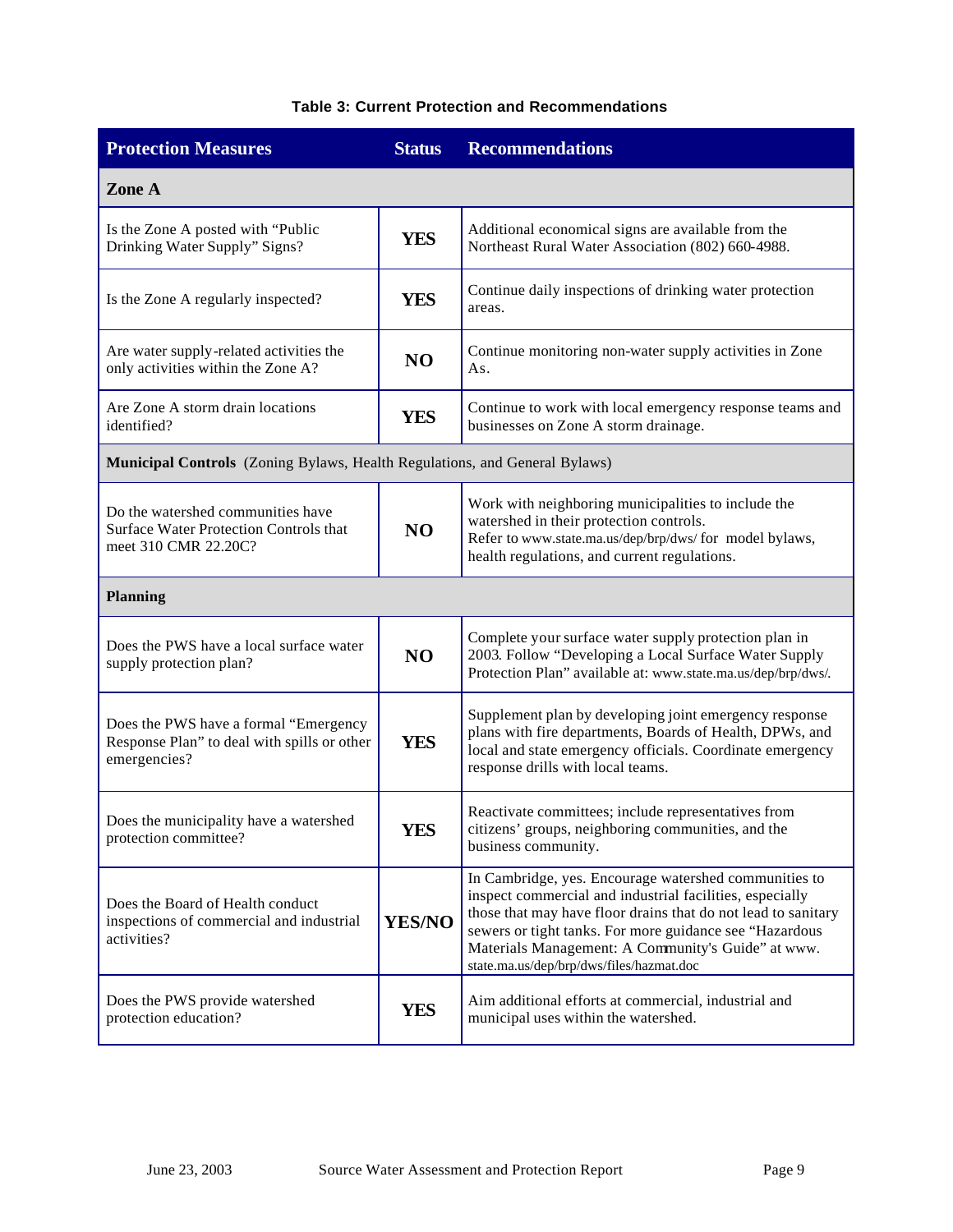#### **Source Protection Recommendations:**

To better protect the sources for the future:

- $\checkmark$  Develop and implement a Surface Water Supply Protection Plan.
- $\checkmark$  Work cooperatively with Boards of Health to develop an inventory of septic systems in Lincoln and Weston.
- $\checkmark$  Work with businesses and others who have landscaped areas in the watersheds to encourage BMPs for the use of fertilizer and pesticide.
- $\checkmark$  Continue to partner with local businesses to ensure the proper storage, handling, and disposal of hazardous materials.
- $\checkmark$  Educate residents on ways they can help you to protect drinking water sources.
- $\checkmark$  Work with emergency response teams to ensure cooperation on responding to spills or accidents.
- $\checkmark$  Monitor progress on any ongoing remedial action conducted for the known oil or contamination sites.
- $\checkmark$  Continue to inspect the Zone A areas regularly, and when feasible, remove prohibited non-water supply activities.

#### **Conclusions:**

These recommendations are only part of your ongoing local drinking water source protection. Additional source protection recommendations are listed in Table 3, the Key Issues above and Appendix A.

#### **Additional Documents:**

To help with source protection efforts, more information is available by request or online at www.state.ma.us/dep/brp/dws including:

1. Water Supply Protection Guidance Materials such as model regulations, Best Management Practice i nformation, and general water supply protection information.

2. MA DEP SWAP Strategy

3. Land Use Pollution Potential Matrix

4. Draft Land/Associated Contaminants Matrix

DEP staff, informational documents, and resources are available to help you build on this SWAP report as you continue to improve drinking water protection in your community. The Department's Source Protection Grant Program provides funds to assist public water suppliers in addressing water supply source protection through local projects. Protection recommendations discussed in this document may be eligible for funding under the Grant Program. Please note: each spring DEP posts a new Request for Response (RFR) for the grant program.

Other grants and loans are available through the Drinking Water State Revolving Loan Fund, the Clean Water State Revolving Fund, and other sources. For more information on grants and loans, visit the Bureau of Resource Protection's Municipal Services web site at: http://mass.gov/dep/brp/mf/mfpubs.htm.

The assessment and protection recommendations in this SWAP report are provided as a tool to encourage community discussion, support ongoing source protection efforts, and help set local drinking water protection priorities. Citizens and community officials should use this SWAP report to spur discussion of local drinking water protection measures. The water supplier should supplement this SWAP report with local information on potential sources of contamination and land uses. Local information should be maintained and updated periodically to reflect land use changes in the watershed. Use this information to set priorities, target inspections, focus education efforts, and to develop a long-term drinking water source protection plan.

#### **Section 4: Appendices**

- A. Protection Recommendations
- B. Regulated Facilities within the Water Supply Protection Area
- C. Table of Tier Classified Oil and/or Hazardous Material Sites within the Water Supply Protection Areas
- D. Additional Documents on Source Protection

### **For More Information**

Contact Anita Wolovick in DEP's Wilmington Office at (978) 661- 7768 for more information and assistance on improving current protection measures.

Copies of this report have been provided to the public water supplier and town boards.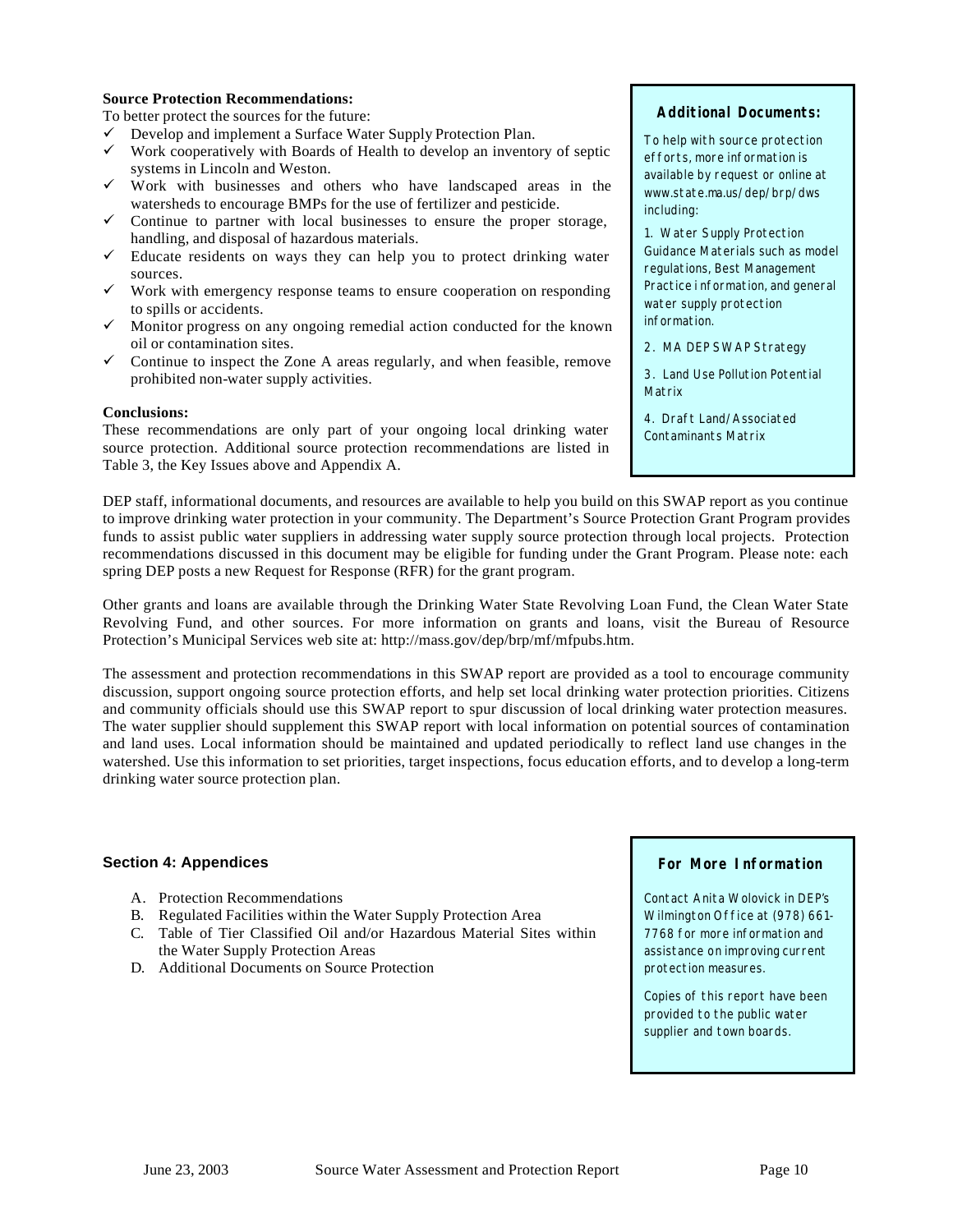# **APPENDIX A: DEP PERMITTED FACILITIES WITHIN CAMBRIDGE WATER SUPPLY PROTECTION AREAS**

| <b>DEP</b><br><b>FACILITY</b><br><b>NUMBER</b> | <b>FACILITY NAME</b>                           | <b>STREET ADDRESS</b>          | <b>TOWN</b>      | <b>PERMITTED ACTIVITY</b> | <b>ACTIVITY CLASS</b>                          |
|------------------------------------------------|------------------------------------------------|--------------------------------|------------------|---------------------------|------------------------------------------------|
| 337567                                         | <b>LORDS CLEANERS</b>                          | 155 BELMONT ST.                | <b>BELMONT</b>   | <b>HANDLR</b>             | <b>VERY SMALL QUANTITY</b><br><b>GENERATOR</b> |
| 337567                                         | <b>LORDS CLEANERS</b>                          | 155 BELMONT ST.                | <b>BELMONT</b>   | <b>PLANT</b>              | <b>BELOW AQ REGULATED</b><br><b>THRESHOLDS</b> |
| 295101                                         | <b>NANOR PRINTS INC</b>                        | 279 BELMONT ST.                | <b>BELMONT</b>   | <b>DISCH</b>              | <b>MWRA SEWER CONNECTION</b>                   |
| 31208                                          | PROSPECT AUTO<br><b>BODY INC</b>               | 259 BELMONT ST.                | <b>BELMONT</b>   | <b>HANDLR</b>             | <b>VERY SMALL QUANTITY</b><br><b>GENERATOR</b> |
| 209185                                         | A AND E SERVICE<br><b>STATION INC</b>          | 199 CONCORD AVE.               | <b>CAMBRIDGE</b> | <b>FULDSP</b>             | <b>FUEL DISPENSER STAGEII</b>                  |
| 297033                                         | <b>ADAPTIVE OPTICS</b><br><b>ASSOCIATES</b>    | 54 SMITH PL.                   | <b>CAMBRIDGE</b> | <b>DISCH</b>              | <b>MWRA SEWER CONNECTION</b>                   |
| 32734                                          | <b>BOLT BERANEK &amp;</b><br><b>NEWMAN INC</b> | 10 MOULTON ST.                 | <b>CAMBRIDGE</b> | <b>HANDLR</b>             | <b>VERY SMALL QUANTITY</b><br><b>GENERATOR</b> |
| 35519                                          | <b>CAMBRIDGE WATER</b><br><b>DEPARTMENT</b>    | 250 FRESH POND<br><b>PKWY</b>  | <b>CAMBRIDGE</b> | <b>DISCH</b>              | <b>MWRA SEWER CONNECTION</b>                   |
| 35519                                          | <b>CAMBRIDGE WATER</b><br>DEPT CITY OF         | 250 FRESH POND<br><b>PKWY</b>  | <b>CAMBRIDGE</b> | <b>HANDLR</b>             | <b>VERY SMALL QUANTITY</b><br><b>GENERATOR</b> |
| 291291                                         | <b>CAMBRIDGE WATER</b><br>PURIFICATION PLANT   | 250 FRESH POND<br><b>PKWY</b>  | <b>CAMBRIDGE</b> | <b>SURFAC</b>             | SURFACEWATER MAJOR                             |
| 216549                                         | <b>COMPLETE PHOTO</b><br><b>SERVICE INC</b>    | <b>703 MOUNT AUBURN</b><br>ST. | <b>CAMBRIDGE</b> | <b>DISCH</b>              | MWRA SEWER CONNECTION                          |
| 27359                                          | <b>COMSTOCK &amp;</b><br><b>WESCOTT INC</b>    | 765 CONCORD AVE.               | <b>CAMBRIDGE</b> | <b>HANDLR</b>             | <b>VERY SMALL QUANTITY</b><br><b>GENERATOR</b> |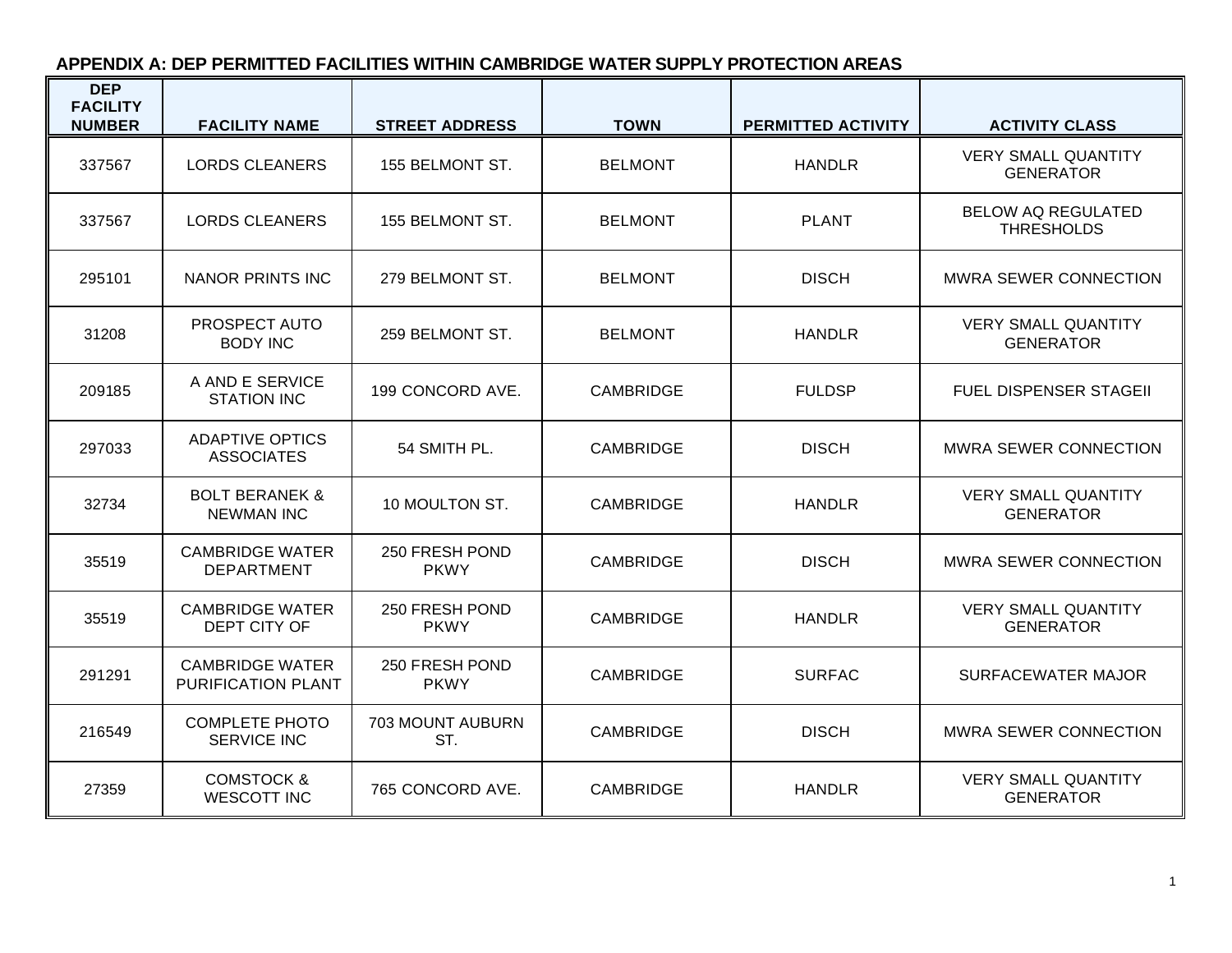| <b>DEP</b><br><b>FACILITY</b><br><b>NUMBER</b> | <b>FACILITY NAME</b>                       | <b>STREET ADDRESS</b>            | <b>TOWN</b>      | PERMITTED ACTIVITY | <b>ACTIVITY CLASS</b>                                                   |
|------------------------------------------------|--------------------------------------------|----------------------------------|------------------|--------------------|-------------------------------------------------------------------------|
| 320671                                         | <b>CURIS INC</b>                           | 61 MOULTON ST.                   | <b>CAMBRIDGE</b> | <b>DISCH</b>       | <b>MWRA SEWER CONNECTION</b>                                            |
| 320671                                         | <b>CURIS INC</b>                           | 61 MOULTON ST.                   | <b>CAMBRIDGE</b> | <b>HANDLR</b>      | SMALL QUANTITY GENERATOR                                                |
| 292784                                         | <b>CURIS INC</b>                           | 45 MOULTON ST.                   | <b>CAMBRIDGE</b> | <b>DISCH</b>       | <b>MWRA SEWER CONNECTION</b>                                            |
| 325887                                         | CVS #1022                                  | 211 ALEWIFE BROOK<br><b>PKWY</b> | <b>CAMBRIDGE</b> | <b>DISCH</b>       | <b>MWRA SEWER CONNECTION</b>                                            |
| 338532                                         | <b>DIAGNOSTIC CENTER</b><br><b>THE</b>     | 575 MOUTN AUBURN<br>ST.          | <b>CAMBRIDGE</b> | <b>DISCH</b>       | <b>MWRA SEWER CONNECTION</b>                                            |
| 356137                                         | E INK CORPORATION                          | 733 CONCORD AVE.                 | <b>CAMBRIDGE</b> | <b>DISCH</b>       | <b>MWRA SEWER CONNECTION</b>                                            |
| 30134                                          | <b>EURAUTO SPORTS</b><br><b>CENTER INC</b> | 57 NEW ST.                       | <b>CAMBRIDGE</b> | <b>HANDLR</b>      | <b>VERY SMALL QUANTITY</b><br><b>GENERATOR</b>                          |
| 282182                                         | <b>EUROPEAN</b><br><b>COLLISION CENTER</b> | 45 NEW ST.                       | <b>CAMBRIDGE</b> | <b>HANDLR</b>      | <b>VERY SMALL QUANTITY</b><br><b>GENERATOR</b>                          |
| 209463                                         | <b>FRESH POND GAS</b>                      | 480 CONCORD AVE.                 | <b>CAMBRIDGE</b> | <b>FULDSP</b>      | <b>FUEL DISPENSER STAGEIL</b>                                           |
| 209463                                         | <b>FRESH POND GAS</b>                      | 480 CONCORD AVE.                 | <b>CAMBRIDGE</b> | <b>HANDLR</b>      | NON-NOTIFIER HW FAC THAT IS<br>SUBJ TO REGS BUT NOT<br><b>PERMITTED</b> |
| 136286                                         | FRESH POND GULF<br><b>SERVICE CENTER</b>   | 260 LEXINGTON AVE.               | <b>CAMBRIDGE</b> | <b>FULDSP</b>      | FUEL DISPENSER STAGEII                                                  |
| 308183                                         | <b>GENETICS INSTITUTE</b><br><b>LLC</b>    | 735 CONCORD AVE.                 | <b>CAMBRIDGE</b> | <b>HANDLR</b>      | SMALL QUANTITY GENERATOR                                                |
| 308183                                         | <b>GENETICS INSTITUTE</b><br><b>LLC</b>    | 735 CONCORD AVE.                 | <b>CAMBRIDGE</b> | <b>HANDLR</b>      | SMALL QUANTITY GENERATOR -<br><b>WASTE OIL/PCBS ONLY</b>                |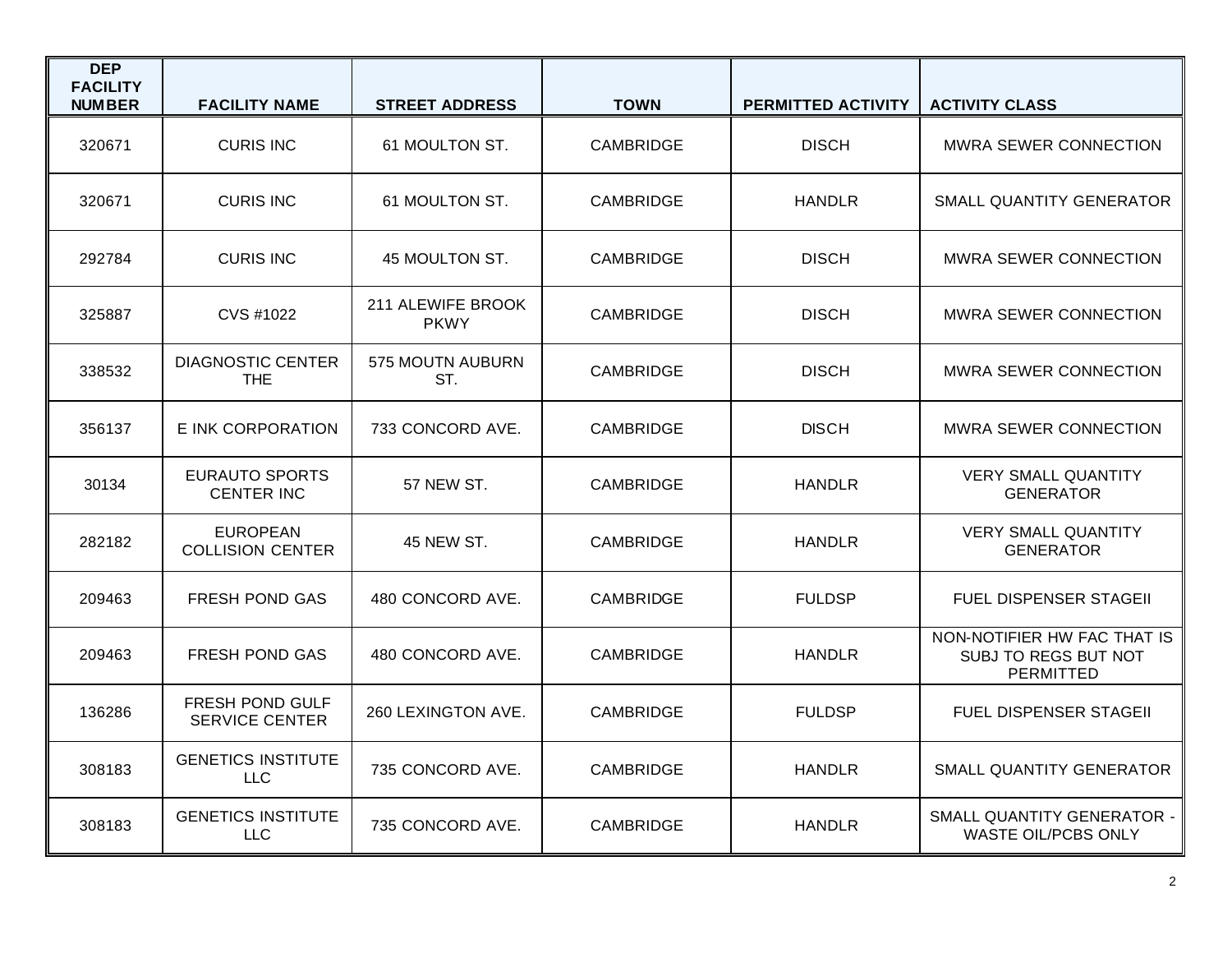| <b>DEP</b><br><b>FACILITY</b><br><b>NUMBER</b> | <b>FACILITY NAME</b>                                      | <b>STREET ADDRESS</b>                  | <b>TOWN</b>      | PERMITTED ACTIVITY | <b>ACTIVITY CLASS</b>                                                          |
|------------------------------------------------|-----------------------------------------------------------|----------------------------------------|------------------|--------------------|--------------------------------------------------------------------------------|
| 308183                                         | <b>GENETICS INSTITUTE</b><br><b>LLC</b>                   | 735 CONCORD AVE.                       | <b>CAMBRIDGE</b> | <b>DISCH</b>       | MWRA SEWER CONNECTION                                                          |
| 308183                                         | <b>GENETICS INSTITUTE</b><br><b>LLC</b>                   | 735 CONCORD AVE.                       | <b>CAMBRIDGE</b> | <b>HANDLR</b>      | SMALL QUANTITY GENERATOR                                                       |
| 326701                                         | <b>GEOCHRON</b><br><b>LABORATORIES</b>                    | 711 CONCORD AVE.                       | <b>CAMBRIDGE</b> | <b>HANDLR</b>      | <b>VERY SMALL QUANTITY</b><br><b>GENERATOR</b>                                 |
| 265931                                         | <b>HARVARD</b><br><b>UNIVERSITY</b><br><b>OBSERVATORY</b> | 160 CONCORD AVE.                       | <b>CAMBRIDGE</b> | <b>HANDLR</b>      | <b>VERY SMALL QUANTITY</b><br><b>GENERATOR</b>                                 |
| 265931                                         | <b>HARVARD</b><br><b>UNIVERSITY</b><br><b>OBSERVATORY</b> | 160 CONCORD AVE.                       | <b>CAMBRIDGE</b> | <b>HANDLR</b>      | <b>VERY SMALL QUANTITY</b><br><b>GENERATOR - WASTE OIL/PCBS</b><br><b>ONLY</b> |
| 320616                                         | HI TECH AUTO BODY<br><b>INC</b>                           | <b>51 NEW ST.</b>                      | <b>CAMBRIDGE</b> | <b>HANDLR</b>      | <b>VERY SMALL QUANTITY</b><br><b>GENERATOR</b>                                 |
| 130980                                         | <b>HYPERION CATALYSIS</b><br><b>INTERNATIONAL INC</b>     | 40 SMITH PL.                           | <b>CAMBRIDGE</b> | <b>PLANT</b>       | AQ NATURAL MINOR W/ PTE <<br>$OR = 25\%$ OF MAJ                                |
| 130980                                         | <b>HYPERION CATALYSIS</b><br><b>INTERNATIONAL INC</b>     | 38 SMITH ST.                           | <b>CAMBRIDGE</b> | <b>TURRPT</b>      | <b>LARGE QUANTITY TOXIC USER</b>                                               |
| 130980                                         | <b>HYPERION CATALYSIS</b><br><b>INTERNATIONAL INC</b>     | 38 SMITH PL.                           | <b>CAMBRIDGE</b> | <b>DISCH</b>       | <b>MWRA SEWER CONNECTION</b>                                                   |
| 309505                                         | <b>INFIMED INC</b>                                        | 767C CONCORD AVE.,<br><b>SUITE 100</b> | <b>CAMBRIDGE</b> | <b>HANDLR</b>      | SMALL QUANTITY GENERATOR                                                       |
| 309505                                         | <b>INFIMED INC</b>                                        | 767C CONCORD AVE.                      | <b>CAMBRIDGE</b> | <b>DISCH</b>       | <b>MWRA SEWER CONNECTION</b>                                                   |
| 309505                                         | <b>INFIMED INC</b>                                        | 767C CONCORD AVE.,<br><b>SUITE 100</b> | <b>CAMBRIDGE</b> | <b>HANDLR</b>      | <b>VERY SMALL QUANTITY</b><br><b>GENERATOR - WASTE OIL/PCBS</b><br><b>ONLY</b> |
| 283539                                         | <b>KRUEGER</b><br><b>ENTERPRISES INC</b>                  | 711 CONCORD AVE.                       | <b>CAMBRIDGE</b> | <b>DISCH</b>       | <b>MWRA SEWER CONNECTION</b>                                                   |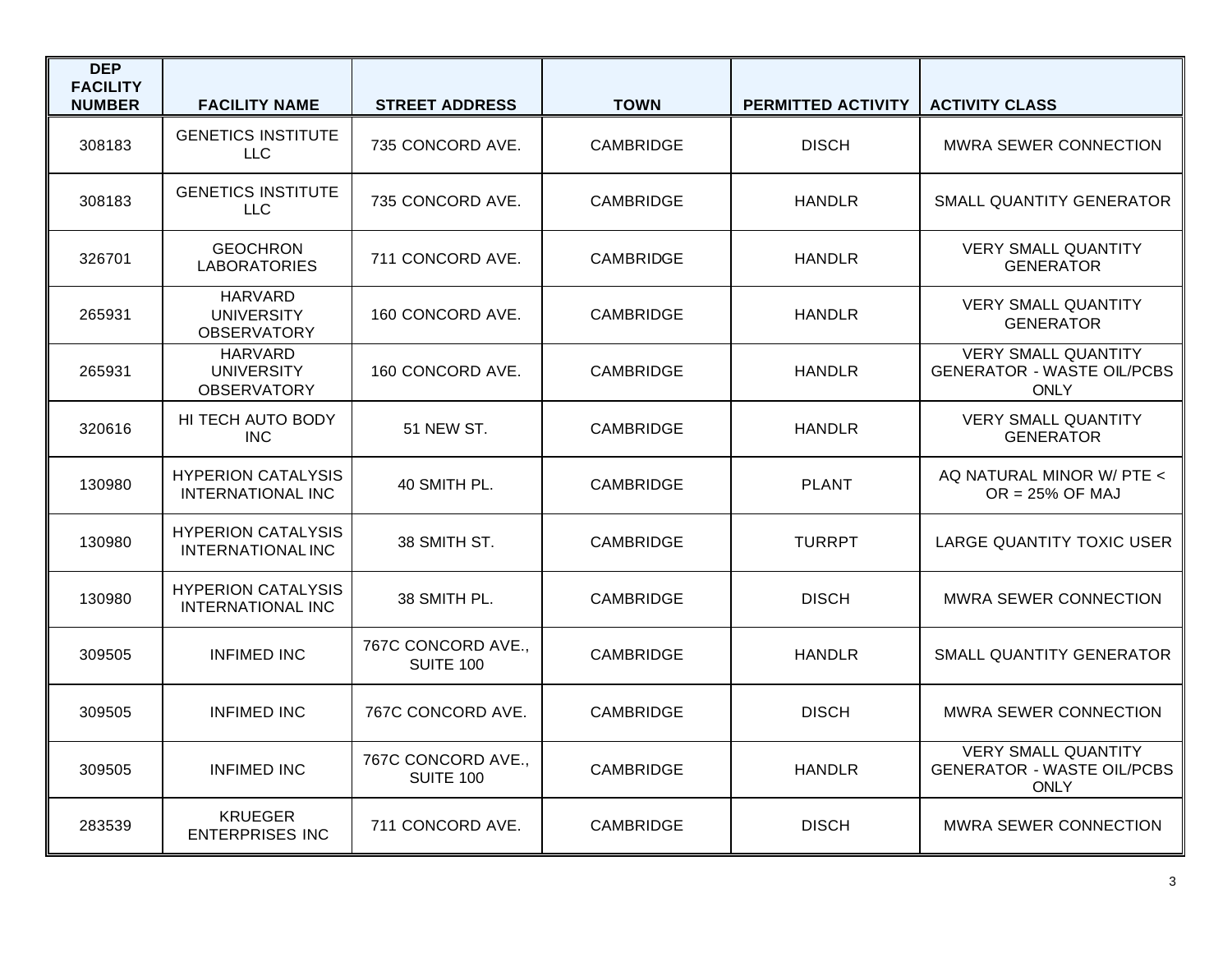| <b>DEP</b><br><b>FACILITY</b><br><b>NUMBER</b> | <b>FACILITY NAME</b>                                   | <b>STREET ADDRESS</b>         | <b>TOWN</b>      | <b>PERMITTED ACTIVITY</b> | <b>ACTIVITY CLASS</b>                                                          |
|------------------------------------------------|--------------------------------------------------------|-------------------------------|------------------|---------------------------|--------------------------------------------------------------------------------|
| 335507                                         | <b>MICROCHIPS INC</b>                                  | <b>45 SPINELLI WAY</b>        | <b>CAMBRIDGE</b> | <b>HANDLR</b>             | <b>VERY SMALL QUANTITY</b><br><b>GENERATOR</b>                                 |
| 335507                                         | <b>MICROCHIPS INC</b>                                  | <b>45 SPINELLI WAY</b>        | <b>CAMBRIDGE</b> | <b>DISCH</b>              | <b>MWRA SEWER CONNECTION</b>                                                   |
| 367516                                         | <b>MOBIL 13208</b>                                     | 343 FRESH POND<br>PKWY        | <b>CAMBRIDGE</b> | <b>FULDSP</b>             | <b>FUEL DISPENSER STAGEII</b>                                                  |
| 178046                                         | MOBIL OIL CORP SS<br>175                               | 343 FRESH POND<br><b>PKWY</b> | <b>CAMBRIDGE</b> | <b>HANDLR</b>             | <b>VERY SMALL QUANTITY</b><br><b>GENERATOR</b>                                 |
| 178046                                         | MOBIL OIL CORP SS<br>175                               | 343 FRESH POND<br><b>PKWY</b> | <b>CAMBRIDGE</b> | <b>HANDLR</b>             | SMALL QUANTITY GENERATOR -<br>WASTE OIL/PCBS ONLY                              |
| 338491                                         | <b>NEW OBJECTIVE INC</b>                               | 763 D CONCORD AVE.            | <b>CAMBRIDGE</b> | <b>DISCH</b>              | <b>MWRA SEWER CONNECTION</b>                                                   |
| 338069                                         | <b>NOVIRIO</b><br><b>PHARMACEUTICALS</b><br><b>INC</b> | 763E CONCORD AVE.             | <b>CAMBRIDGE</b> | <b>HANDLR</b>             | <b>VERY SMALL QUANTITY</b><br><b>GENERATOR</b>                                 |
| 338069                                         | <b>NOVIRIO</b><br><b>PHARMACEUTICALS</b><br><b>INC</b> | 763E CONCORD AVE.             | <b>CAMBRIDGE</b> | <b>HANDLR</b>             | <b>VERY SMALL QUANTITY</b><br><b>GENERATOR - WASTE OIL/PCBS</b><br><b>ONLY</b> |
| 205788                                         | <b>OMNIGENE</b><br><b>BIOPRODUCTS INC</b>              | 763D CONCORD AVE.             | <b>CAMBRIDGE</b> | <b>HANDLR</b>             | <b>VERY SMALL QUANTITY</b><br><b>GENERATOR</b>                                 |
| 205788                                         | <b>OMNIGENE</b><br><b>BIOPRODUCTS INC</b>              | 763D CONCORD AVE.             | <b>CAMBRIDGE</b> | <b>DISCH</b>              | MWRA SEWER CONNECTION                                                          |
| 287349                                         | <b>PANGAEA</b><br>PHARMACEUTICALS                      | 763 EAST CONCORD<br>ST.       | <b>CAMBRIDGE</b> | <b>DISCH</b>              | <b>MWRA SEWER CONNECTION</b>                                                   |
| 360890                                         | PARALLEL<br>SOLUTIONS INC                              | 763D CONCORD AVE.             | <b>CAMBRIDGE</b> | <b>HANDLR</b>             | <b>VERY SMALL QUANTITY</b><br><b>GENERATOR</b>                                 |
| 360890                                         | PARALLEL<br>SOLUTIONS INC                              | 763D CONCORD AVE.             | <b>CAMBRIDGE</b> | <b>HANDLR</b>             | <b>VERY SMALL QUANTITY</b><br><b>GENERATOR - WASTE OIL/PCBS</b><br><b>ONLY</b> |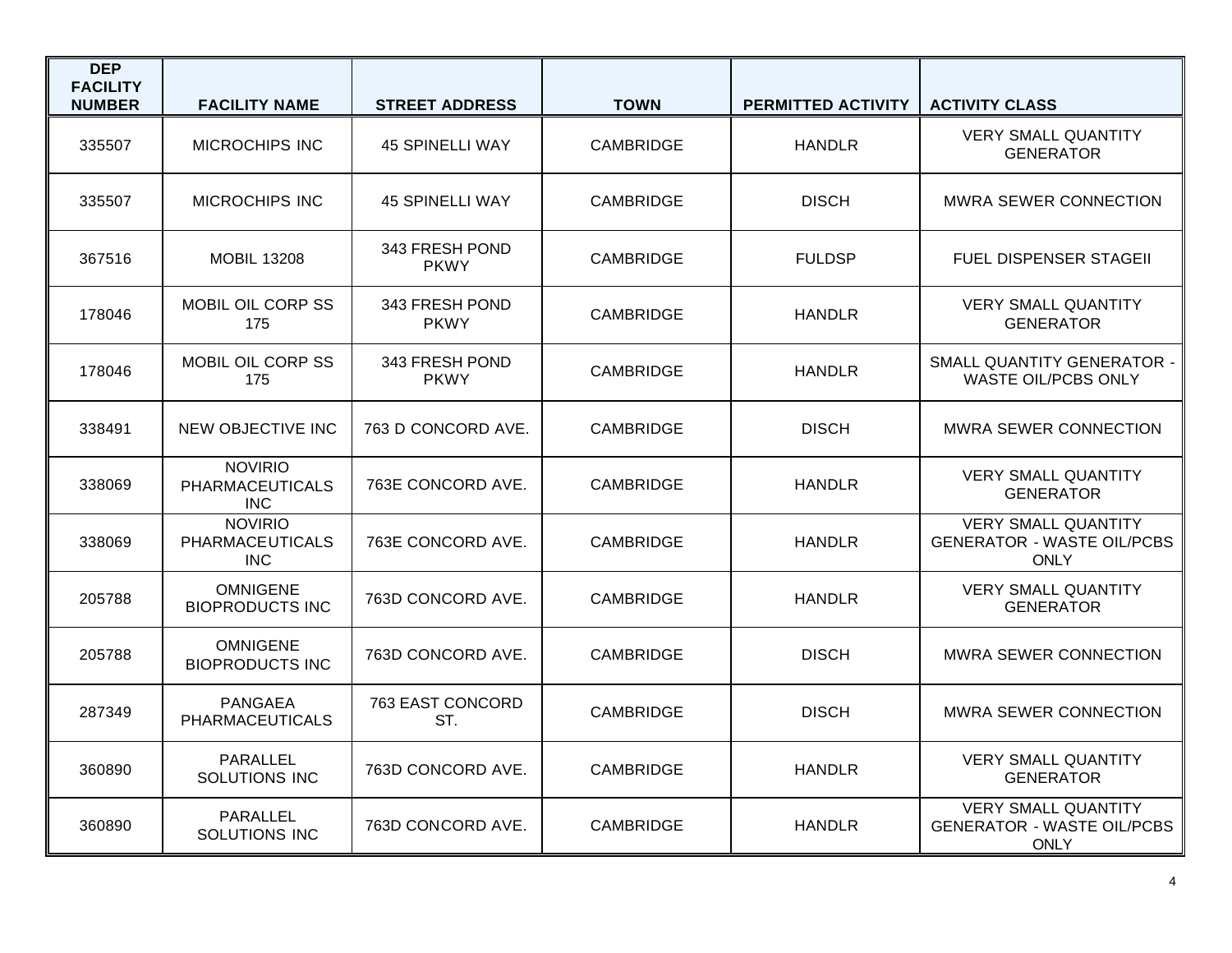| <b>DEP</b><br><b>FACILITY</b><br><b>NUMBER</b> | <b>FACILITY NAME</b>                                           | <b>STREET ADDRESS</b>            | <b>TOWN</b>      | <b>PERMITTED ACTIVITY</b> | <b>ACTIVITY CLASS</b>                                                         |
|------------------------------------------------|----------------------------------------------------------------|----------------------------------|------------------|---------------------------|-------------------------------------------------------------------------------|
| 36143                                          | <b>PROTEIN</b><br><b>ENGINEERING CORP</b>                      | 765 CONCORD AVE.                 | <b>CAMBRIDGE</b> | <b>HANDLR</b>             | <b>VERY SMALL QUANTITY</b><br><b>GENERATOR</b>                                |
| 51903                                          | <b>SANCTA MARIA</b><br><b>NURSING FACILITY</b>                 | 799 CONCORD AVE.                 | <b>CAMBRIDGE</b> | <b>PLANT</b>              | AQ NATURAL MINOR W/ PTE <<br>$OR = 25\%$ OF MAJ                               |
| 338512                                         | <b>SCHATZKI</b><br><b>ASSOCIATES INC</b>                       | 725 CONCORD AVE.                 | <b>CAMBRIDGE</b> | <b>DISCH</b>              | <b>MWRA SEWER CONNECTION</b>                                                  |
| 325388                                         | <b>SHELL 137725</b>                                            | 603 CONCORD AVE.                 | <b>CAMBRIDGE</b> | <b>FULDSP</b>             | <b>FUEL DISPENSER STAGEIL</b>                                                 |
| 126697                                         | SUNOCO #0014-2877                                              | 515 CONCORD AVE.                 | <b>CAMBRIDGE</b> | <b>FULDSP</b>             | <b>FUEL DISPENSER STAGEII</b>                                                 |
| 326418                                         | <b>TRANS KARYOTIC</b><br><b>THERAPIES</b>                      | 205 ALEWIFE BROOK<br><b>PKWY</b> | <b>CAMBRIDGE</b> | <b>HANDLR</b>             | SMALL QUANTITY GENERATOR                                                      |
| 326418                                         | <b>TRANS KARYOTIC</b><br>THERAPIES INC                         | 205 ALEWIFE BROOK<br><b>PKWY</b> | <b>CAMBRIDGE</b> | <b>DISCH</b>              | <b>MWRA SEWER CONNECTION</b>                                                  |
| 33089                                          | <b>VERIZON NEW</b><br><b>ENGLAND INC</b>                       | 75 SMITH PL.                     | <b>CAMBRIDGE</b> | <b>HANDLR</b>             | <b>VERY SMALL QUANTITY</b><br><b>GENERATOR</b>                                |
| 375112                                         | <b>128 LEXINGTON GAS</b>                                       | 690 MARRETT RD.                  | <b>LEXINGTON</b> | <b>FULDSP</b>             | <b>FUEL DISPENSER STAGEIL</b>                                                 |
| 375112                                         | <b>128 LEXINGTON GAS</b><br><b>DBA</b>                         | 690 MARRETT RD.                  | <b>LEXINGTON</b> | <b>HANDLR</b>             | SMALL QUANTITY GENERATOR<br>RCRA HAZARDOUS WASTE                              |
| 375804                                         | <b>AURIGENE</b><br><b>DISCOVERY</b><br><b>TECHNOLOGIES INC</b> | 99 HAYDEN AVE.                   | <b>LEXINGTON</b> | <b>HANDLR</b>             | <b>VERY SMALL QUANTITY</b><br><b>GENERATOR RCRA</b><br><b>HAZARDOUS WASTE</b> |
| 375804                                         | <b>AURIGENE</b><br><b>DISCOVERY</b><br><b>TECHNOLOGIES INC</b> | 99 HAYDEN AVE.                   | <b>LEXINGTON</b> | <b>HANDLR</b>             | <b>VERY SMALL QUANTITY</b><br><b>GENERATOR RCRA</b><br><b>HAZARDOUS WASTE</b> |
| 375804                                         | <b>AURIGENE</b><br><b>DISCOVERY</b><br><b>TECHNOLOGIES INC</b> | 99 HAYDEN AVE.                   | <b>LEXINGTON</b> | <b>HANDLR</b>             | <b>VERY SMALL QUANTITY</b><br><b>GENERATOR WASTE OIL/PCBS</b>                 |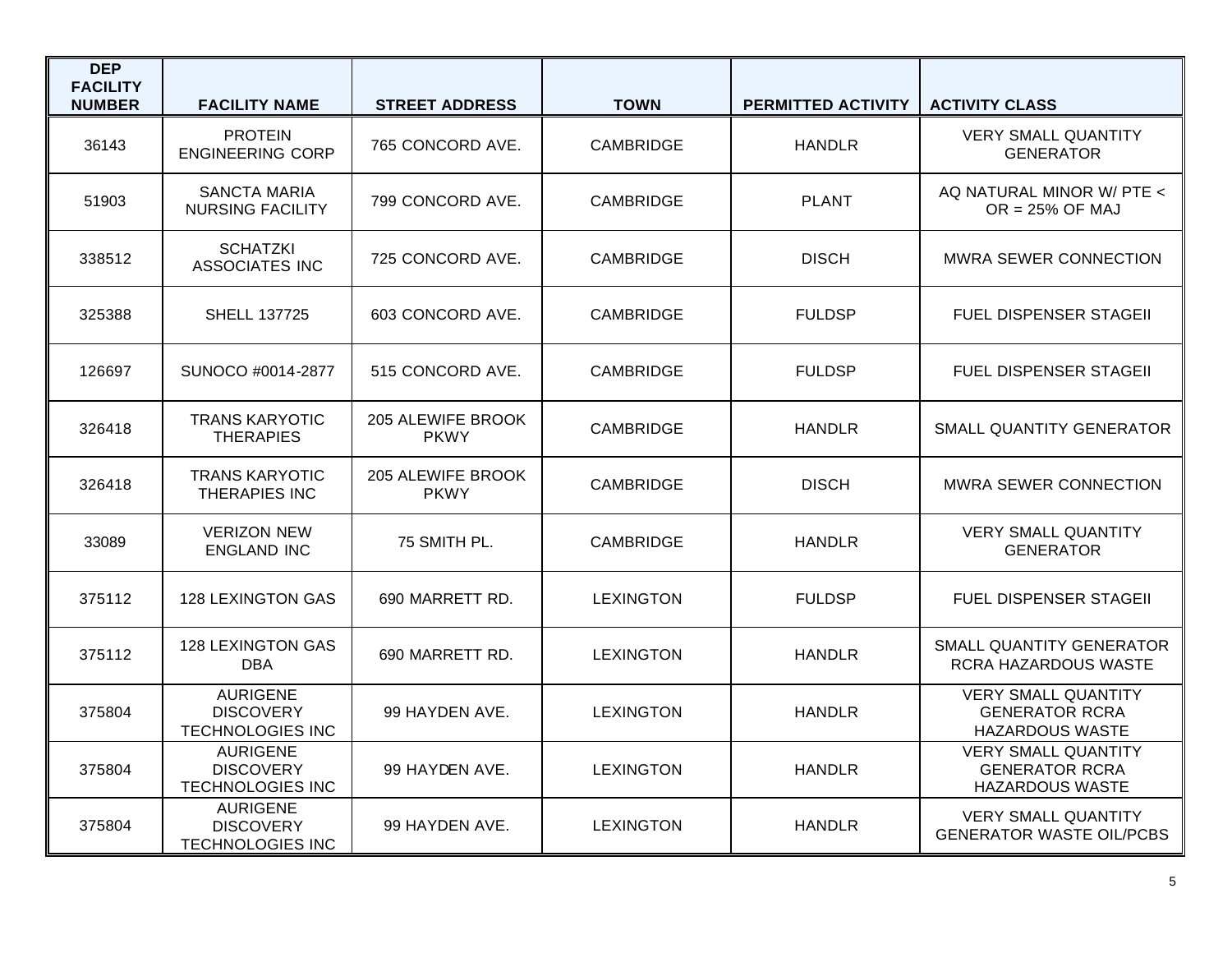| <b>DEP</b><br><b>FACILITY</b> |                                                                         |                       |                  |                           |                                                                               |
|-------------------------------|-------------------------------------------------------------------------|-----------------------|------------------|---------------------------|-------------------------------------------------------------------------------|
| <b>NUMBER</b>                 | <b>FACILITY NAME</b><br><b>AURIGENE</b>                                 | <b>STREET ADDRESS</b> | <b>TOWN</b>      | <b>PERMITTED ACTIVITY</b> | <b>ACTIVITY CLASS</b>                                                         |
| 375804                        | <b>DISCOVERY</b><br><b>TECHNOLOGIES INC</b>                             | 99 HAYDEN AVE.        | <b>LEXINGTON</b> | <b>HANDLR</b>             | <b>VERY SMALL QUANTITY</b><br><b>GENERATOR WASTE OIL/PCBS</b>                 |
| 343656                        | <b>BAE SYSTEMS IEWS</b>                                                 | 2 FORBES RD.          | <b>LEXINGTON</b> | <b>TURRPT</b>             | LARGE QUANTITY TOXIC USER                                                     |
| 343656                        | <b>BAE SYSTEMS</b><br><b>INFORMATION &amp;</b><br>ELECTRONIC SYS        | 2 FORBES RD.          | <b>LEXINGTON</b> | <b>HANDLR</b>             | <b>LARGE QUANTITY GENERATOR</b><br>RCRA HAZARDOUS WASTE                       |
| 343656                        | <b>BAE SYSTEMS</b><br><b>INFORMATION &amp;</b><br><b>ELECTRONIC SYS</b> | 2 FORBES RD.          | <b>LEXINGTON</b> | <b>HANDLR</b>             | SMALL QUANTITY GENERATOR<br><b>WASTE OIL/PCBS</b>                             |
| 343656                        | <b>BAE SYSTEMS</b><br><b>INFORMATION &amp;</b><br><b>ELECTRONIC SYS</b> | 2 FORBES RD.          | <b>LEXINGTON</b> | <b>HANDLR</b>             | <b>SMALL QUANTITY GENERATOR</b><br><b>WASTE OIL/PCBS</b>                      |
| 343656                        | <b>BAE SYSTEMS</b><br><b>INFORMATION &amp;</b><br><b>ELECTRONIC SYS</b> | 2 FORBES RD.          | <b>LEXINGTON</b> | <b>HANDLR</b>             | <b>LARGE QUANTITY GENERATOR</b><br>RCRA HAZARDOUS WASTE                       |
| 343656                        | <b>BAE SYSTEMS</b><br><b>INFORMATION &amp;</b><br><b>ELECTRONIC SYS</b> | 2 FORBES RD.          | <b>LEXINGTON</b> | <b>PLANT</b>              | AQ SYNTHETIC MINOR<br>W/RESTR PTE $<$ OR = 25% OF<br>MAJ                      |
| 343656                        | <b>BAE SYSTEMS</b><br><b>INFORMATION &amp;</b><br><b>ELECTRONIC SYS</b> | 2 FORBES RD.          | <b>LEXINGTON</b> | <b>DISCH</b>              | <b>MWRA SEWER CONNECTION</b>                                                  |
| 334052                        | <b>CIRCE BIOMEDICAL</b><br><b>INC</b>                                   | 99 HAYDEN AVE.        | <b>LEXINGTON</b> | <b>DISCH</b>              | <b>MWRA SEWER CONNECTION</b>                                                  |
| 334052                        | <b>CIRCE BIOMEDICAL</b><br><b>INC</b>                                   | 99 HAYDEN AVE.        | <b>LEXINGTON</b> | <b>HANDLR</b>             | SMALL QUANTITY GENERATOR<br>RCRA HAZARDOUS WASTE                              |
| 29171                         | <b>COLLABORATIVE</b><br><b>RESEARCH INC</b>                             | 128 SPRING ST.        | <b>LEXINGTON</b> | <b>HANDLR</b>             | <b>VERY SMALL QUANTITY</b><br><b>GENERATOR RCRA</b><br><b>HAZARDOUS WASTE</b> |
| 130974                        | <b>LEDGEMONT</b><br><b>RESEARCH PARK</b><br><b>ASSOCIATES</b>           | 128 SPRING ST.        | <b>LEXINGTON</b> | <b>PLANT</b>              | AQ NATURAL MINOR W/ PTE <<br>$OR = 25\%$ OF MAJ                               |
| 246198                        | <b>LEXINGTON FAMILY</b><br><b>CHIROPRACTIC</b>                          | 120 R SCHOOL ST.      | <b>LEXINGTON</b> | <b>HANDLR</b>             | <b>VERY SMALL QUANTITY</b><br><b>GENERATOR RCRA</b><br><b>HAZARDOUS WASTE</b> |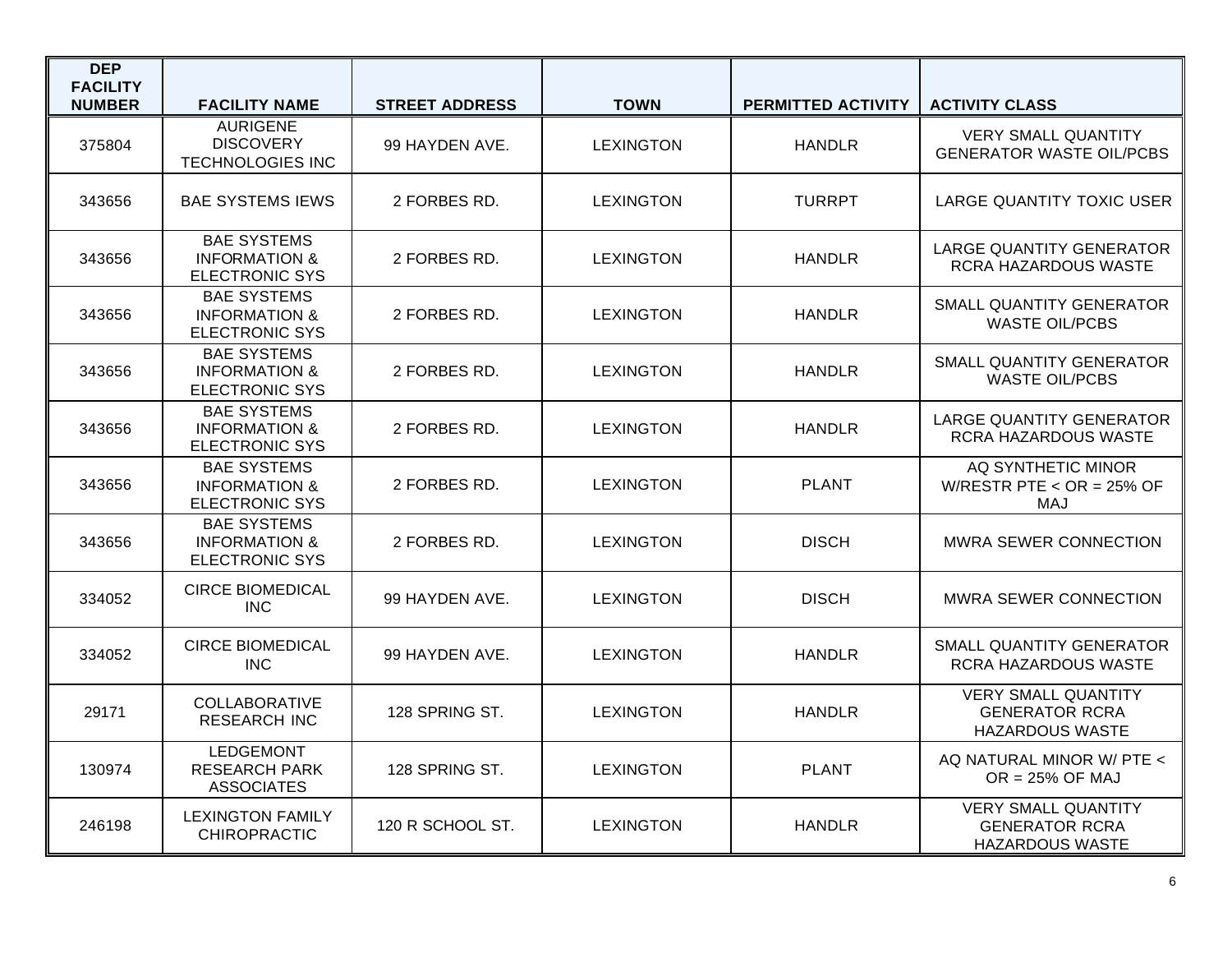| <b>DEP</b><br><b>FACILITY</b><br><b>NUMBER</b> | <b>FACILITY NAME</b>                                | <b>STREET ADDRESS</b> | <b>TOWN</b>      | <b>PERMITTED ACTIVITY</b> | <b>ACTIVITY CLASS</b>                                                         |
|------------------------------------------------|-----------------------------------------------------|-----------------------|------------------|---------------------------|-------------------------------------------------------------------------------|
| 32699                                          | MA DEPARTMENT OF<br><b>PUBLIC WORKS</b>             | RTE <sub>2A</sub>     | <b>LEXINGTON</b> | <b>HANDLR</b>             | SMALL QUANTITY GENERATOR<br>RCRA HAZARDOUS WASTE                              |
| 32699                                          | MA DEPARTMENT OF<br><b>PUBLIC WORKS</b>             | RTE <sub>2A</sub>     | <b>LEXINGTON</b> | <b>HANDLR</b>             | <b>SMALL QUANTITY GENERATOR</b><br><b>WASTE OIL/PCBS</b>                      |
| 32699                                          | MA DEPARTMENT OF<br><b>PUBLIC WORKS</b>             | RTE <sub>2A</sub>     | <b>LEXINGTON</b> | <b>HANDLR</b>             | SMALL QUANTITY GENERATOR<br><b>WASTE OIL/PCBS</b>                             |
| 32699                                          | MA DEPARTMENT OF<br><b>PUBLIC WORKS</b>             | RTE <sub>2A</sub>     | <b>LEXINGTON</b> | <b>HANDLR</b>             | SMALL QUANTITY GENERATOR<br>RCRA HAZARDOUS WASTE                              |
| 30796                                          | MINUTEMAN REG VOC<br>TECH SCH DIST                  | 758 MARRETT RD.       | <b>LEXINGTON</b> | <b>HANDLR</b>             | <b>VERY SMALL QUANTITY</b><br><b>GENERATOR RCRA</b><br><b>HAZARDOUS WASTE</b> |
| 34099                                          | <b>MINUTEMAN TOOL</b><br><b>REPAIR INC</b>          | 12 BICENTENNIAL DR.   | <b>LEXINGTON</b> | <b>HANDLR</b>             | <b>VERY SMALL QUANTITY</b><br><b>GENERATOR RCRA</b><br><b>HAZARDOUS WASTE</b> |
| 317348                                         | PHYLOS INC                                          | 128 SPRING ST.        | <b>LEXINGTON</b> | <b>HANDLR</b>             | <b>VERY SMALL QUANTITY</b><br><b>GENERATOR RCRA</b><br><b>HAZARDOUS WASTE</b> |
| 317348                                         | PHYLOS INC                                          | 128 SPRING ST.        | <b>LEXINGTON</b> | <b>DISCH</b>              | MWRA SEWER CONNECTION                                                         |
| 130977                                         | <b>RAYTHEON COMPANY</b>                             | 141 SPRING ST.        | <b>LEXINGTON</b> | <b>FULDSP</b>             | <b>FUEL DISPENSER STAGEII</b>                                                 |
| 177004                                         | <b>RAYTHEON COMPANY</b>                             | 131 SPRING ST.        | <b>LEXINGTON</b> | <b>HANDLR</b>             | SMALL QUANTITY GENERATOR<br>RCRA HAZARDOUS WASTE                              |
| 177004                                         | <b>RAYTHEON COMPANY</b>                             | 131 SPRING ST.        | <b>LEXINGTON</b> | <b>PLANT</b>              | AQ NATURAL MINOR W/ PTE <<br>$OR = 25\%$ OF MAJ                               |
| 130977                                         | <b>RAYTHEON COMPANY</b><br><b>EXECUTIVE OFFICES</b> | 141 SPRING ST.        | <b>LEXINGTON</b> | <b>PLANT</b>              | <b>RES APPLICATION APPROVED</b>                                               |
| 135839                                         | DOHERTYS GARAGE<br><b>INC</b>                       | 161 LINCOLN RD.       | <b>LINCOLN</b>   | <b>FULDSP</b>             | <b>FUEL DISPENSER</b>                                                         |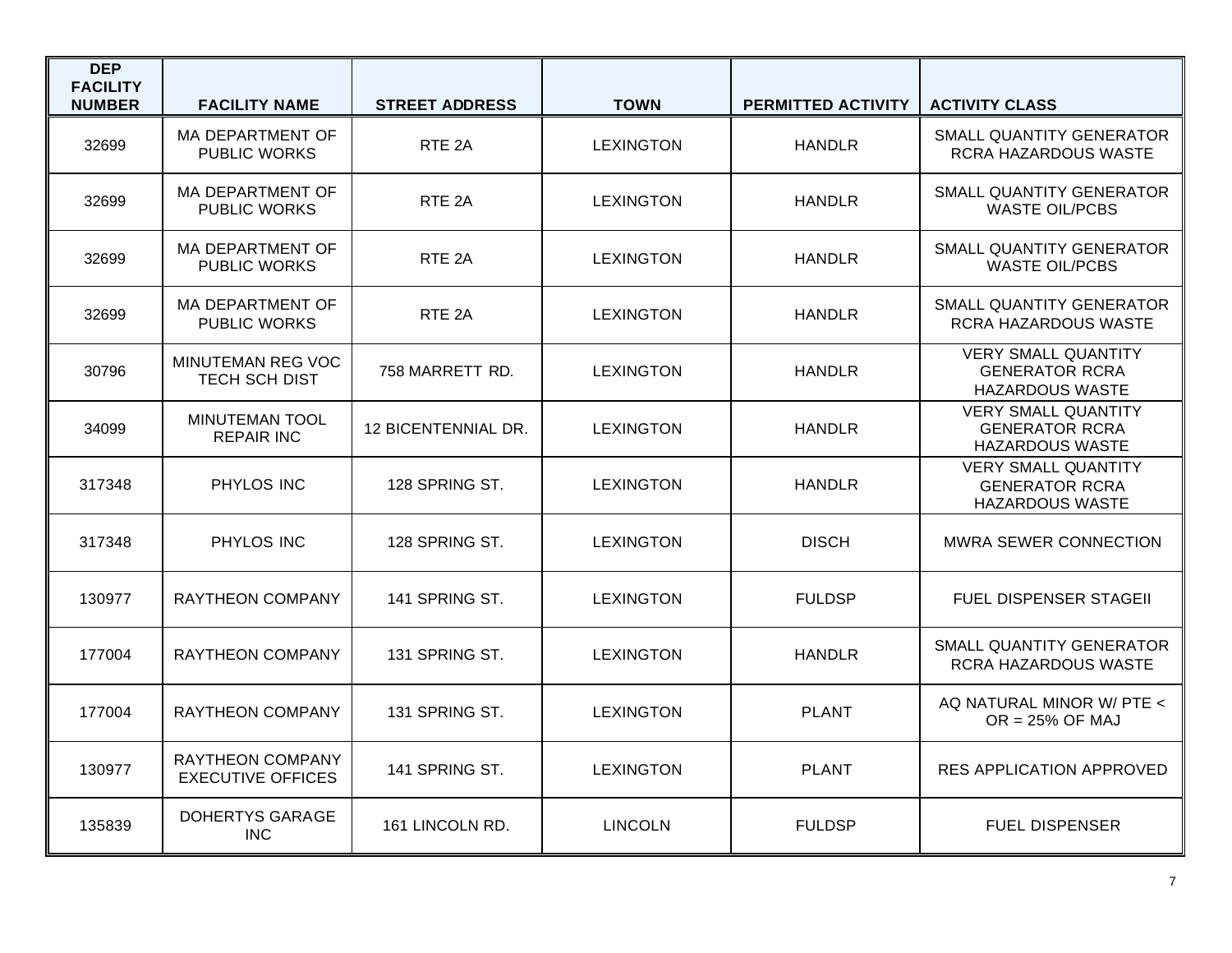| <b>DEP</b><br><b>FACILITY</b><br><b>NUMBER</b> | <b>FACILITY NAME</b>                                  | <b>STREET ADDRESS</b>            | <b>TOWN</b>    | PERMITTED ACTIVITY | <b>ACTIVITY CLASS</b>                                                         |
|------------------------------------------------|-------------------------------------------------------|----------------------------------|----------------|--------------------|-------------------------------------------------------------------------------|
| 39960                                          | <b>LINCOLN TRANSFER</b><br><b>STATION</b>             | RTE 2A/MILL ST.                  | <b>LINCOLN</b> | <b>TRSTN</b>       | SMALL TRANSFER STATION                                                        |
| 246226                                         | LINCOLN WOODS<br><b>COOPERATIVE</b><br><b>HOUSING</b> | 50 WELLS RD.                     | <b>LINCOLN</b> | <b>GROUND</b>      | <b>GROUNDWATER MINOR</b>                                                      |
| 286229                                         | PUBLIC SAFETY<br><b>COMPLEX</b>                       | 169 LINCOLN RD.                  | <b>LINCOLN</b> | <b>APPR</b>        | <b>INDUSTRIAL SEWER WASTE</b><br><b>WATER</b>                                 |
| 135840                                         | <b>TRACEYS SERVICE</b><br><b>STATION INC</b>          | 131 CAMBRIDGE<br><b>TURNPIKE</b> | <b>LINCOLN</b> | <b>FULDSP</b>      | <b>FUEL DISPENSER</b>                                                         |
| 117679                                         | <b>ACTRONICS</b><br><b>INCORPORATED</b>               | 166 BEAR HILL RD.                | <b>WALTHAM</b> | <b>HANDLR</b>      | <b>VERY SMALL QUANTITY</b><br><b>GENERATOR RCRA</b><br><b>HAZARDOUS WASTE</b> |
| 117679                                         | <b>ACTRONICS</b><br><b>INCORPORATED</b>               | 166 BEAR HILL RD.                | <b>WALTHAM</b> | <b>DISCH</b>       | MWRA SEWER CONNECTION                                                         |
| 334824                                         | AFFILIATED BUILDING<br><b>SERVICES INC</b>            | 1265 MAIN ST, W7                 | <b>WALTHAM</b> | <b>HANDLR</b>      | <b>SMALL QUANTITY GENERATOR</b><br><b>RCRA HAZARDOUS WASTE</b>                |
| 334824                                         | <b>AFFILIATED BUILDING</b><br>SERVICES INC            | 1265 MAIN ST. W7                 | <b>WALTHAM</b> | <b>HANDLR</b>      | LARGE QUANTITY GENERATOR<br><b>WASTE OIL/PCBS</b>                             |
| 334824                                         | AFFILIATED BUILDING<br><b>SERVICES INC</b>            | 1265 MAIN ST. W7                 | <b>WALTHAM</b> | <b>HANDLR</b>      | LARGE QUANTITY GENERATOR<br><b>WASTE OIL/PCBS</b>                             |
| 334824                                         | <b>AFFILIATED BUILDING</b><br>SERVICES INC            | 1265 MAIN ST. W7                 | <b>WALTHAM</b> | <b>HANDLR</b>      | SMALL QUANTITY GENERATOR<br>RCRA HAZARDOUS WASTE                              |
| 251747                                         | AIRBORNE RESEARCH                                     | 260 BEAR HILL RD.                | <b>WALTHAM</b> | <b>PLANT</b>       | <b>BELOW AQ REGULATED</b><br><b>THRESHOLDS</b>                                |
| 251747                                         | AIRBORNE RESEARCH                                     | 269 BEAR HILL RD.                | <b>WALTHAM</b> | <b>HANDLR</b>      | <b>BELOW HW REGULATED</b><br><b>THRESHOLDS</b>                                |
| 251747                                         | <b>AIRBORNE RESEARCH</b>                              | 260 BEAR HILL RD.                | <b>WALTHAM</b> | <b>TURRPT</b>      | <b>BELOW TUR REGULATED</b><br><b>THRESHOLDS</b>                               |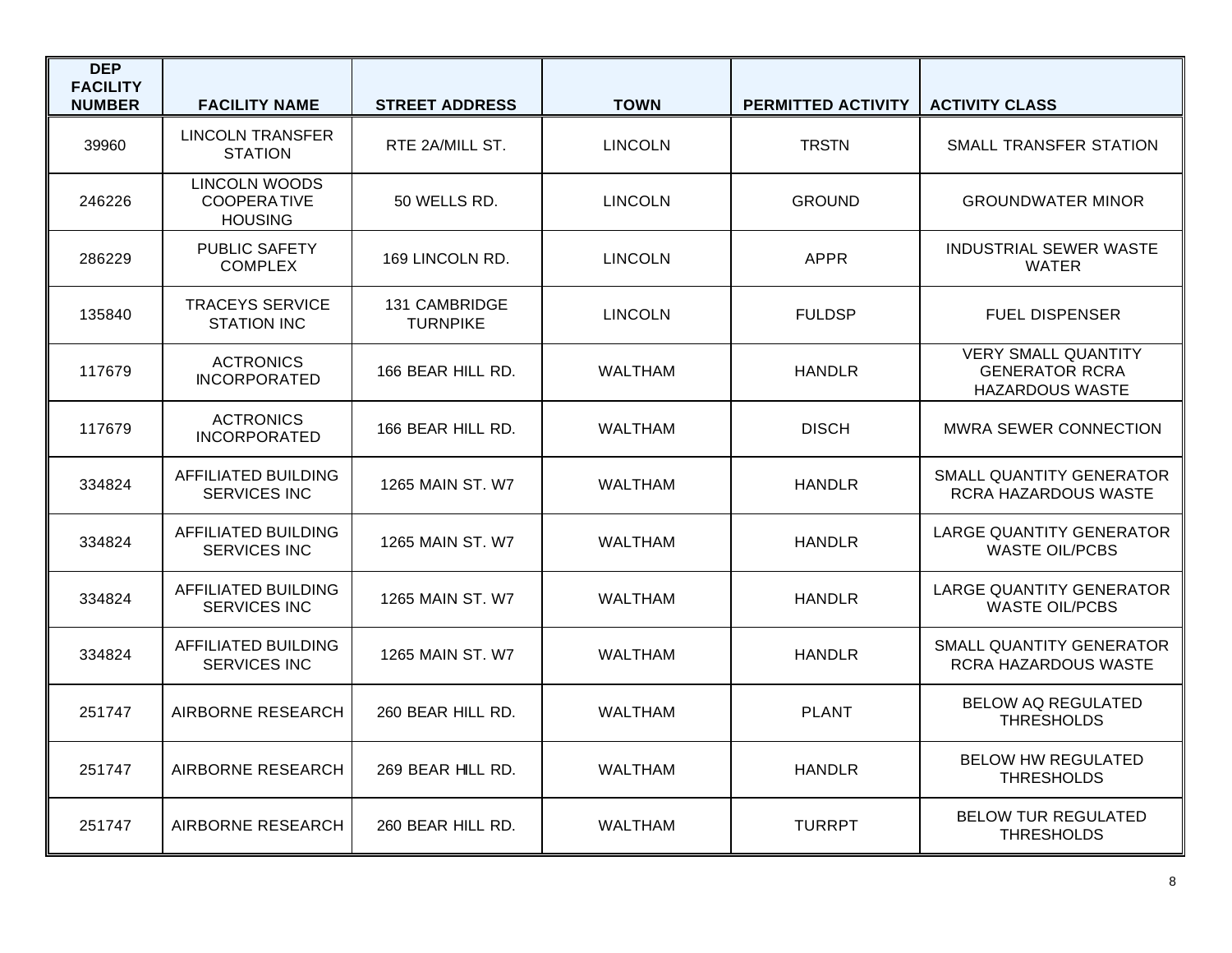| <b>DEP</b><br><b>FACILITY</b><br><b>NUMBER</b> | <b>FACILITY NAME</b>                                                         | <b>STREET ADDRESS</b> | <b>TOWN</b>    | <b>PERMITTED ACTIVITY</b> | <b>ACTIVITY CLASS</b>                                                         |
|------------------------------------------------|------------------------------------------------------------------------------|-----------------------|----------------|---------------------------|-------------------------------------------------------------------------------|
| 251747                                         | AIRBORNE RESEARCH                                                            | 260 BEAR HILL RD.     | <b>WALTHAM</b> | <b>DISCH</b>              | <b>BELOW IWW REGULATED</b><br><b>THRESHOLDS</b>                               |
| 282234                                         | <b>AIRFLOW RESEARCH</b><br><b>AND</b><br><b>MANUFACTURING</b><br><b>CORP</b> | 101 FIRST AVE.        | <b>WALTHAM</b> | <b>DISCH</b>              | <b>MWRA SEWER CONNECTION</b>                                                  |
| 314123                                         | <b>ALGONQUIN GAS</b><br><b>TRANSMISSIONCO</b><br>VALVE J11A                  | 686 LINCOLN ST.       | <b>WALTHAM</b> | <b>HANDLR</b>             | <b>SMALL QUANTITY GENERATOR</b><br><b>RCRA HAZARDOUS WASTE</b>                |
| 319432                                         | <b>ALTHEXIS COMPANY</b><br>INC THE                                           | 1365 MAIN ST.         | <b>WALTHAM</b> | <b>HANDLR</b>             | <b>VERY SMALL QUANTITY</b><br><b>GENERATOR RCRA</b><br><b>HAZARDOUS WASTE</b> |
| 319432                                         | <b>ALTHEXIS COMPANY</b><br><b>INC THE</b>                                    | 1365 MAIN ST.         | <b>WALTHAM</b> | <b>HANDLR</b>             | <b>VERY SMALL QUANTITY</b><br><b>GENERATOR WASTE OIL/PCBS</b>                 |
| 319432                                         | <b>ALTHEXIS COMPANY</b><br><b>INC THE</b>                                    | 1365 MAIN ST.         | <b>WALTHAM</b> | <b>HANDLR</b>             | <b>VERY SMALL QUANTITY</b><br><b>GENERATOR RCRA</b><br><b>HAZARDOUS WASTE</b> |
| 319432                                         | <b>ALTHEXIS COMPANY</b><br><b>INC THE</b>                                    | 1365 MAIN ST.         | <b>WALTHAM</b> | <b>HANDLR</b>             | <b>VERY SMALL QUANTITY</b><br><b>GENERATOR WASTE OIL/PCBS</b>                 |
| 319432                                         | <b>ALTHEXIS COMPANY</b><br>INC THE                                           | 1365 MAIN ST.         | <b>WALTHAM</b> | <b>DISCH</b>              | <b>MWRA SEWER CONNECTION</b>                                                  |
| 319432                                         | <b>ALTHEXIS COMPANY</b><br>INC THE                                           | 1365 MAIN ST.         | <b>WALTHAM</b> | <b>DISCH</b>              | <b>MWRA SEWER CONNECTION</b>                                                  |
| 305434                                         | <b>ASTRAZENECA</b><br><b>PHARMACEUTICALS</b><br>LP                           | 35 GATEHOUSE DR.      | <b>WALTHAM</b> | <b>PLANT</b>              | AQ SYNTHETIC MINOR<br>W/RESTR BUT < OR= 50% OF<br>MAJ                         |
| 305434                                         | <b>ASTRAZENECA</b><br><b>PHARMACEUTICALS</b><br>LP                           | 35 GATEHOUSE DR.      | <b>WALTHAM</b> | <b>DISCH</b>              | <b>MWRA SEWER CONNECTION</b>                                                  |
| 305434                                         | ASTRAZENECA<br><b>PHARMACEUTICALS</b><br>LP                                  | 35 GATEHOUSE DR.      | <b>WALTHAM</b> | <b>HANDLR</b>             | <b>LARGE QUANTITY GENERATOR</b><br>RCRA HAZARDOUS WASTE                       |
| 251754                                         | <b>AURORA TECH</b>                                                           | 167 SECOND AVE.       | WALTHAM        | <b>PLANT</b>              | <b>BELOW AQ REGULATED</b><br><b>THRESHOLDS</b>                                |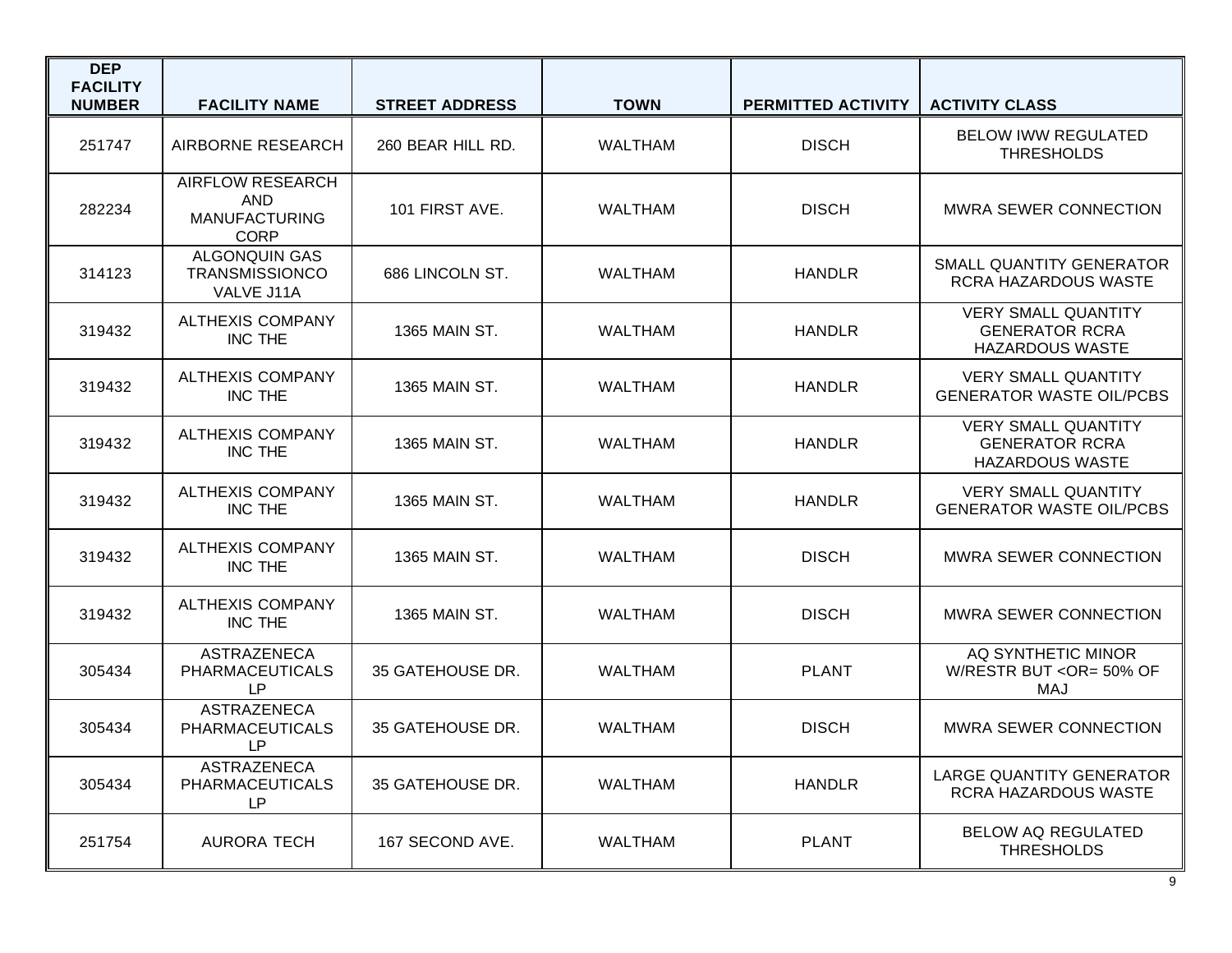| <b>DEP</b><br><b>FACILITY</b><br><b>NUMBER</b> | <b>FACILITY NAME</b>                                    | <b>STREET ADDRESS</b> | <b>TOWN</b>    | <b>PERMITTED ACTIVITY</b> | <b>ACTIVITY CLASS</b>                                                         |
|------------------------------------------------|---------------------------------------------------------|-----------------------|----------------|---------------------------|-------------------------------------------------------------------------------|
| 251754                                         | <b>AURORA TECH</b>                                      | 176 SECOND AVE.       | <b>WALTHAM</b> | <b>HANDLR</b>             | <b>BELOW HW REGULATED</b><br><b>THRESHOLDS</b>                                |
| 251754                                         | <b>AURORA TECH</b>                                      | 176 SECOND AVE.       | <b>WALTHAM</b> | <b>TURRPT</b>             | <b>BELOW TUR REGULATED</b><br><b>THRESHOLDS</b>                               |
| 251754                                         | <b>AURORA TECH</b>                                      | 176 SECOND AVE.       | <b>WALTHAM</b> | <b>DISCH</b>              | <b>BELOW IWW REGULATED</b><br><b>THRESHOLDS</b>                               |
| 251761                                         | <b>BAY STATE FLORIST</b>                                | 285 BEAR HILL RD.     | <b>WALTHAM</b> | <b>PLANT</b>              | <b>BELOW AQ REGULATED</b><br><b>THRESHOLDS</b>                                |
| 251761                                         | <b>BAY STATE FLORIST</b>                                | 285 BEAR HILL RD.     | <b>WALTHAM</b> | <b>DISCH</b>              | <b>BELOW IWW REGULATED</b><br><b>THRESHOLDS</b>                               |
| 251761                                         | <b>BAY STATE FLORIST</b>                                | 285 BEAR HILL RD.     | WALTHAM        | <b>HANDLR</b>             | <b>BELOW HW REGULATED</b><br><b>THRESHOLDS</b>                                |
| 251761                                         | <b>BAY STATE FLORIST</b>                                | 285 BEAR HILL RD.     | WALTHAM        | <b>TURRPT</b>             | <b>BELOW TUR REGULATED</b><br><b>THRESHOLDS</b>                               |
| 26830                                          | BERGERON CO INC                                         | <b>1474 MAIN ST.</b>  | <b>WALTHAM</b> | <b>HANDLR</b>             | <b>VERY SMALL QUANTITY</b><br><b>GENERATOR RCRA</b><br><b>HAZARDOUS WASTE</b> |
| 360759                                         | <b>BEYOND GENOMICS</b>                                  | 40 BEAR HILL RD.      | <b>WALTHAM</b> | <b>HANDLR</b>             | <b>VERY SMALL QUANTITY</b><br><b>GENERATOR RCRA</b><br><b>HAZARDOUS WASTE</b> |
| 360759                                         | <b>BEYOND GENOMICS</b>                                  | 40 BEAR HILL RD.      | <b>WALTHAM</b> | <b>HANDLR</b>             | <b>VERY SMALL QUANTITY</b><br><b>GENERATOR WASTE OIL/PCBS</b>                 |
| 360759                                         | <b>BEYOND GENOMICS</b>                                  | 40 BEAR HILL RD.      | <b>WALTHAM</b> | <b>HANDLR</b>             | <b>VERY SMALL QUANTITY</b><br><b>GENERATOR WASTE OIL/PCBS</b>                 |
| 360759                                         | <b>BEYOND GENOMICS</b>                                  | 40 BEAR HILL RD.      | <b>WALTHAM</b> | <b>HANDLR</b>             | <b>VERY SMALL QUANTITY</b><br><b>GENERATOR RCRA</b><br><b>HAZARDOUS WASTE</b> |
| 282399                                         | <b>BIO MEDICAL</b><br><b>APPLICATIONS OF</b><br>WALTHAM | 1254 MAIN ST.         | <b>WALTHAM</b> | <b>DISCH</b>              | <b>MWRA SEWER CONNECTION</b>                                                  |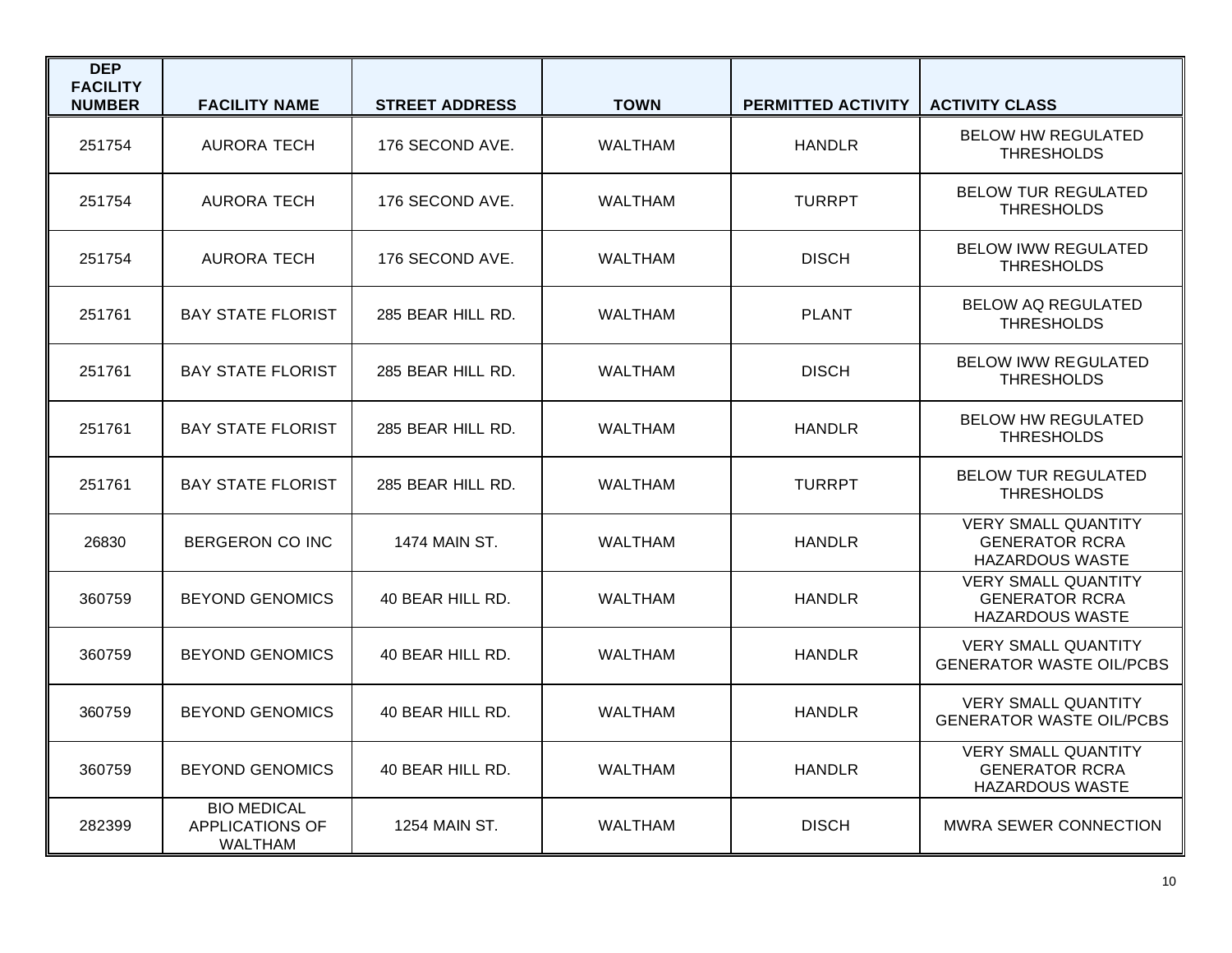| <b>DEP</b><br><b>FACILITY</b><br><b>NUMBER</b> | <b>FACILITY NAME</b>                                             | <b>STREET ADDRESS</b> | <b>TOWN</b>    | PERMITTED ACTIVITY | <b>ACTIVITY CLASS</b>                                                         |
|------------------------------------------------|------------------------------------------------------------------|-----------------------|----------------|--------------------|-------------------------------------------------------------------------------|
| 332042                                         | <b>BOSTON PROPERTIES</b>                                         | 50 JONES RD.          | <b>WALTHAM</b> | <b>SURFAC</b>      | SURFACEWATER MAJOR                                                            |
| 318655                                         | <b>BOSTON PROPERTIES</b><br><b>LIMITED</b><br><b>PARTNERSHIP</b> | 1601 TRAPELO RD.      | <b>WALTHAM</b> | <b>PLANT</b>       | AQ NATURAL MINOR W/ PTE <<br>$OR = 25\%$ OF MAJ                               |
| 32483                                          | <b>CAMBEX CORP</b>                                               | 360 SECOND AVE.       | <b>WALTHAM</b> | HANDLR             | <b>VERY SMALL QUANTITY</b><br><b>GENERATOR RCRA</b><br><b>HAZARDOUS WASTE</b> |
| 133517                                         | <b>CENTERLESS</b><br><b>GRINDING CO INC</b>                      | 25 JONES RD.          | <b>WALTHAM</b> | <b>HANDLR</b>      | <b>VERY SMALL QUANTITY</b><br><b>GENERATOR RCRA</b><br><b>HAZARDOUS WASTE</b> |
| 136352                                         | <b>CLAUDES SERVICE</b><br><b>STATION INC</b>                     | 1420 MAIN ST.         | <b>WALTHAM</b> | <b>HANDLR</b>      | <b>VERY SMALL QUANTITY</b><br><b>GENERATOR RCRA</b><br><b>HAZARDOUS WASTE</b> |
| 33467                                          | COCA COLA                                                        | 80 SECOND AVE.        | <b>WALTHAM</b> | <b>PLANT</b>       | AQ NATURAL MINOR W/<br>PTE <maj &="">50% OF MAJ</maj>                         |
| 33467                                          | <b>COCA COLA</b><br>BOTTLING CO OF NEW<br><b>ENGLAND</b>         | 80 SECOND AVE.        | <b>WALTHAM</b> | <b>HANDLR</b>      | <b>VERY SMALL QUANTITY</b><br><b>GENERATOR RCRA</b><br><b>HAZARDOUS WASTE</b> |
| 337849                                         | <b>CONFLUENT</b><br><b>SURGICAL INC</b>                          | 101A FIRST AVE.       | <b>WALTHAM</b> | <b>DISCH</b>       | <b>MWRA SEWER CONNECTION</b>                                                  |
| 295728                                         | <b>COSTCO WHOLESALE</b><br># 308                                 | 520 WINTER ST.        | <b>WALTHAM</b> | <b>DISCH</b>       | MWRA SEWER CONNECTION                                                         |
| 295728                                         | <b>COSTCO WHOLESALE</b><br># 308                                 | 520 WINTER ST.        | <b>WALTHAM</b> | <b>HANDLR</b>      | SMALL QUANTITY GENERATOR<br>RCRA HAZARDOUS WASTE                              |
| 295728                                         | <b>COSTCO WHOLESALE</b><br># 308                                 | 520 WINTER ST.        | <b>WALTHAM</b> | <b>DISCH</b>       | <b>MWRA SEWER CONNECTION</b>                                                  |
| 295728                                         | <b>COSTCO WHOLESALE</b><br># 308                                 | 520 WINTER ST.        | <b>WALTHAM</b> | <b>HANDLR</b>      | SMALL QUANTITY GENERATOR<br>RCRA HAZARDOUS WASTE                              |
| 339946                                         | <b>CTC</b><br><b>COMMUNICATIONS</b><br><b>CORPORATION</b>        | 115 SECOND AVE.       | <b>WALTHAM</b> | <b>PLANT</b>       | AQ SYNTHETIC MINOR<br>W/RESTR BUT < OR= 50% OF<br>MAJ                         |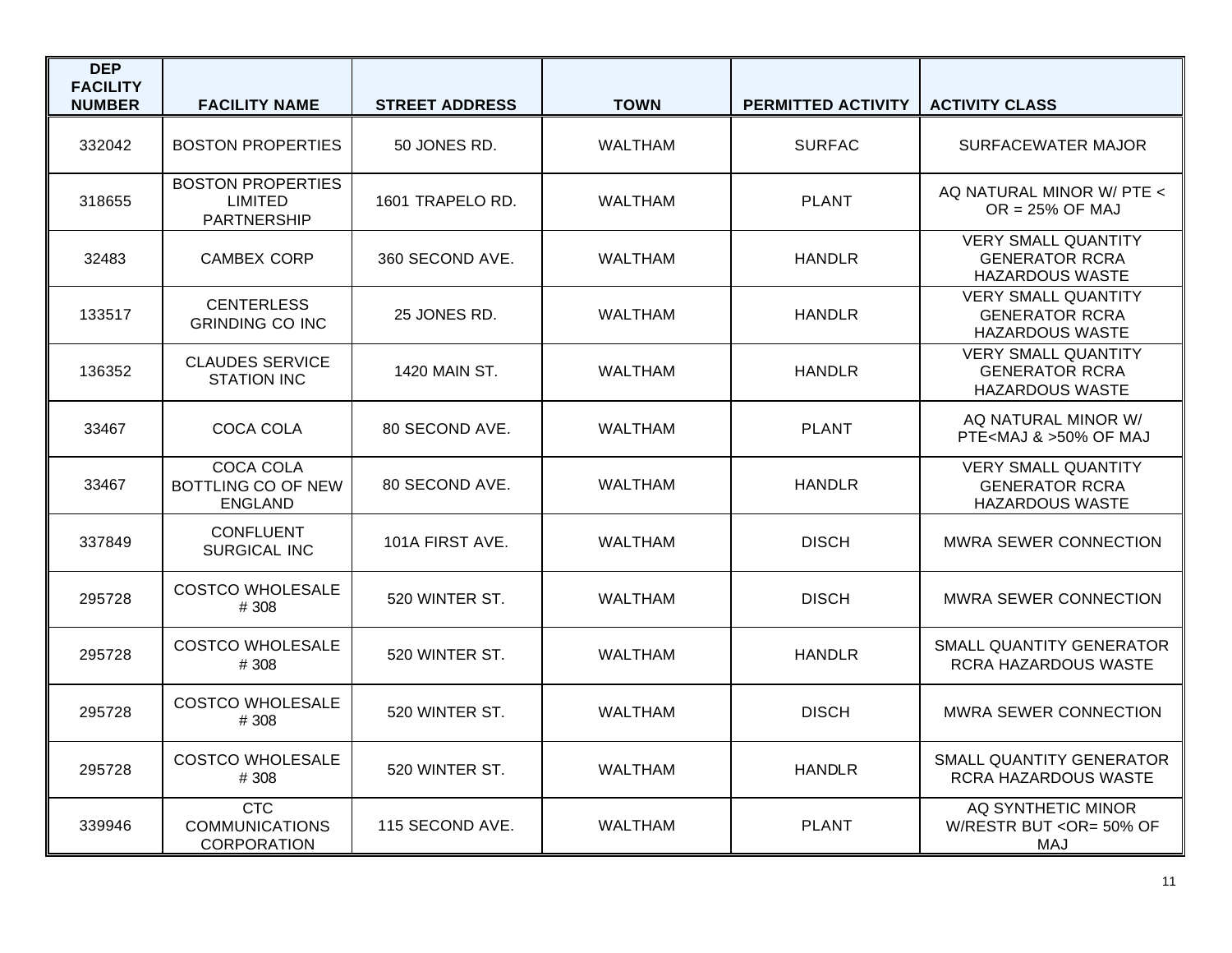| <b>DEP</b><br><b>FACILITY</b><br><b>NUMBER</b> | <b>FACILITY NAME</b>                                        | <b>STREET ADDRESS</b> | <b>TOWN</b>    | <b>PERMITTED ACTIVITY</b> | <b>ACTIVITY CLASS</b>                                                         |
|------------------------------------------------|-------------------------------------------------------------|-----------------------|----------------|---------------------------|-------------------------------------------------------------------------------|
| 207307                                         | <b>CTI CRYOGENICS</b>                                       | 266 2ND AVE.          | <b>WALTHAM</b> | <b>TURRPT</b>             | <b>BELOW TUR REGULATED</b><br><b>THRESHOLDS</b>                               |
| 316226                                         | <b>DATA ASSOCIATES</b><br><b>INC</b>                        | 280 BEAR HILL RD.     | WALTHAM        | <b>DISCH</b>              | <b>MWRA SEWER CONNECTION</b>                                                  |
| 30341                                          | DICK A B                                                    | 130 THIRD AVE.        | <b>WALTHAM</b> | <b>HANDLR</b>             | <b>VERY SMALL QUANTITY</b><br><b>GENERATOR RCRA</b><br><b>HAZARDOUS WASTE</b> |
| 131799                                         | <b>EASTERN</b><br><b>REPRODUCTION</b>                       | 1250 MAIN ST.         | <b>WALTHAM</b> | <b>HANDLR</b>             | <b>LARGE QUANTITY GENERATOR</b><br>RCRA HAZARDOUS WASTE                       |
| 131799                                         | <b>EASTERN</b><br><b>REPRODUCTION</b>                       | 1250 MAIN ST.         | WALTHAM        | <b>DISCH</b>              | <b>MWRA SEWER CONNECTION</b>                                                  |
| 131799                                         | <b>EASTERN</b><br><b>REPRODUCTION</b><br><b>CORPORATION</b> | 1250 MAIN ST.         | <b>WALTHAM</b> | <b>TURRPT</b>             | LARGE QUANTITY TOXIC USER                                                     |
| 359834                                         | <b>ENGENEOS INC</b>                                         | 40 BEAR HILL RD.      | WALTHAM        | <b>HANDLR</b>             | <b>VERY SMALL QUANTITY</b><br><b>GENERATOR RCRA</b><br><b>HAZARDOUS WASTE</b> |
| 377340                                         | EUGENE OS<br><b>BIOSYSTEMS INC</b>                          | <b>1365 MAIN ST.</b>  | <b>WALTHAM</b> | <b>HANDLR</b>             | <b>VERY SMALL QUANTITY</b><br><b>GENERATOR RCRA</b><br><b>HAZARDOUS WASTE</b> |
| 333919                                         | <b>EXODUS</b><br><b>COMMUNICATION</b>                       | 580 WINTER ST.        | WALTHAM        | <b>PLANT</b>              | AQ SYNTHETIC MINOR<br>W/RESTR PTE < $OR = 25\%$ OF<br><b>MAJ</b>              |
| 367872                                         | <b>EXXONMOBIL OIL</b><br><b>CORP</b>                        | 1335 MAIN ST.         | <b>WALTHAM</b> | <b>HANDLR</b>             | <b>VERY SMALL QUANTITY</b><br><b>GENERATOR RCRA</b><br><b>HAZARDOUS WASTE</b> |
| 367872                                         | <b>EXXONMOBIL OIL</b><br><b>CORP</b>                        | 1335 MAIN ST.         | <b>WALTHAM</b> | <b>HANDLR</b>             | SMALL QUANTITY GENERATOR<br><b>WASTE OIL/PCBS</b>                             |
| 367872                                         | <b>EXXONMOBIL OIL</b><br><b>CORP</b>                        | 1335 MAIN ST.         | <b>WALTHAM</b> | HANDLR                    | <b>VERY SMALL QUANTITY</b><br><b>GENERATOR RCRA</b><br><b>HAZARDOUS WASTE</b> |
| 367872                                         | <b>EXXONMOBIL OIL</b><br><b>CORP</b>                        | 1335 MAIN ST.         | <b>WALTHAM</b> | <b>HANDLR</b>             | SMALL QUANTITY GENERATOR<br><b>WASTE OIL/PCBS</b>                             |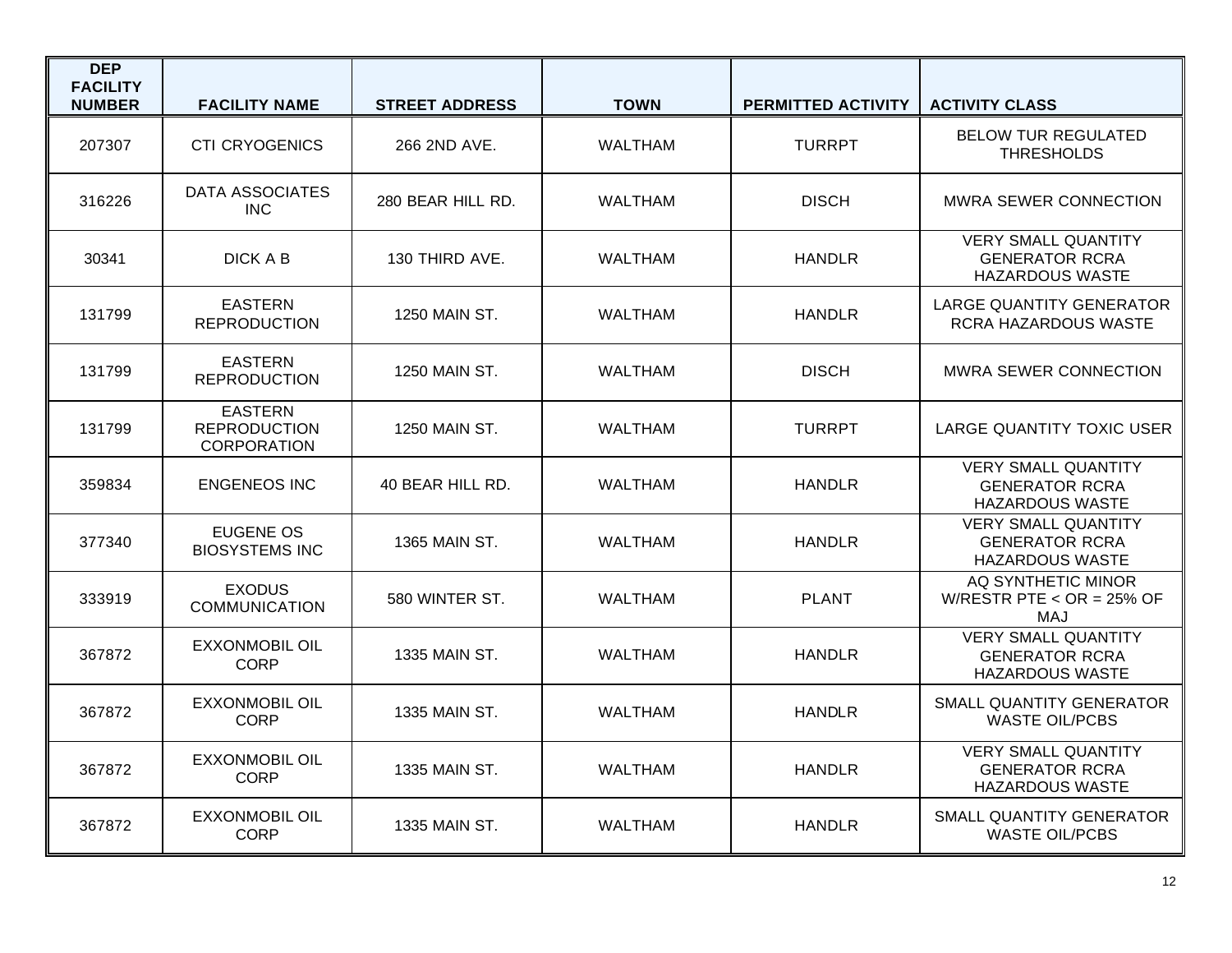| <b>DEP</b><br><b>FACILITY</b> |                                                       |                                |                |                           |                                                                               |
|-------------------------------|-------------------------------------------------------|--------------------------------|----------------|---------------------------|-------------------------------------------------------------------------------|
| <b>NUMBER</b>                 | <b>FACILITY NAME</b>                                  | <b>STREET ADDRESS</b>          | <b>TOWN</b>    | <b>PERMITTED ACTIVITY</b> | <b>ACTIVITY CLASS</b>                                                         |
| 327443                        | <b>FIRE CONTROL</b><br><b>INSTRUMENTS</b>             | 301 SECOND AVE.                | <b>WALTHAM</b> | <b>HANDLR</b>             | <b>VERY SMALL QUANTITY</b><br><b>GENERATOR RCRA</b><br><b>HAZARDOUS WASTE</b> |
| 270937                        | <b>FOSTER MILLER</b>                                  | 195 BEAR HILL RD.              | <b>WALTHAM</b> | <b>HANDLR</b>             | SMALL QUANTITY GENERATOR<br>RCRA HAZARDOUS WASTE                              |
| 28475                         | <b>FOSTER MILLER</b>                                  | 360 SECOND AVE.                | <b>WALTHAM</b> | <b>DISCH</b>              | <b>MWRA SEWER CONNECTION</b>                                                  |
| 28475                         | <b>FOSTER MILLER INC</b>                              | 350 SECOND AVE.                | <b>WALTHAM</b> | <b>HANDLR</b>             | SMALL QUANTITY GENERATOR<br>RCRA HAZARDOUS WASTE                              |
| 28475                         | <b>FOSTER MILLER INC</b>                              | 332 350 358 360<br>SECOND AVE. | <b>WALTHAM</b> | <b>DISCH</b>              | <b>MWRA SEWER CONNECTION</b>                                                  |
| 28475                         | <b>FOSTER MILLER INC</b>                              | 195 BEAR HILL RD.              | WALTHAM        | <b>DISCH</b>              | <b>MWRA SEWER CONNECTION</b>                                                  |
| 270937                        | <b>FOSTER MILLER INC</b>                              | 195 BEAR HILL RD.              | <b>WALTHAM</b> | <b>DISCH</b>              | <b>MWRA SEWER CONNECTION</b>                                                  |
| 283333                        | <b>FOSTER MILLER INC</b>                              | 303 BEAR HILL RD.              | <b>WALTHAM</b> | <b>DISCH</b>              | <b>MWRA SEWER CONNECTION</b>                                                  |
| 283333                        | <b>FOSTER MILLER INC</b>                              | 303 BEAR HILL RD.              | WALTHAM        | <b>HANDLR</b>             | <b>VERY SMALL QUANTITY</b><br><b>GENERATOR RCRA</b><br><b>HAZARDOUS WASTE</b> |
| 321234                        | <b>FRASCO PRINTING</b><br><b>INC</b>                  | 160 BEAR HILL RD.              | <b>WALTHAM</b> | <b>HANDLR</b>             | <b>VERY SMALL QUANTITY</b><br><b>GENERATOR RCRA</b><br><b>HAZARDOUS WASTE</b> |
| 321234                        | <b>FRASCO PRINTING</b><br><b>INC</b>                  | 160 BEAR HILL RD.              | <b>WALTHAM</b> | <b>HANDLR</b>             | <b>VERY SMALL QUANTITY</b><br><b>GENERATOR RCRA</b><br><b>HAZARDOUS WASTE</b> |
| 329009                        | <b>GELTEX</b><br><b>PHARMACEUTICALS</b><br><b>INC</b> | 153 SECOND AVE.                | <b>WALTHAM</b> | <b>HANDLR</b>             | SMALL QUANTITY GENERATOR<br>RCRA HAZARDOUS WASTE                              |
| 329009                        | <b>GELTEX</b><br><b>PHARMACEUTICALS</b><br><b>INC</b> | 153 SECOND AVE.                | <b>WALTHAM</b> | <b>PLANT</b>              | AQ NATURAL MINOR W/ PTE <<br>$OR = 25\%$ OF MAJ                               |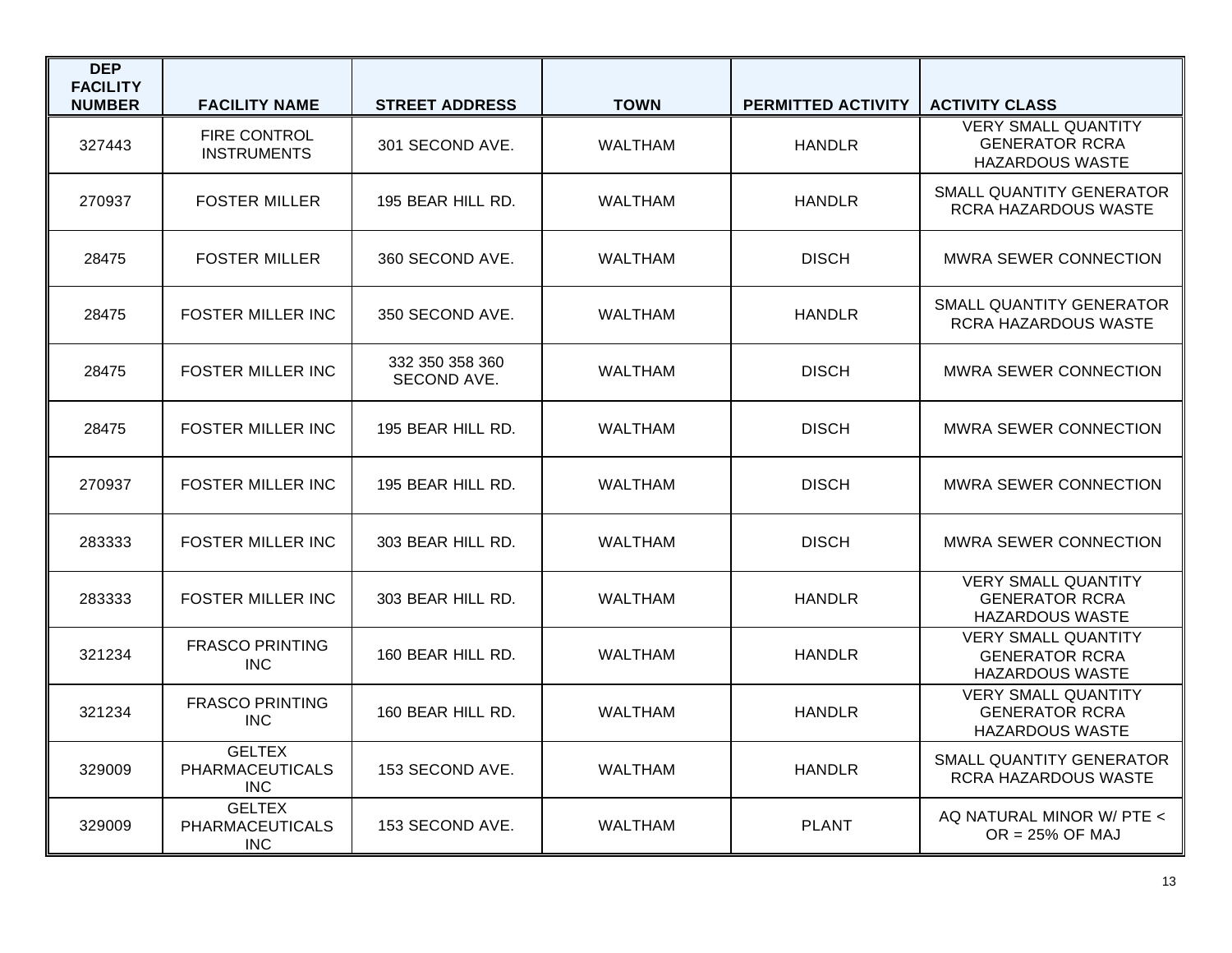| <b>DEP</b><br><b>FACILITY</b> |                                                           |                       |                |                    |                                                                               |
|-------------------------------|-----------------------------------------------------------|-----------------------|----------------|--------------------|-------------------------------------------------------------------------------|
| <b>NUMBER</b>                 | <b>FACILITY NAME</b>                                      | <b>STREET ADDRESS</b> | <b>TOWN</b>    | PERMITTED ACTIVITY | <b>ACTIVITY CLASS</b>                                                         |
| 329009                        | <b>GELTEX</b><br><b>PHARMACEUTICALS</b><br><b>INC</b>     | 153 SECOND AVE.       | <b>WALTHAM</b> | <b>DISCH</b>       | <b>MWRA SEWER CONNECTION</b>                                                  |
| 53349                         | <b>HARDRIC</b><br><b>LABORATORIES INC</b>                 | 1490 MAIN ST.         | <b>WALTHAM</b> | <b>PLANT</b>       | AQ NATURAL MINOR W/ PTE <<br>$OR = 25\%$ OF MAJ                               |
| 323158                        | <b>HEMP HILL DRILLING</b><br>& BLASTING                   | 50 BEAR HILL RD.      | <b>WALTHAM</b> | <b>HANDLR</b>      | <b>VERY SMALL QUANTITY</b><br><b>GENERATOR WASTE OIL/PCBS</b>                 |
| 52883                         | <b>HOBBS BROOK</b><br><b>OFFICE</b>                       | 255 WYMAN ST.         | <b>WALTHAM</b> | <b>PLANT</b>       | AQ NATURAL MINOR W/ PTE <<br>$OR = 25\%$ OF MAJ                               |
| 298501                        | <b>HOMESTEAD VILLAGE</b><br><b>GUEST STUDIOS</b>          | 52 FOURTH AVE.        | <b>WALTHAM</b> | <b>DISCH</b>       | <b>MWRA SEWER CONNECTION</b>                                                  |
| 289785                        | <b>HYSTER NEW</b><br><b>ENGLAND INC</b>                   | 358 SECOND AVE.       | <b>WALTHAM</b> | <b>DISCH</b>       | <b>MWRA SEWER CONNECTION</b>                                                  |
| 30235                         | I P L SYSTEMS INC                                         | 360 SECOND AVE.       | <b>WALTHAM</b> | <b>HANDLR</b>      | <b>VERY SMALL QUANTITY</b><br><b>GENERATOR RCRA</b><br><b>HAZARDOUS WASTE</b> |
| 204625                        | <b>IMMULOGIC PHARM</b><br><b>CORP</b>                     | 610 LINCOLN ST.       | <b>WALTHAM</b> | <b>PLANT</b>       | AQ NATURAL MINOR W/ PTE <<br>$OR = 25\%$ OF MAJ                               |
| 204625                        | <b>IMMULOGIC</b><br>PHARMACEUTICAL<br><b>CORP</b>         | 610 LINCOLN ST.       | <b>WALTHAM</b> | <b>HANDLR</b>      | <b>SMALL QUANTITY GENERATOR</b><br>RCRA HAZARDOUS WASTE                       |
| 204625                        | <b>IMMULOGIC</b><br>PHARMACEUTICAL<br><b>CORP</b>         | 610 LINCOLN ST.       | <b>WALTHAM</b> | <b>HANDLR</b>      | SMALL QUANTITY GENERATOR<br><b>WASTE OIL/PCBS</b>                             |
| 204625                        | <b>IMMULOGIC</b><br>PHARMACEUTICAL<br><b>CORP</b>         | 610 LINCOLN ST.       | <b>WALTHAM</b> | <b>HANDLR</b>      | SMALL QUANTITY GENERATOR<br>RCRA HAZARDOUS WASTE                              |
| 204625                        | <b>IMMULOGIC</b><br>PHARMACEUTICAL<br><b>CORP</b>         | 610 LINCOLN ST.       | <b>WALTHAM</b> | <b>HANDLR</b>      | SMALL QUANTITY GENERATOR<br><b>WASTE OIL/PCBS</b>                             |
| 204625                        | <b>IMMULOGIC</b><br>PHARMACEUTICAL<br><b>CORPORATIONS</b> | 610 LINCOLN ST.       | <b>WALTHAM</b> | <b>DISCH</b>       | <b>MWRA SEWER CONNECTION</b>                                                  |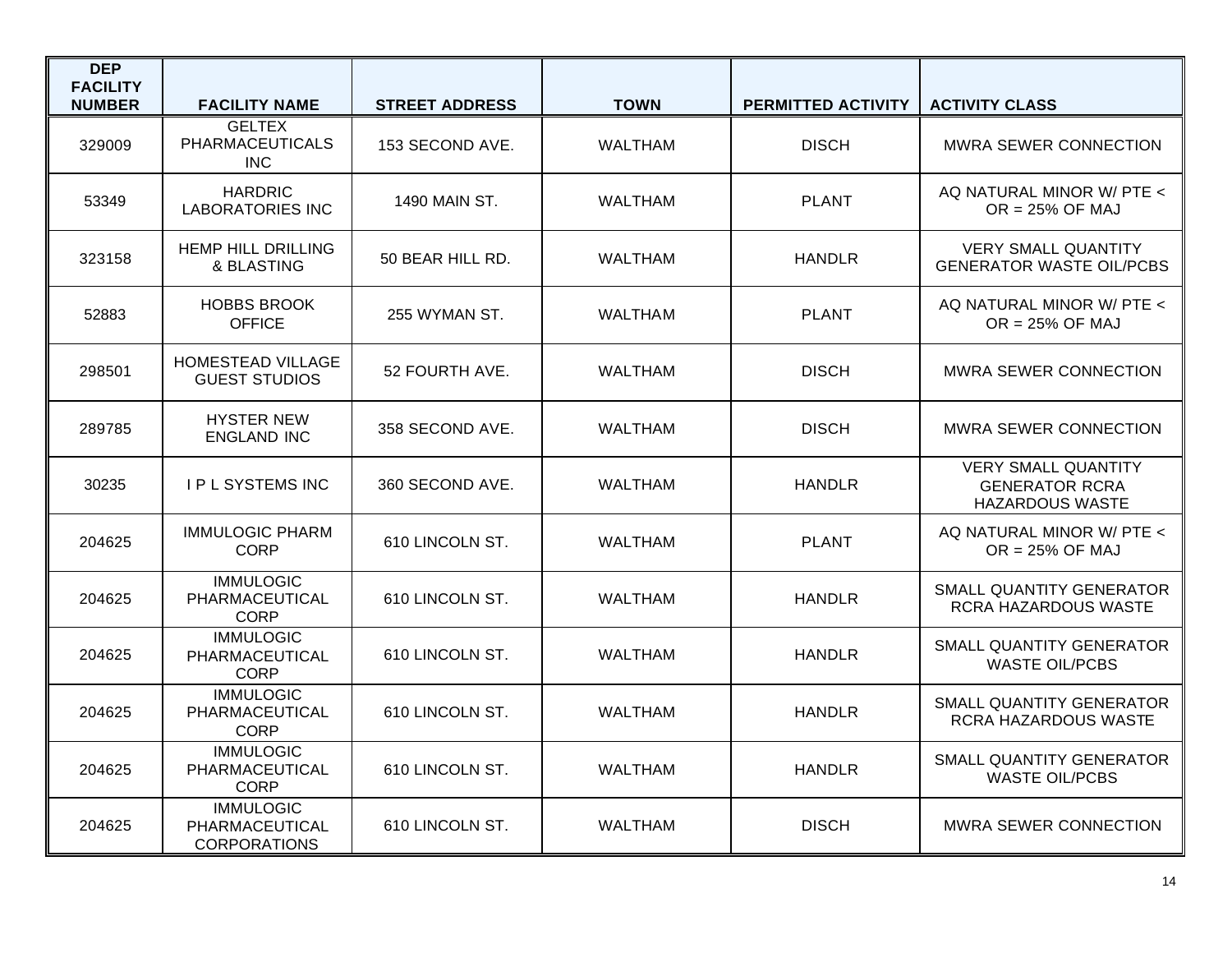| <b>DEP</b><br><b>FACILITY</b><br><b>NUMBER</b> | <b>FACILITY NAME</b>                                             | <b>STREET ADDRESS</b> | <b>TOWN</b>    | <b>PERMITTED ACTIVITY</b> | <b>ACTIVITY CLASS</b>                                                         |
|------------------------------------------------|------------------------------------------------------------------|-----------------------|----------------|---------------------------|-------------------------------------------------------------------------------|
| 251633                                         | <b>INTERFLUX</b>                                                 | 230 SECOND AVE.       | <b>WALTHAM</b> | <b>PLANT</b>              | <b>BELOW AQ REGULATED</b><br><b>THRESHOLDS</b>                                |
| 251633                                         | <b>INTERFLUX</b>                                                 | 230 SECOND AVE.       | <b>WALTHAM</b> | <b>HANDLR</b>             | <b>BELOW HW REGULATED</b><br><b>THRESHOLDS</b>                                |
| 251633                                         | <b>INTERFLUX</b>                                                 | 230 SECOND AVE.       | <b>WALTHAM</b> | <b>TURRPT</b>             | <b>BELOW TUR REGULATED</b><br><b>THRESHOLDS</b>                               |
| 251633                                         | <b>INTERFLUX</b>                                                 | 230 SECOND AVE.       | <b>WALTHAM</b> | <b>DISCH</b>              | <b>BELOW IWW REGULATED</b><br><b>THRESHOLDS</b>                               |
| 283560                                         | KWIK KOPY PRINTING                                               | 292 SECOND AVE.       | <b>WALTHAM</b> | <b>DISCH</b>              | <b>MWRA SEWER CONNECTION</b>                                                  |
| 283560                                         | KWIK KOPY PRINTING                                               | 292 SECOND AVE.       | WALTHAM        | <b>DISCH</b>              | <b>MWRA SEWER CONNECTION</b>                                                  |
| 283560                                         | <b>KWIK KOPY PRINTING</b><br>426                                 | 292 SECOND AVE.       | WALTHAM        | <b>HANDLR</b>             | <b>VERY SMALL QUANTITY</b><br><b>GENERATOR RCRA</b><br><b>HAZARDOUS WASTE</b> |
| 283560                                         | <b>KWIK KOPY PRINTING</b><br>426                                 | 292 SECOND AVE.       | <b>WALTHAM</b> | <b>HANDLR</b>             | <b>VERY SMALL QUANTITY</b><br><b>GENERATOR RCRA</b><br><b>HAZARDOUS WASTE</b> |
| 295139                                         | LERNER PROCESSING                                                | 211 SECOND AVE.       | <b>WALTHAM</b> | <b>DISCH</b>              | MWRA SEWER CONNECTION                                                         |
| 215026                                         | M A COM OMNI<br><b>SPECTRA INC</b>                               | 84 FOURTH AVE.        | <b>WALTHAM</b> | <b>HANDLR</b>             | <b>VERY SMALL QUANTITY</b><br><b>GENERATOR RCRA</b><br><b>HAZARDOUS WASTE</b> |
| 338261                                         | <b>MASSACHUSETTS</b><br><b>GENERAL IMAGING</b><br><b>WALTHAM</b> | 40 SECOND AVE.        | <b>WALTHAM</b> | <b>DISCH</b>              | <b>MWRA SEWER CONNECTION</b>                                                  |
| 327305                                         | <b>MASSACHUSETTS</b><br><b>MEDICAL SOCIETY</b>                   | 860 WINTER ST.        | <b>WALTHAM</b> | <b>DISCH</b>              | MWRA SEWER CONNECTION                                                         |
| 360160                                         | <b>MATRIX</b><br><b>TECHNOLOGIES</b><br><b>CORP</b>              | 303 BEAR HILL RD.     | <b>WALTHAM</b> | <b>HANDLR</b>             | SMALL QUANTITY GENERATOR<br>RCRA HAZARDOUS WASTE                              |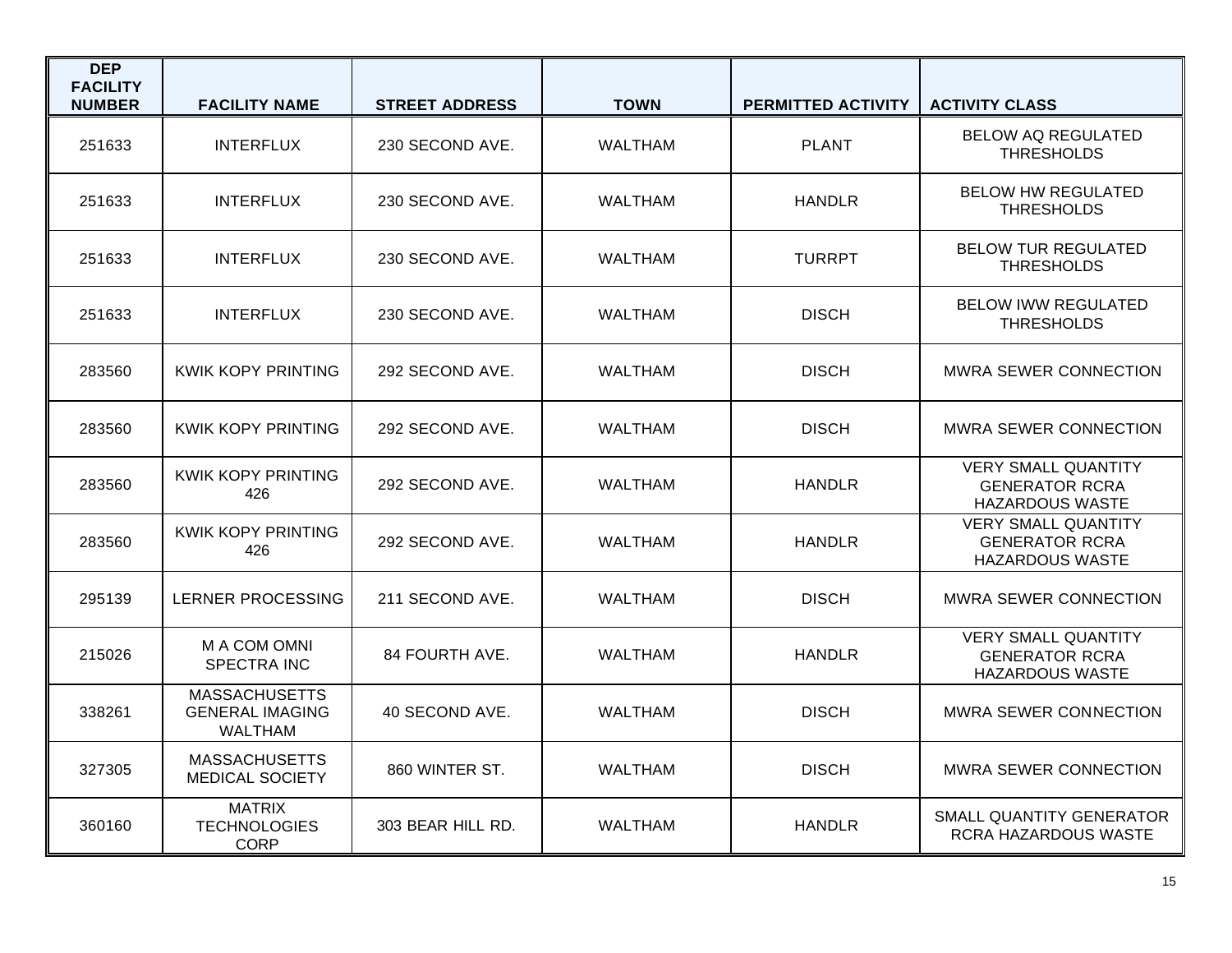| <b>DEP</b><br><b>FACILITY</b><br><b>NUMBER</b> | <b>FACILITY NAME</b>                 | <b>STREET ADDRESS</b> | <b>TOWN</b>    | <b>PERMITTED ACTIVITY</b> | <b>ACTIVITY CLASS</b>                                                         |
|------------------------------------------------|--------------------------------------|-----------------------|----------------|---------------------------|-------------------------------------------------------------------------------|
| 251702                                         | <b>MICROS SYSTEMS</b>                | 335 BEAR HILL RD.     | <b>WALTHAM</b> | <b>PLANT</b>              | <b>BELOW AQ REGULATED</b><br><b>THRESHOLDS</b>                                |
| 251702                                         | <b>MICROS SYSTEMS</b>                | 335 BEAR HILL RD.     | <b>WALTHAM</b> | <b>DISCH</b>              | <b>BELOW IWW REGULATED</b><br><b>THRESHOLDS</b>                               |
| 251702                                         | <b>MICROS SYSTEMS</b>                | 335 BEAR HILL RD.     | <b>WALTHAM</b> | <b>TURRPT</b>             | <b>BELOW TUR REGULATED</b><br><b>THRESHOLDS</b>                               |
| 251702                                         | <b>MICROS SYSTEMS</b>                | 335 BEAR HILL RD.     | <b>WALTHAM</b> | <b>HANDLR</b>             | <b>BELOW HW REGULATED</b><br><b>THRESHOLDS</b>                                |
| 367872                                         | <b>MOBIL 10238</b>                   | 1335 MAIN ST.         | <b>WALTHAM</b> | <b>FULDSP</b>             | <b>FUEL DISPENSER STAGEII</b>                                                 |
| 330395                                         | <b>MOSAIC</b><br><b>TECHNOLOGIES</b> | 303 BEAR HILL RD.     | <b>WALTHAM</b> | <b>DISCH</b>              | <b>MWRA SEWER CONNECTION</b>                                                  |
| 228869                                         | MULTISOURCE TECH<br><b>CORP</b>      | 20 FOX RD.            | <b>WALTHAM</b> | <b>HANDLR</b>             | <b>VERY SMALL QUANTITY</b><br><b>GENERATOR RCRA</b><br><b>HAZARDOUS WASTE</b> |
| 376355                                         | POLAROID CORP DBA                    | 850 - 920 WINTER ST.  | <b>WALTHAM</b> | <b>TURRPT</b>             | LARGE QUANTITY TOXIC USER                                                     |
| 376355                                         | POLAROID CORP DBA                    | 850 - 920 WINTER ST.  | <b>WALTHAM</b> | <b>PLANT</b>              | <b>RES APPLICATION APPROVED</b>                                               |
| 376355                                         | POLAROID CORP DBA                    | 850 - 920 WINTER ST.  | <b>WALTHAM</b> | <b>PLANT</b>              | <b>RES OR SYNTHETIC MINOR W/</b><br>PTE <maj &="">80% OF MAJ</maj>            |
| 376355                                         | POLAROID CORP DBA                    | 850 - 920 WINTER ST.  | <b>WALTHAM</b> | <b>PLANT</b>              | <b>RES APPLICATION APPROVED</b>                                               |
| 376355                                         | POLAROID CORP DBA                    | 850 - 920 WINTER ST.  | <b>WALTHAM</b> | <b>PLANT</b>              | <b>RES OR SYNTHETIC MINOR W/</b><br>PTE <maj &="">80% OF MAJ</maj>            |
| 376355                                         | POLAROID CORP DBA                    | 850 - 920 WINTER ST.  | <b>WALTHAM</b> | <b>HANDLR</b>             | LARGE QUANTITY GENERATOR<br>RCRA HAZARDOUS WASTE                              |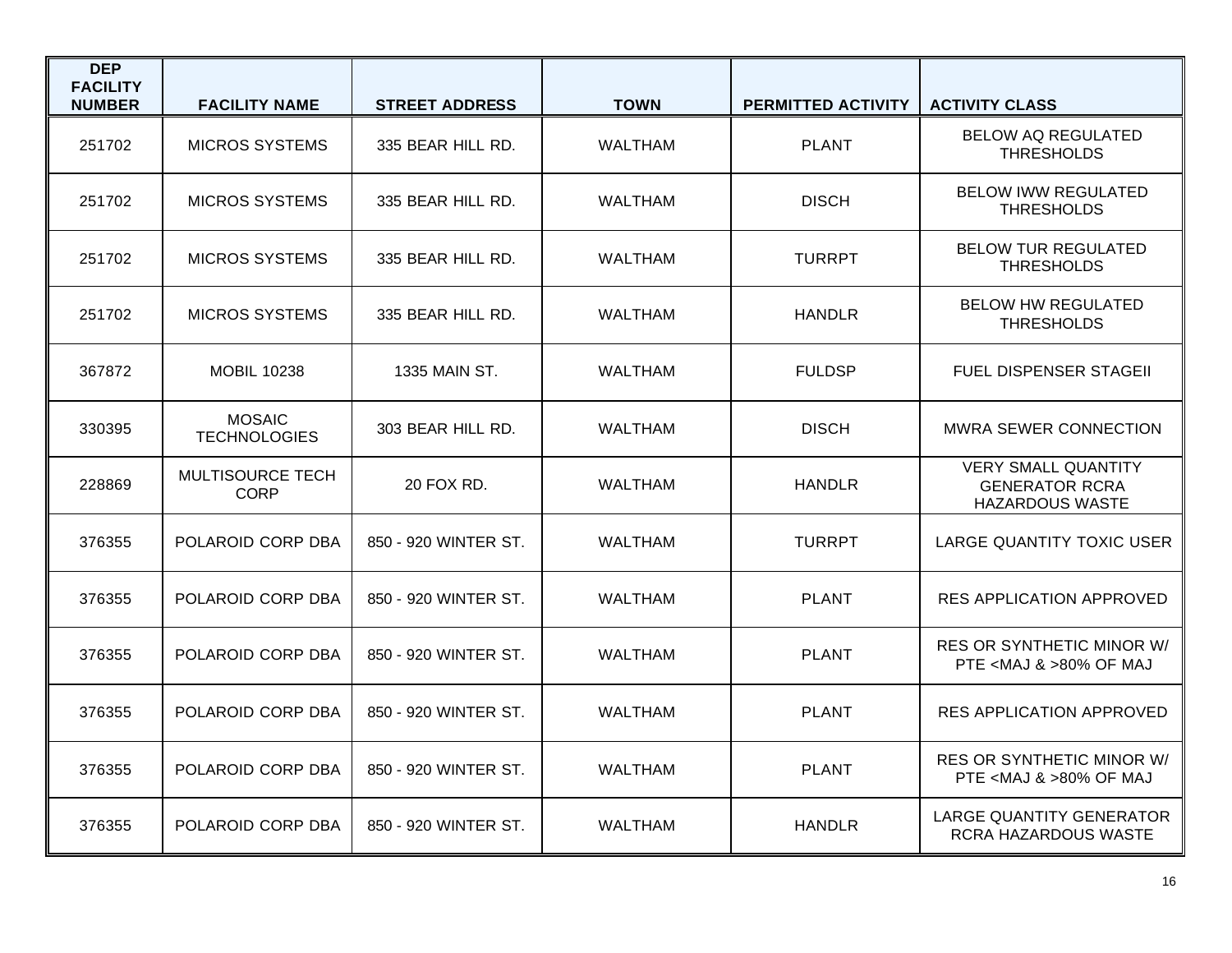| <b>DEP</b><br><b>FACILITY</b><br><b>NUMBER</b> | <b>FACILITY NAME</b>                      | <b>STREET ADDRESS</b> | <b>TOWN</b>    | PERMITTED ACTIVITY | <b>ACTIVITY CLASS</b>                                         |
|------------------------------------------------|-------------------------------------------|-----------------------|----------------|--------------------|---------------------------------------------------------------|
| 376678                                         | POLAROID CORP DBA                         | <b>1265 MAIN ST.</b>  | <b>WALTHAM</b> | <b>DISCH</b>       | MWRA SEWER CONNECTION                                         |
| 376678                                         | POLAROID CORP DBA                         | 1265 MAIN ST.         | <b>WALTHAM</b> | <b>PLANT</b>       | <b>FY94 AQ OPERATING PERMIT</b><br>FEE BETWEEN \$8000-\$8999  |
| 376678                                         | POLAROID CORP DBA                         | 1265 MAIN ST.         | <b>WALTHAM</b> | <b>TURRPT</b>      | LARGE QUANTITY TOXIC USER                                     |
| 376678                                         | POLAROID CORP DBA                         | 1265 MAIN ST.         | <b>WALTHAM</b> | <b>HANDLR</b>      | <b>LARGE QUANTITY GENERATOR</b><br>RCRA HAZARDOUS WASTE       |
| 376355                                         | POLAROID CORP DBA                         | 850 - 920 WINTER ST.  | <b>WALTHAM</b> | <b>DISCH</b>       | <b>MWRA SEWER CONNECTION</b>                                  |
| 374359                                         | <b>PRAECIS</b><br><b>PHARMACE UTICALS</b> | 830 WINTER ST.        | <b>WALTHAM</b> | <b>HANDLR</b>      | <b>SMALL QUANTITY GENERATOR</b><br>RCRA HAZARDOUS WASTE       |
| 374359                                         | <b>PRAECIS</b><br><b>PHARMACEUTICALS</b>  | 830 WINTER ST.        | <b>WALTHAM</b> | <b>HANDLR</b>      | SMALL QUANTITY GENERATOR<br><b>RCRA HAZARDOUS WASTE</b>       |
| 374359                                         | <b>PRAECIS</b><br>PHARMACEUTICALS         | 830 WINTER ST.        | <b>WALTHAM</b> | <b>HANDLR</b>      | <b>VERY SMALL QUANTITY</b><br><b>GENERATOR WASTE OIL/PCBS</b> |
| 374359                                         | <b>PRAECIS</b><br><b>PHARMACEUTICALS</b>  | 830 WINTER ST.        | WALTHAM        | <b>HANDLR</b>      | <b>VERY SMALL QUANTITY</b><br><b>GENERATOR WASTE OIL/PCBS</b> |
| 338821                                         | <b>SIERRA SUITES</b><br><b>HOTEL</b>      | 32 FOURTH AVE.        | <b>WALTHAM</b> | <b>DISCH</b>       | <b>MWRA SEWER CONNECTION</b>                                  |
| 274787                                         | <b>SUMMERFIELD</b><br><b>SUITES HOTEL</b> | 54 FOURTH AVE.        | <b>WALTHAM</b> | <b>DISCH</b>       | <b>MWRA SEWER CONNECTION</b>                                  |
| 251692                                         | <b>SURGI CARE</b>                         | 150 BEAR HILL RD.     | <b>WALTHAM</b> | <b>PLANT</b>       | <b>BELOW AQ REGULATED</b><br><b>THRESHOLDS</b>                |
| 251692                                         | <b>SURGI CARE</b>                         | 150 BEAR HILL RD.     | <b>WALTHAM</b> | <b>TURRPT</b>      | <b>BELOW TUR REGULATED</b><br><b>THRESHOLDS</b>               |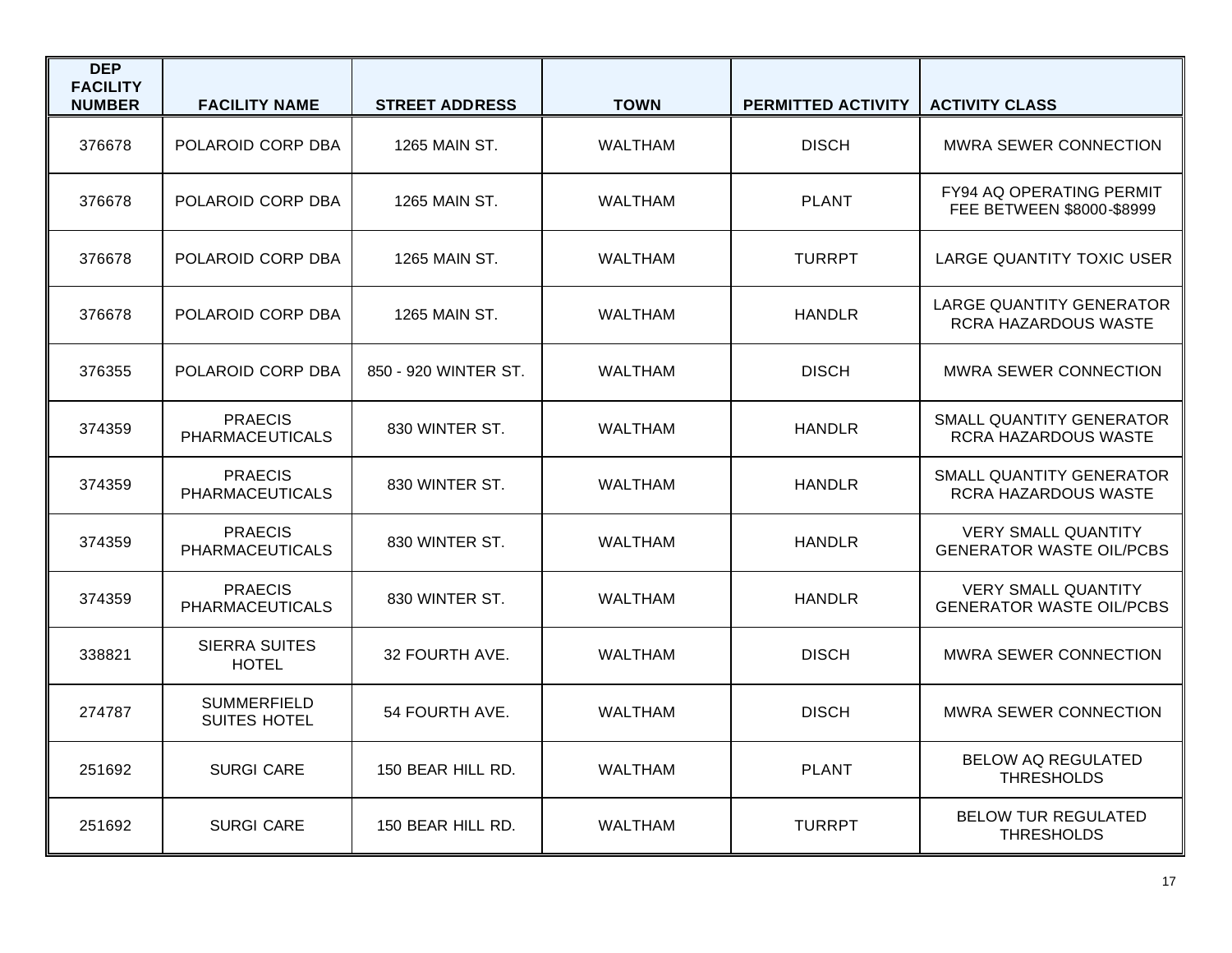| <b>DEP</b><br><b>FACILITY</b><br><b>NUMBER</b> | <b>FACILITY NAME</b>                                    | <b>STREET ADDRESS</b> | <b>TOWN</b>    | <b>PERMITTED ACTIVITY</b> | <b>ACTIVITY CLASS</b>                                                         |
|------------------------------------------------|---------------------------------------------------------|-----------------------|----------------|---------------------------|-------------------------------------------------------------------------------|
| 251692                                         | <b>SURGI CARE</b>                                       | 150 BEAR HILL RD.     | <b>WALTHAM</b> | <b>HANDLR</b>             | <b>BELOW HW REGULATED</b><br><b>THRESHOLDS</b>                                |
| 251692                                         | <b>SURGI CARE</b>                                       | 150 BEAR HILL RD.     | <b>WALTHAM</b> | <b>DISCH</b>              | <b>BELOW IWW REGULATED</b><br><b>THRESHOLDS</b>                               |
| 251710                                         | <b>SURGI MEDIX</b>                                      | 150 BEAR HILL RD.     | <b>WALTHAM</b> | <b>PLANT</b>              | <b>BELOW AQ REGULATED</b><br><b>THRESHOLDS</b>                                |
| 251710                                         | <b>SURGI MEDIX</b>                                      | 150 BEAR HILL RD.     | <b>WALTHAM</b> | <b>TURRPT</b>             | <b>BELOW TUR REGULATED</b><br><b>THRESHOLDS</b>                               |
| 251710                                         | <b>SURGI MEDIX</b>                                      | 150 BEAR HILL RD.     | <b>WALTHAM</b> | <b>HANDLR</b>             | <b>BELOW HW REGULATED</b><br><b>THRESHOLDS</b>                                |
| 251710                                         | <b>SURGI MEDIX</b>                                      | 150 BEAR HILL RD.     | WALTHAM        | <b>DISCH</b>              | <b>BELOW IWW REGULATED</b><br><b>THRESHOLDS</b>                               |
| 338799                                         | <b>SYNTONIX</b><br><b>PHARMACEUTICALS</b><br><b>INC</b> | 9 FOURTH AVE.         | <b>WALTHAM</b> | <b>DISCH</b>              | <b>MWRA SEWER CONNECTION</b>                                                  |
| 34070                                          | TRW CUSTOMER<br><b>SERVICE DIV</b>                      | 290 SECOND AVE.       | <b>WALTHAM</b> | <b>HANDLR</b>             | <b>VERY SMALL QUANTITY</b><br><b>GENERATOR RCRA</b><br><b>HAZARDOUS WASTE</b> |
| 270935                                         | <b>TECOGEN</b>                                          | 45 FIRST AVE.         | <b>WALTHAM</b> | <b>PLANT</b>              | AQ SYNTHETIC MINOR<br>W/RESTR PTE < $OR = 25\%$ OF<br>MAJ                     |
| 270935                                         | <b>TECOGEN INC</b>                                      | 45 FIRST AVE.         | <b>WALTHAM</b> | <b>HANDLR</b>             | <b>VERY SMALL QUANTITY</b><br><b>GENERATOR RCRA</b><br><b>HAZARDOUS WASTE</b> |
| 270935                                         | <b>TECOGEN INC</b>                                      | 45 FIRST AVE.         | <b>WALTHAM</b> | <b>HANDLR</b>             | <b>VERY SMALL QUANTITY</b><br><b>GENERATOR WASTE OIL/PCBS</b>                 |
| 270935                                         | <b>TECOGEN INC</b>                                      | 45 FIRST AVE.         | WALTHAM        | <b>HANDLR</b>             | <b>VERY SMALL QUANTITY</b><br><b>GENERATOR WASTE OIL/PCBS</b>                 |
| 270935                                         | <b>TECOGEN INC</b>                                      | 45 FIRST AVE.         | <b>WALTHAM</b> | <b>HANDLR</b>             | <b>VERY SMALL QUANTITY</b><br><b>GENERATOR RCRA</b><br><b>HAZARDOUS WASTE</b> |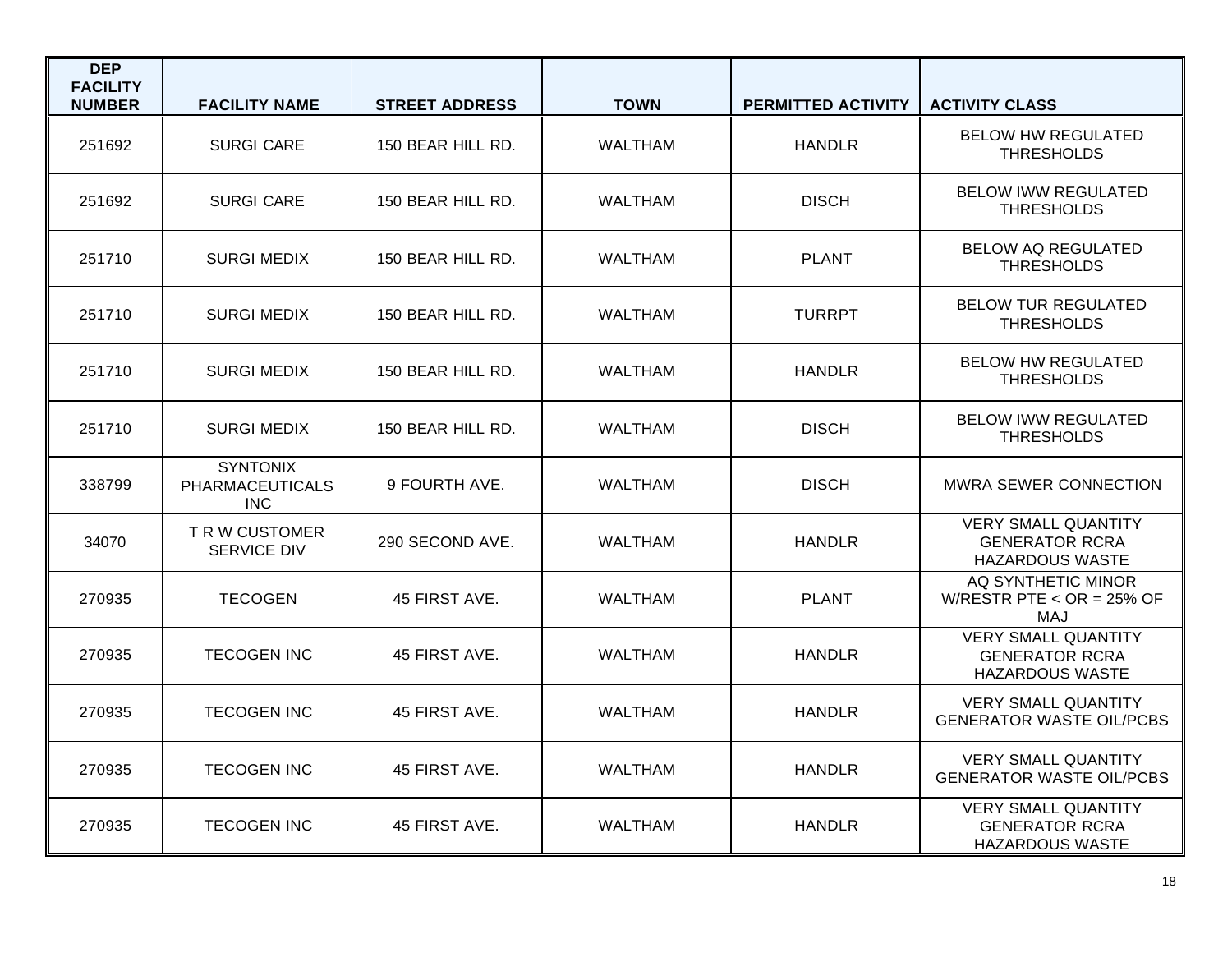| <b>DEP</b><br><b>FACILITY</b><br><b>NUMBER</b> | <b>FACILITY NAME</b>                   | <b>STREET ADDRESS</b> | <b>TOWN</b>    | PERMITTED ACTIVITY | <b>ACTIVITY CLASS</b>                                     |
|------------------------------------------------|----------------------------------------|-----------------------|----------------|--------------------|-----------------------------------------------------------|
| 285783                                         | THERMO ELECTRON<br><b>CORPORATION</b>  | 89 FIRST AVE.         | <b>WALTHAM</b> | <b>DISCH</b>       | <b>MWRA SEWER CONNECTION</b>                              |
| 319679                                         | <b>TYCO ELECTRONICS</b><br><b>CORP</b> | 1370 MAIN ST.         | <b>WALTHAM</b> | <b>PLANT</b>       | AQ SYNTHETIC MINOR<br>W/RESTR PTE < $OR = 25\%$ OF<br>MAJ |
| 319679                                         | <b>TYCO ELECTRONICS</b><br><b>CORP</b> | 1370 MAIN ST.         | <b>WALTHAM</b> | <b>HANDLR</b>      | <b>LARGE QUANTITY GENERATOR</b><br>RCRA HAZARDOUS WASTE   |
| 319679                                         | <b>TYCO ELECTRONICS</b><br><b>CORP</b> | 1370 MAIN ST.         | <b>WALTHAM</b> | <b>HANDLR</b>      | <b>LARGE QUANTITY GENERATOR</b><br><b>WASTE OIL/PCBS</b>  |
| 319685                                         | <b>TYCO ELECTRONICS</b><br><b>CORP</b> | 140 FOURTH AVE.       | <b>WALTHAM</b> | <b>HANDLR</b>      | <b>LARGE QUANTITY GENERATOR</b><br>RCRA HAZARDOUS WASTE   |
| 319685                                         | <b>TYCO ELECTRONICS</b><br><b>CORP</b> | 140 FOURTH AVE.       | <b>WALTHAM</b> | <b>HANDLR</b>      | <b>LARGE QUANTITY GENERATOR</b><br>RCRA HAZARDOUS WASTE   |
| 319685                                         | <b>TYCO ELECTRONICS</b><br><b>CORP</b> | 140 FOURTH AVE.       | WALTHAM        | <b>PLANT</b>       | AQ NATURAL MINOR W/ PTE <<br>$OR = 25\%$ OF MAJ           |
| 319685                                         | <b>TYCO ELECTRONICS</b><br><b>CORP</b> | 140 FOURTH AVE.       | <b>WALTHAM</b> | <b>TURRPT</b>      | LARGE QUANTITY TOXIC USER                                 |
| 319685                                         | <b>TYCO ELECTRONICS</b><br><b>CORP</b> | 140 FOURTH AVE.       | <b>WALTHAM</b> | <b>HANDLR</b>      | SMALL QUANTITY GENERATOR<br><b>WASTE OIL/PCBS</b>         |
| 319685                                         | <b>TYCO ELECTRONICS</b><br><b>CORP</b> | 140 FOURTH AVE.       | <b>WALTHAM</b> | <b>HANDLR</b>      | SMALL QUANTITY GENERATOR<br><b>WASTE OIL/PCBS</b>         |
| 319685                                         | <b>TYCO ELECTRONICS</b><br>CORP        | 140 FOURTH AVE.       | WALTHAM        | <b>DISCH</b>       | <b>MWRA SEWER CONNECTION</b>                              |
| 319679                                         | <b>TYCO ELECTRONICS</b><br><b>CORP</b> | 1370 MAIN ST.         | <b>WALTHAM</b> | <b>HANDLR</b>      | <b>LARGE QUANTITY GENERATOR</b><br><b>WASTE OIL/PCBS</b>  |
| 319679                                         | <b>TYCO ELECTRONICS</b><br><b>CORP</b> | 1370 MAIN ST.         | <b>WALTHAM</b> | <b>HANDLR</b>      | LARGE QUANTITY GENERATOR<br>RCRA HAZARDOUS WASTE          |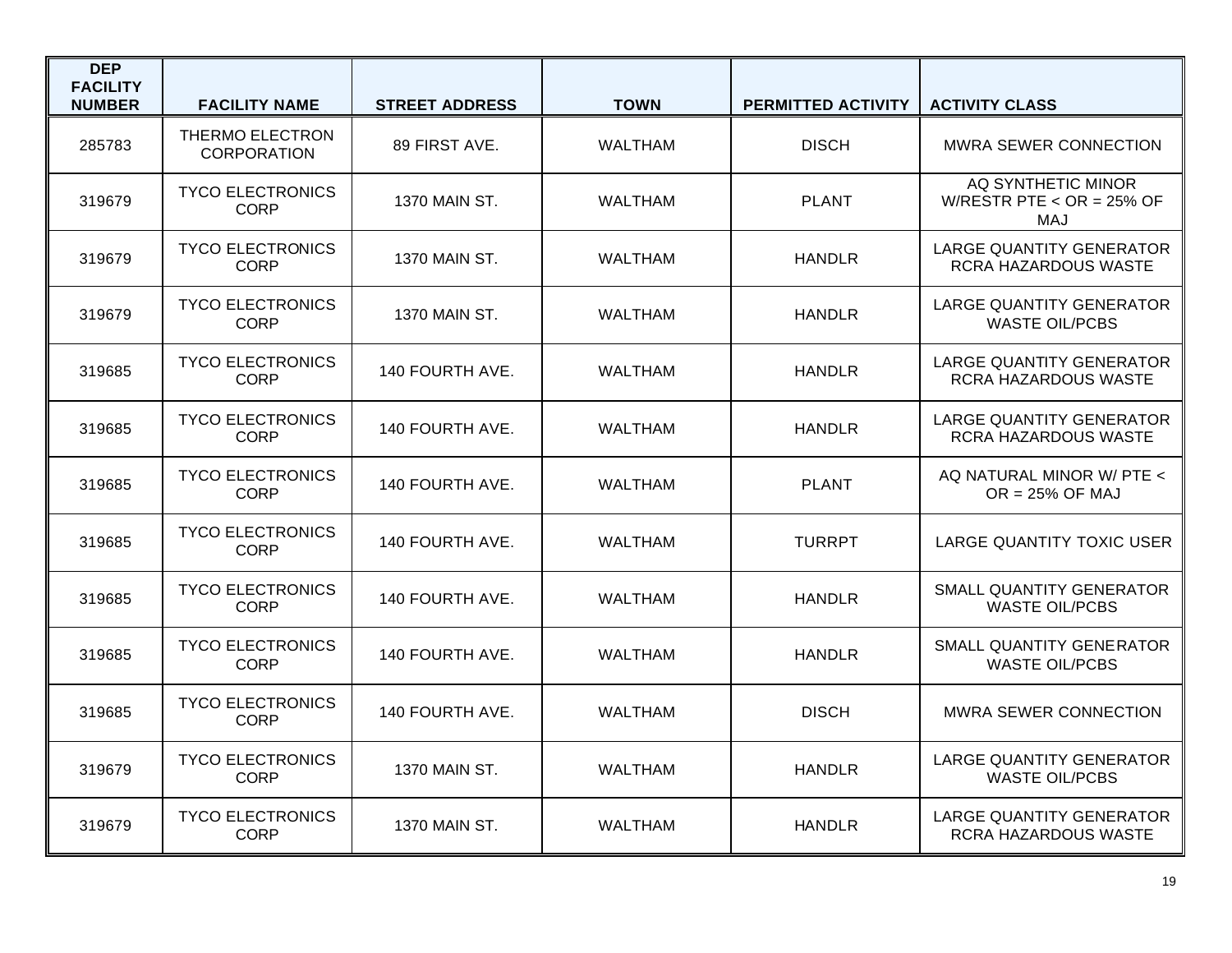| <b>DEP</b><br><b>FACILITY</b><br><b>NUMBER</b> | <b>FACILITY NAME</b>                                         | <b>STREET ADDRESS</b> | <b>TOWN</b>    | PERMITTED ACTIVITY | <b>ACTIVITY CLASS</b>                                    |
|------------------------------------------------|--------------------------------------------------------------|-----------------------|----------------|--------------------|----------------------------------------------------------|
| 319679                                         | <b>TYCO ELECTRONICS</b><br><b>CORPORATION</b>                | <b>1370 MAIN ST.</b>  | <b>WALTHAM</b> | <b>DISCH</b>       | MWRA SEWER CONNECTION                                    |
| 251716                                         | <b>UNISYS</b><br><b>CORPORATION</b>                          | 335 BEAR HILL RD.     | <b>WALTHAM</b> | <b>PLANT</b>       | <b>BELOW AQ REGULATED</b><br><b>THRESHOLDS</b>           |
| 251716                                         | <b>UNISYS</b><br><b>CORPORATION</b>                          | 335 BEAR HILL RD.     | <b>WALTHAM</b> | <b>DISCH</b>       | <b>BELOW IWW REGULATED</b><br><b>THRESHOLDS</b>          |
| 251716                                         | <b>UNISYS</b><br><b>CORPORATION</b>                          | 335 BEAR HILL RD.     | <b>WALTHAM</b> | <b>HANDLR</b>      | <b>BELOW HW REGULATED</b><br><b>THRESHOLDS</b>           |
| 251716                                         | <b>UNISYS</b><br><b>CORPORATION</b>                          | 335 BEAR HILL RD.     | <b>WALTHAM</b> | <b>TURRPT</b>      | <b>BELOW TUR REGULATED</b><br><b>THRESHOLDS</b>          |
| 130355                                         | <b>VERIZON</b><br><b>LABORATORIES INC</b>                    | 40 SYLVAN RD.         | <b>WALTHAM</b> | <b>HANDLR</b>      | SMALL QUANTITY GENERATOR<br>RCRA HAZARDOUS WASTE         |
| 130355                                         | <b>VERIZON</b><br><b>LABORATORIES INC</b>                    | 40 SYLVAN RD.         | <b>WALTHAM</b> | <b>HANDLR</b>      | <b>SMALL QUANTITY GENERATOR</b><br><b>WASTE OIL/PCBS</b> |
| 130355                                         | <b>VERIZON</b><br><b>LABORATORIES INC</b>                    | 40 SYLVAN RD.         | <b>WALTHAM</b> | <b>HANDLR</b>      | SMALL QUANTITY GENERATOR<br><b>WASTE OIL/PCBS</b>        |
| 130355                                         | <b>VERIZON</b><br><b>LABORATORIES INC</b>                    | 40 SYLVAN RD.         | <b>WALTHAM</b> | <b>HANDLR</b>      | SMALL QUANTITY GENERATOR<br>RCRA HAZARDOUS WASTE         |
| 130355                                         | <b>VERIZON</b><br><b>LABORATORIES INC</b>                    | 40 SYLVAN RD.         | <b>WALTHAM</b> | <b>PLANT</b>       | AQ SYNTHETIC MINOR<br>W/RESTR BUT < OR= 50% OF<br>MAJ    |
| 130355                                         | <b>VERIZON</b><br><b>LABORATORIES</b><br><b>INCORPORATED</b> | 40 SYLVAN RD.         | <b>WALTHAM</b> | <b>DISCH</b>       | <b>MWRA SEWER CONNECTION</b>                             |
| 309545                                         | WALGREENS #3251                                              | 1521 MAIN ST.         | <b>WALTHAM</b> | <b>DISCH</b>       | MWRA SEWER CONNECTION                                    |
| 309545                                         | WALGREENS #3251                                              | 15-21 MAIN ST.        | <b>WALTHAM</b> | <b>HANDLR</b>      | SMALL QUANTITY GENERATOR<br>RCRA HAZARDOUS WASTE         |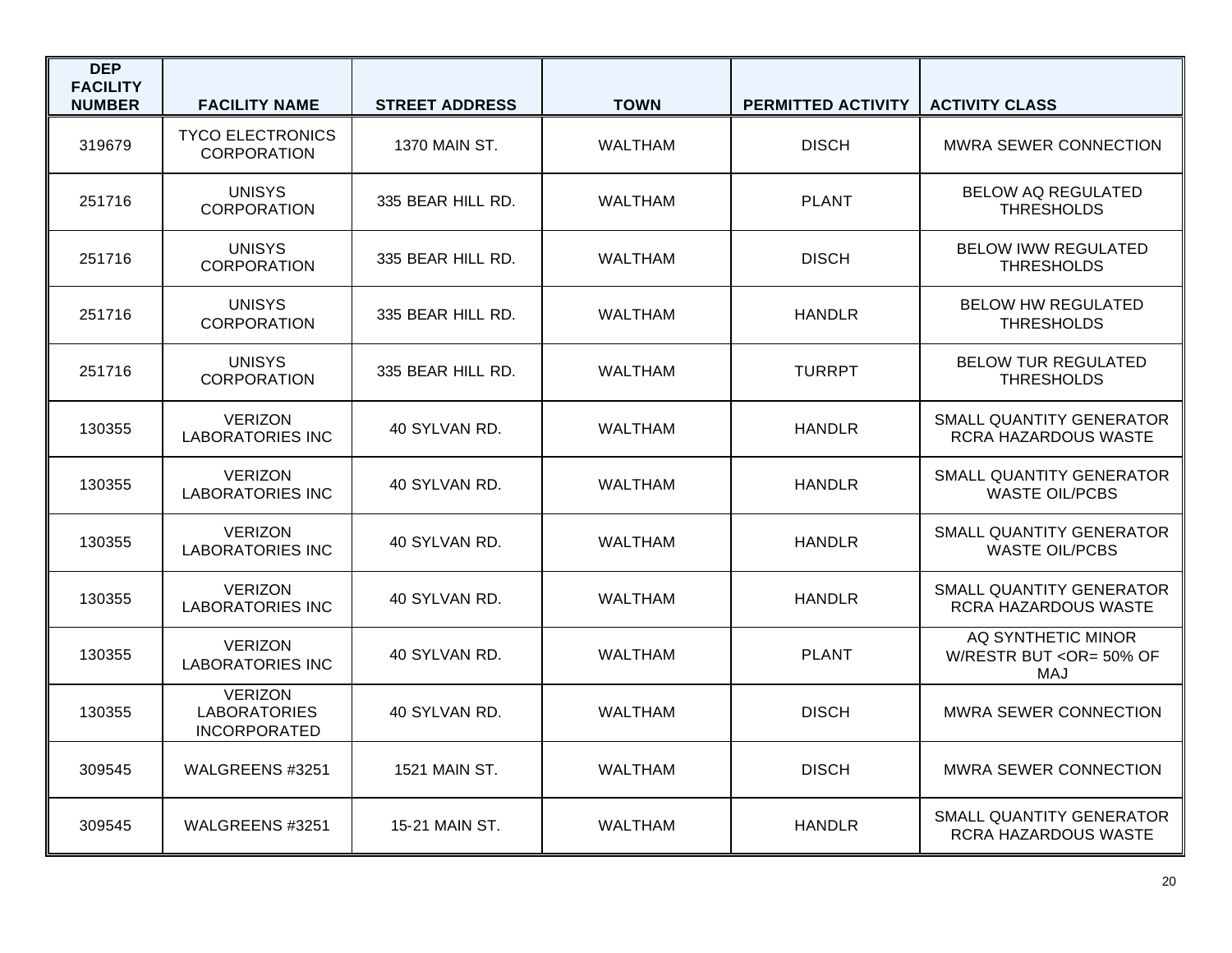| <b>DEP</b><br><b>FACILITY</b><br><b>NUMBER</b> | <b>FACILITY NAME</b>                        | <b>STREET ADDRESS</b>  | <b>TOWN</b>    | PERMITTED ACTIVITY | <b>ACTIVITY CLASS</b>                                                         |
|------------------------------------------------|---------------------------------------------|------------------------|----------------|--------------------|-------------------------------------------------------------------------------|
| 309545                                         | WALGREENS #3251                             | 1521 MAIN ST.          | <b>WALTHAM</b> | <b>DISCH</b>       | MWRA SEWER CONNECTION                                                         |
| 52684                                          | <b>WESTON HOTEL</b>                         | 70 THIRD AVE.          | <b>WALTHAM</b> | <b>PLANT</b>       | AQ NATURAL MINOR W/ PTE <<br>$OR = 25\%$ OF MAJ                               |
| 327699                                         | THE WESTON HOTEL                            | 70 THIRD AVE.          | WALTHAM        | <b>DISCH</b>       | <b>MWRA SEWER CONNECTION</b>                                                  |
| 318657                                         | <b>CENTER STREET SAS</b><br><b>LLC</b>      | 21 CENTER ST.          | <b>WESTON</b>  | <b>GROUND</b>      | <b>GROUNDWATER MINOR</b>                                                      |
| 326322                                         | <b>JERICHO VILLAGE</b><br><b>APARTMENTS</b> | JERICHO RD.            | <b>WESTON</b>  | <b>GROUND</b>      | <b>GROUNDWATER MAJOR</b>                                                      |
| 367882                                         | <b>EXXONMOBIL OIL</b><br><b>CORP</b>        | 88 BOSTON POST RD.     | <b>WESTON</b>  | HANDLR             | SMALL QUANTITY GENERATOR<br>RCRA HAZARDOUS WASTE                              |
| 367882                                         | <b>EXXONMOBIL OIL</b><br><b>CORP</b>        | 88 BOSTON POST RD.     | <b>WESTON</b>  | HANDLR             | SMALL QUANTITY GENERATOR<br><b>WASTE OIL/PCBS</b>                             |
| 367882                                         | <b>EXXONMOBIL OIL</b><br><b>CORP</b>        | 88 BOSTON POST RD.     | <b>WESTON</b>  | <b>HANDLR</b>      | <b>SMALL QUANTITY GENERATOR</b><br><b>WASTE OIL/PCBS</b>                      |
| 367882                                         | <b>EXXONMOBIL OIL</b><br><b>CORP</b>        | 88 BOSTON POST RD.     | <b>WESTON</b>  | HANDLR             | <b>VERY SMALL QUANTITY</b><br><b>GENERATOR RCRA</b><br><b>HAZARDOUS WASTE</b> |
| 367882                                         | <b>EXXONMOBIL OIL</b><br><b>CORP</b>        | 88 BOSTON POST RD.     | <b>WESTON</b>  | <b>HANDLR</b>      | <b>VERY SMALL QUANTITY</b><br><b>GENERATOR RCRA</b><br><b>HAZARDOUS WASTE</b> |
| 326322                                         | <b>JERICHO VILLAGE</b><br><b>APARTMENTS</b> | JERICHO RD.            | <b>WESTON</b>  | <b>GROUND</b>      | <b>GROUNDWATER MAJOR</b>                                                      |
| 367882                                         | <b>MOBIL 12104</b>                          | 88 BOSTON POST RD.     | <b>WESTON</b>  | <b>FULDSP</b>      | <b>FUEL DISPENSER STAGEIL</b>                                                 |
| 117425                                         | NOBB HILL PRESS INC                         | 474 BOSTON POST<br>RD. | <b>WESTON</b>  | <b>HANDLR</b>      | <b>VERY SMALL QUANTITY</b><br><b>GENERATOR RCRA</b><br>HAZARDOUS WASTE        |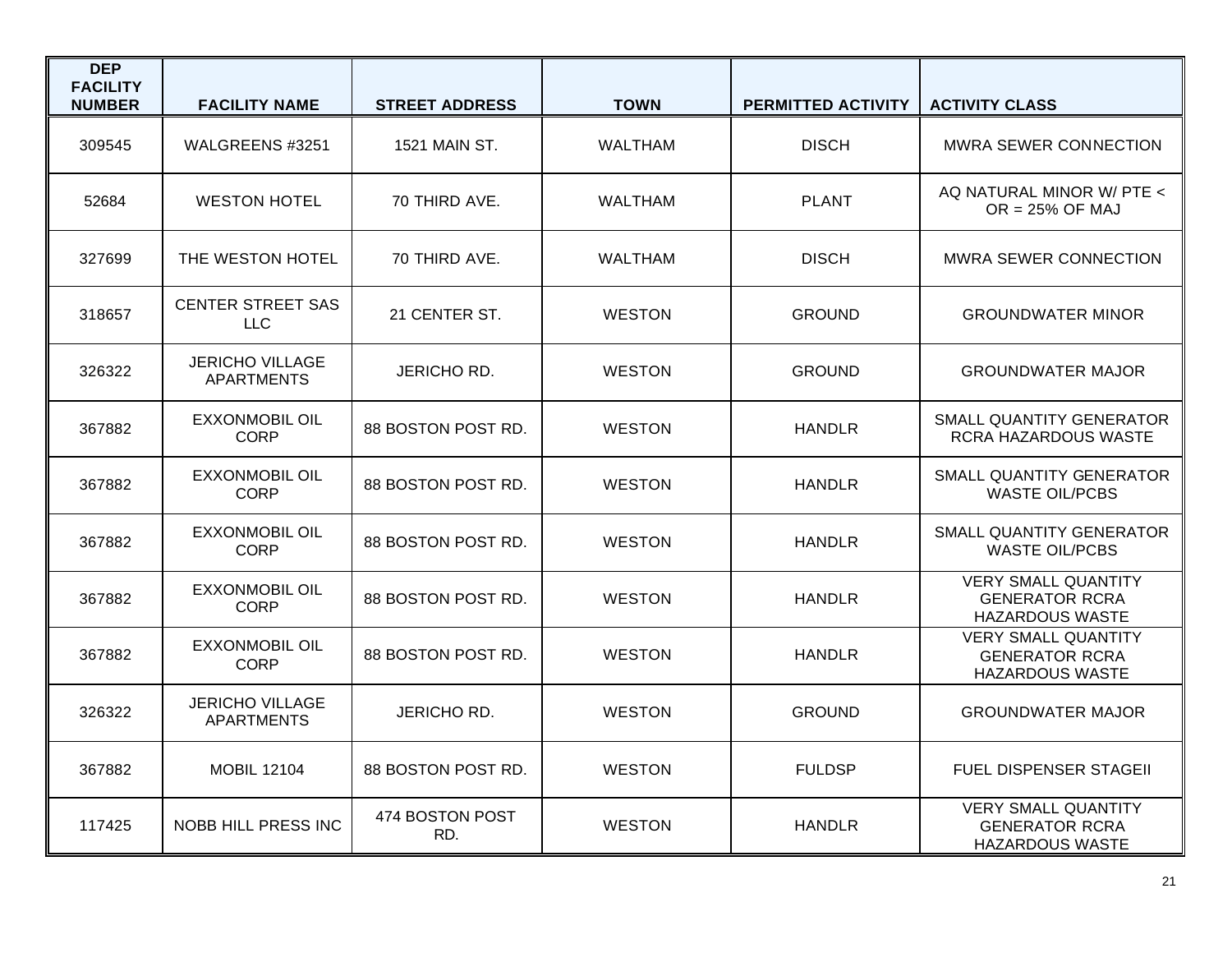| <b>DEP</b><br><b>FACILITY</b> |                                           |                        |               |                    |                                                                               |
|-------------------------------|-------------------------------------------|------------------------|---------------|--------------------|-------------------------------------------------------------------------------|
| <b>NUMBER</b>                 | <b>FACILITY NAME</b>                      | <b>STREET ADDRESS</b>  | <b>TOWN</b>   | PERMITTED ACTIVITY | <b>ACTIVITY CLASS</b>                                                         |
| 117425                        | NOBB HILL PRESS INC                       | 474 BOSTON POST<br>RD. | <b>WESTON</b> | <b>HANDLR</b>      | <b>VERY SMALL QUANTITY</b><br><b>GENERATOR RCRA</b><br><b>HAZARDOUS WASTE</b> |
| 116753                        | PRIME NATIONAL<br>PUBLISHING CORP         | 470 BOSTON POST<br>RD. | <b>WESTON</b> | <b>HANDLR</b>      | <b>VERY SMALL QUANTITY</b><br><b>GENERATOR RCRA</b><br><b>HAZARDOUS WASTE</b> |
| 39976                         | <b>WESTON TRANSFER</b><br><b>STATION</b>  | CHURCH ST.             | <b>WESTON</b> | <b>TRSTN</b>       | SMALL TRANSFER STATION                                                        |
| 334997                        | <b>WESTON VETERINARY</b><br><b>CLINIC</b> | 152 BOSTON POST<br>RD. | <b>WESTON</b> | <b>HANDLR</b>      | <b>VERY SMALL QUANTITY</b><br><b>GENERATOR RCRA</b><br><b>HAZARDOUS WASTE</b> |
|                               |                                           |                        |               |                    |                                                                               |
|                               |                                           |                        |               |                    |                                                                               |
|                               |                                           |                        |               |                    |                                                                               |
|                               |                                           |                        |               |                    |                                                                               |
|                               |                                           |                        |               |                    |                                                                               |
|                               |                                           |                        |               |                    |                                                                               |
|                               |                                           |                        |               |                    |                                                                               |
|                               |                                           |                        |               |                    |                                                                               |
|                               |                                           |                        |               |                    |                                                                               |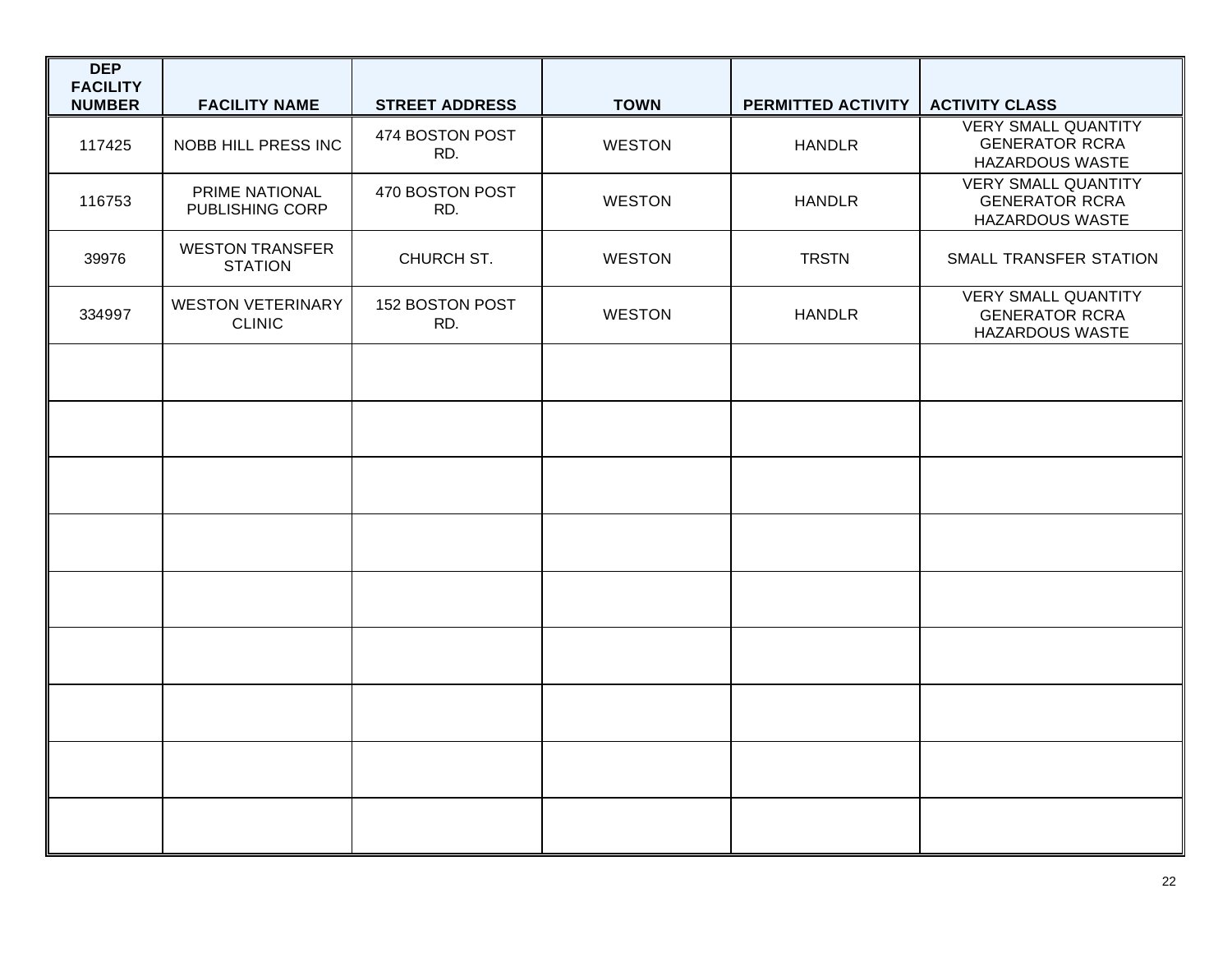# **UNDERGROUND STORAGE TANKS WITHIN CAMBRIDGE WATER SUPPLY PROTECTION AREAS**

| <b>FACILITY NAME</b>  | <b>ADDRESS</b>                | <b>TOWN</b>      | <b>DESCRIPTION</b> | <b>CAPACITY</b><br>(GAL) | <b>CONTENTS</b> |
|-----------------------|-------------------------------|------------------|--------------------|--------------------------|-----------------|
| A & E SERVICE STATION | 199 CONCORD AVE.              | <b>CAMBRIDGE</b> | <b>GAS STATION</b> | 10000                    | <b>GASOLINE</b> |
| A & E SERVICE STATION | 199 CONCORD AVE.              | <b>CAMBRIDGE</b> | <b>GAS STATION</b> | 10000                    | <b>GASOLINE</b> |
| A & E SERVICE STATION | 199 CONCORD AVE.              | <b>CAMBRIDGE</b> | <b>GAS STATION</b> | 10000                    | <b>DIESEL</b>   |
| FRESH POND GAS        | 480 CONCORD AVE.              | CAMBRIDGE        | <b>GAS STATION</b> | 8000                     | <b>GASOLINE</b> |
| <b>FRESH POND GAS</b> | 480 CONCORD AVE.              | <b>CAMBRIDGE</b> | <b>GAS STATION</b> | 8000                     | <b>GASOLINE</b> |
| <b>FRESH POND GAS</b> | 480 CONCORD AVE.              | <b>CAMBRIDGE</b> | <b>GAS STATION</b> | 8000                     | <b>GASOLINE</b> |
| FRESH POND GULF       | 260 LEXINGTON AVE.            | CAMBRIDGE        | <b>GAS STATION</b> | 5000                     | <b>GASOLINE</b> |
| FRESH POND GULF       | 260 LEXINGTON AVE.            | <b>CAMBRIDGE</b> | <b>GAS STATION</b> | 5000                     | <b>GASOLINE</b> |
| FRESH POND GULF       | 260 LEXINGTON AVE.            | CAMBRIDGE        | <b>GAS STATION</b> | 5000                     | <b>GASOLINE</b> |
| <b>MOBIL OIL</b>      | 343 FRESH POND<br><b>PKWY</b> | <b>CAMBRIDGE</b> | <b>GAS STATION</b> | 12000                    | <b>GASOLINE</b> |
| <b>MOBIL OIL</b>      | 343 FRESH POND<br><b>PKWY</b> | CAMBRIDGE        | <b>GAS STATION</b> | 10000                    | <b>GASOLINE</b> |
| <b>MOBIL OIL</b>      | 343 FRESH POND<br><b>PKWY</b> | CAMBRIDGE        | <b>GAS STATION</b> | 10000                    | <b>GASOLINE</b> |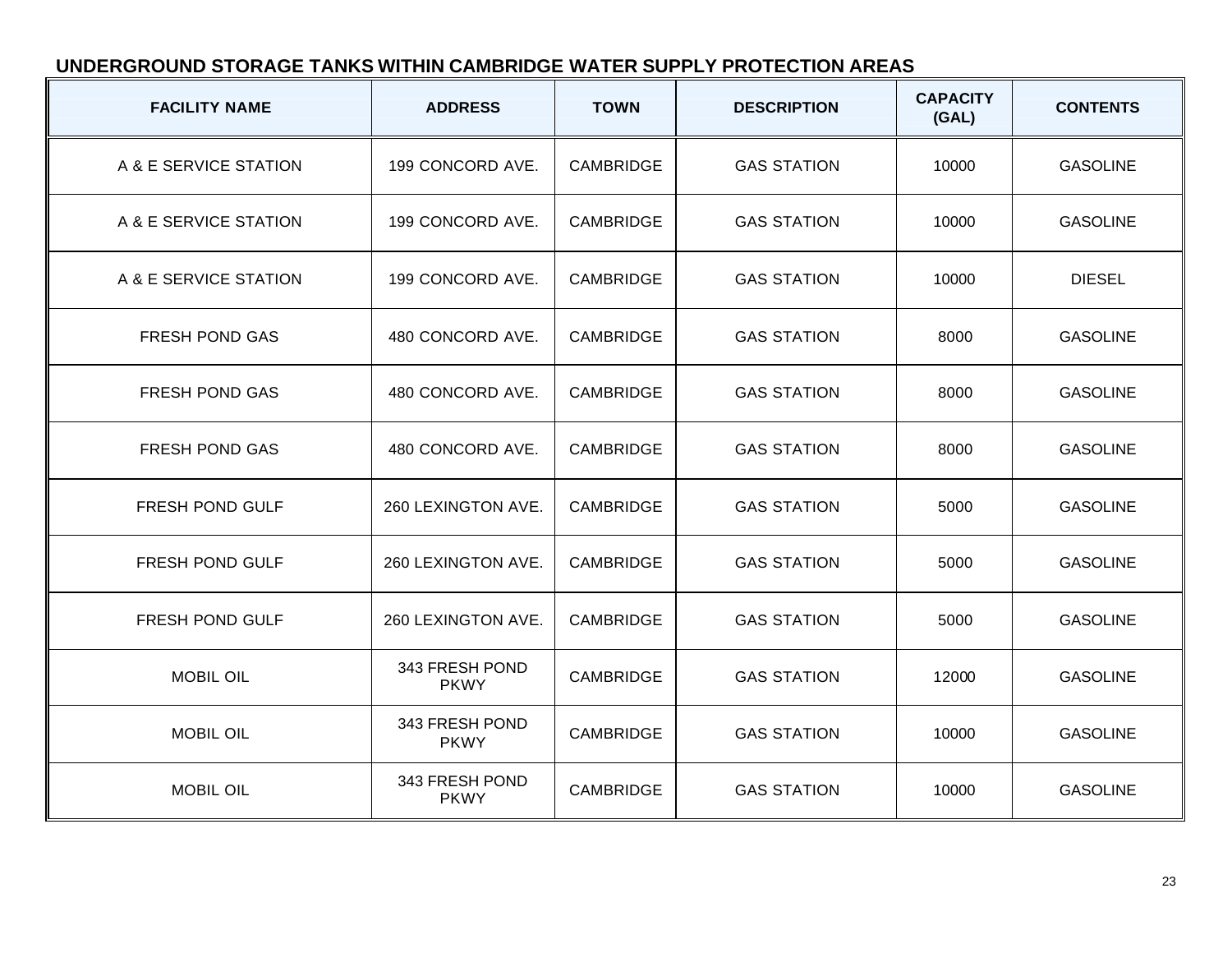| <b>FACILITY NAME</b>          | <b>ADDRESS</b>                 | <b>TOWN</b>      | <b>DESCRIPTION</b>  | <b>CAPACITY</b><br>(GAL) | <b>CONTENTS</b>  |
|-------------------------------|--------------------------------|------------------|---------------------|--------------------------|------------------|
| <b>MOBIL OIL</b>              | 343 FRESH POND<br><b>PKWY</b>  | <b>CAMBRIDGE</b> | <b>GAS STATION</b>  | 1000                     | <b>WASTE OIL</b> |
| MT AUBURN AUTO SERVICE INC    | <b>605 MOUNT AUBURN</b><br>ST. | <b>CAMBRIDGE</b> | <b>GAS STATION</b>  | 8000                     | <b>GASOLINE</b>  |
| MT AUBURN AUTO SERVICE        | <b>605 MOUNT AUBURN</b><br>ST. | CAMBRIDGE        | <b>GAS STATION</b>  | 8000                     | <b>GASOLINE</b>  |
| <b>NICK'S SERVICE STATION</b> | 587 MOUNT AUBURN<br>ST.        | <b>CAMBRIDGE</b> | <b>GAS STATION</b>  | 12000                    | <b>GASOLINE</b>  |
| NICK'S SERVICE STATION        | 587 MOUNT AUB.URN<br><b>ST</b> | <b>CAMBRIDGE</b> | <b>GAS STATION</b>  | 10000                    | <b>GASOLINE</b>  |
| <b>NICK'S SERVICE STATION</b> | 587 MOUNT AUBURN<br>ST.        | CAMBRIDGE        | <b>GAS STATION</b>  | 500                      | <b>WASTE OIL</b> |
| SANCTA MARIA NURSING FACILITY | 799 CONCORD AVE.               | <b>CAMBRIDGE</b> | <b>NURSING HOME</b> | 1500                     | <b>DIESEL</b>    |
| SHELL SERVICE STATION         | 603 CONCORD AVE.               | <b>CAMBRIDGE</b> | <b>GAS STATION</b>  | 10000                    | <b>GASOLINE</b>  |
| SHELL SERVICE STATION         | 603 CONCORD AVE.               | <b>CAMBRIDGE</b> | <b>GAS STATION</b>  | 10000                    | <b>GASOLINE</b>  |
| SHELL SERVICE STATION         | 603 CONCORD AVE.               | CAMBRIDGE        | <b>GAS STATION</b>  | 10000                    | <b>GASOLINE</b>  |
| SHELL SERVICE STATION         | 603 CONCORD AVE.               | CAMBRIDGE        | <b>GAS STATION</b>  | 500                      | <b>FUEL OIL</b>  |
| <b>SUNOCO</b>                 | 515 CONCORD AVE.               | <b>CAMBRIDGE</b> | <b>GAS STATION</b>  | 8000                     | <b>GASOLINE</b>  |
|                               |                                |                  |                     |                          |                  |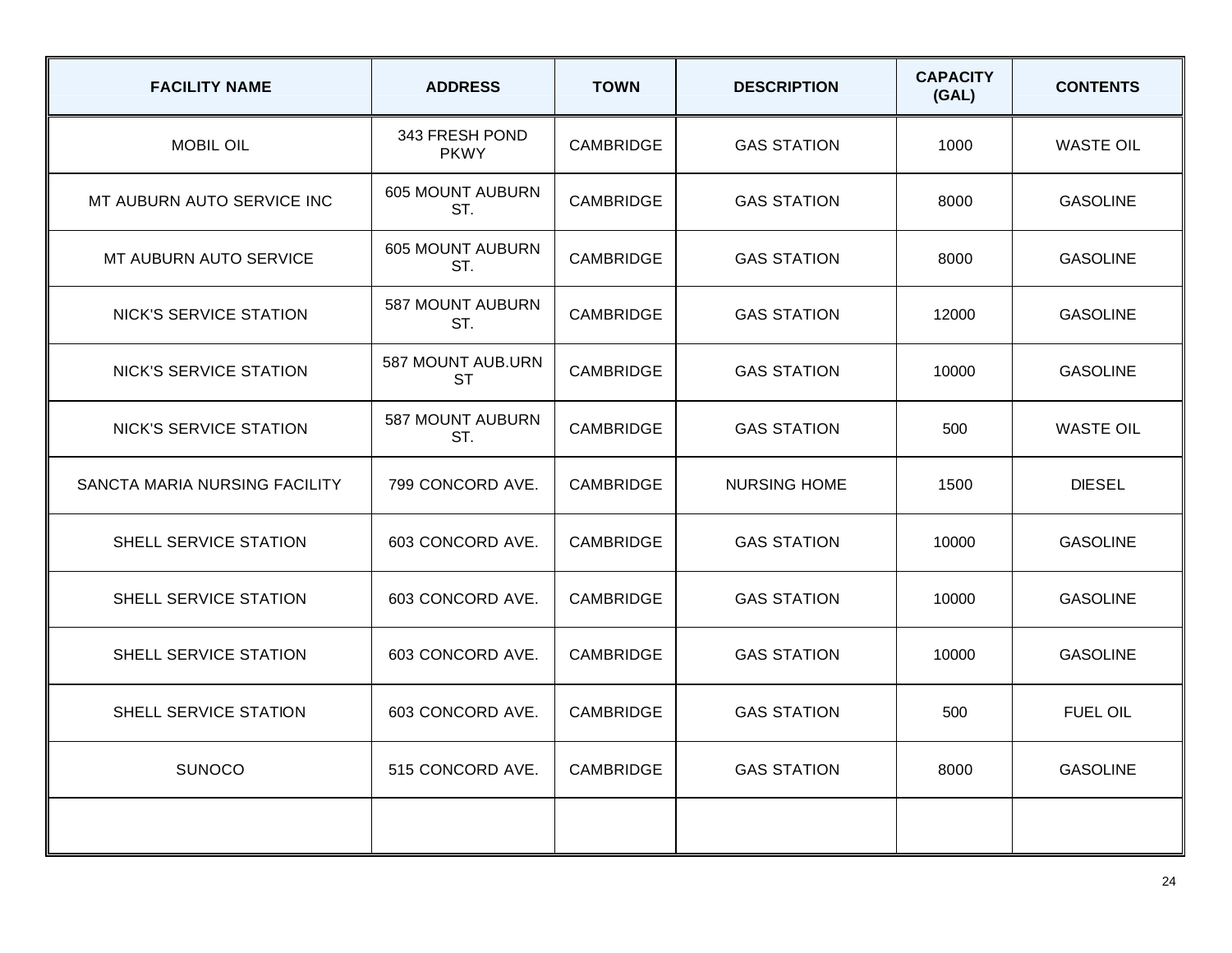| <b>FACILITY NAME</b>            | <b>ADDRESS</b>                 | <b>TOWN</b>      | <b>DESCRIPTION</b> | <b>CAPACITY</b><br>(GAL) | <b>CONTENTS</b>  |
|---------------------------------|--------------------------------|------------------|--------------------|--------------------------|------------------|
| <b>SUNOCO</b>                   | 515 CONCORD AVE.               | <b>CAMBRIDGE</b> | <b>GAS STATION</b> | 8000                     | <b>GASOLINE</b>  |
| <b>SUNOCO</b>                   | 515 CONCORD AVE.               | <b>CAMBRIDGE</b> | <b>GAS STATION</b> | 8000                     | <b>GASOLINE</b>  |
| <b>SUNOCO</b>                   | 515 CONCORD AVE.               | <b>CAMBRIDGE</b> | <b>GAS STATION</b> | 4000                     | <b>DIESEL</b>    |
| <b>SUNOCO</b>                   | 515 CONCORD AVE.               | <b>CAMBRIDGE</b> | <b>GAS STATION</b> | 550                      | <b>FUEL OIL</b>  |
| <b>SUNOCO</b>                   | 515 CONCORD AVE.               | CAMBRIDGE        | <b>GAS STATION</b> | 550                      | <b>WASTE OIL</b> |
| US PETROLEUM                    | 297 CONCORD AVE.               | <b>CAMBRIDGE</b> | <b>GAS STATION</b> | 20000                    | <b>GASOLINE</b>  |
| BOMAR SERVICE CENTER INC        | ROUTE 128<br><b>NORTHBOUND</b> | <b>LEXINGTON</b> | <b>GAS STATION</b> | 10000                    | <b>GASOLINE</b>  |
| <b>BOMAR SERVICE CENTER INC</b> | ROUTE 128<br><b>NORTHBOUND</b> | <b>LEXINGTON</b> | <b>GAS STATION</b> | 10000                    | <b>GASOLINE</b>  |
| BOMAR SERVICE CENTER INC        | ROUTE 128<br><b>NORTHBOUND</b> | <b>LEXINGTON</b> | <b>GAS STATION</b> | 10000                    | <b>GASOLINE</b>  |
| <b>BOMAR SERVICE CENTER INC</b> | ROUTE 128<br><b>NORTHBOUND</b> | <b>LEXINGTON</b> | <b>GAS STATION</b> | 10000                    | <b>GASOLINE</b>  |
| RAYTHEON CO                     | 141 SPRING ST.                 | <b>LEXINGTON</b> | <b>INDUSTRIAL</b>  | 4000                     | <b>GASOLINE</b>  |
| <b>SHELL SERVICE STATION</b>    | 286 LINCOLN ST.                | <b>LEXINGTON</b> | <b>GAS STATION</b> | 10000                    | <b>GASOLINE</b>  |
|                                 |                                |                  |                    |                          |                  |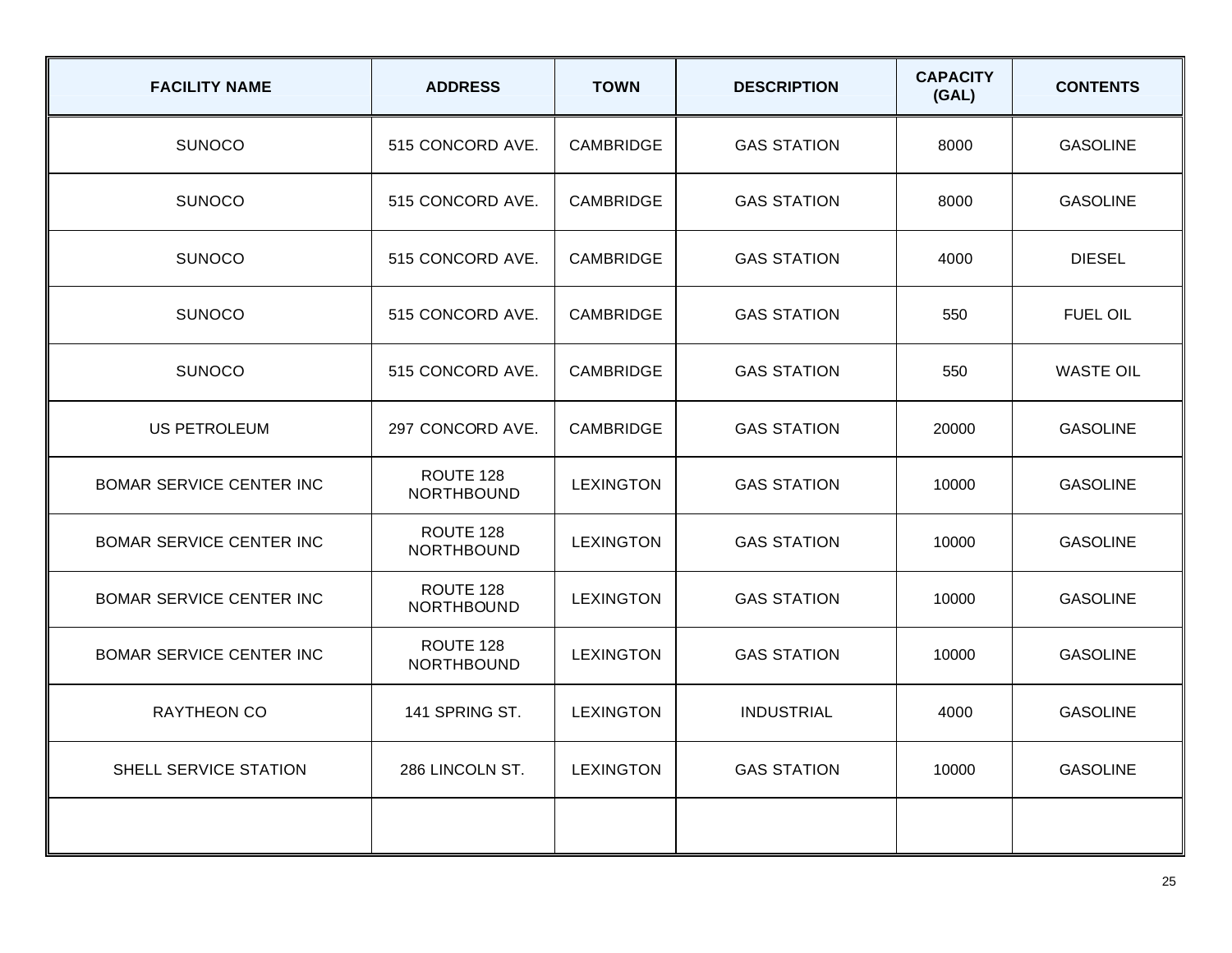| <b>FACILITY NAME</b>          | <b>ADDRESS</b>                   | <b>TOWN</b>      | <b>DESCRIPTION</b> | <b>CAPACITY</b><br>(GAL) | <b>CONTENTS</b> |
|-------------------------------|----------------------------------|------------------|--------------------|--------------------------|-----------------|
| SHELL SERVICE STATION         | 286 LINCOLN ST.                  | <b>LEXINGTON</b> | <b>GAS STATION</b> | 10000                    | <b>GASOLINE</b> |
| SHELL SERVICE STATION         | 286 LINCOLN ST.                  | <b>LEXINGTON</b> | <b>GAS STATION</b> | 10000                    | <b>GASOLINE</b> |
| <b>XEROX CORP</b>             | 191 SPRING ST.                   | <b>LEXINGTON</b> | <b>OTHER</b>       | 10000                    | <b>FUEL OIL</b> |
| <b>XEROX CORP</b>             | 191 SPRING ST.                   | <b>LEXINGTON</b> | <b>OTHER</b>       | 10000                    | <b>FUEL OIL</b> |
| DOHERTY'S GARAGE INC          | 161 LINCOLN RD.                  | <b>LINCOLN</b>   | <b>GAS STATION</b> | 15000                    | <b>GASOLINE</b> |
| ROBERT J TRACEY               | 131 CAMBRIDGE<br><b>TURNPIKE</b> | <b>LINCOLN</b>   | <b>GAS STATION</b> | 6000                     | <b>GASOLINE</b> |
| ROBERT J TRACEY               | 131 CAMBRIDGE<br><b>TURNPIKE</b> | <b>LINCOLN</b>   | <b>GAS STATION</b> | 6000                     | <b>GASOLINE</b> |
| <b>ROBERT J TRACEY</b>        | 131 CAMBRIDGE<br><b>TURNPIKE</b> | <b>LINCOLN</b>   | <b>GAS STATION</b> | 2000                     | <b>GASOLINE</b> |
| AUTOMATIC DATA PROCESSING INC | 225 SECOND AVE.                  | <b>WALTHAM</b>   | <b>OTHER</b>       | 10000                    | <b>GASOLINE</b> |
| BAY COLONY CORPORATE CENTER   | 1000 WINTER ST.                  | <b>WALTHAM</b>   | <b>OTHER</b>       | 1000                     | <b>DIESEL</b>   |
| <b>MOBIL</b>                  | 1335 MAIN ST.                    | <b>WALTHAM</b>   | <b>GAS STATION</b> | 10000                    | <b>GASOLINE</b> |
| <b>MOBIL</b>                  | 1335 MAIN ST.                    | <b>WALTHAM</b>   | <b>GAS STATION</b> | 8000                     | <b>GASOLINE</b> |
|                               |                                  |                  |                    |                          |                 |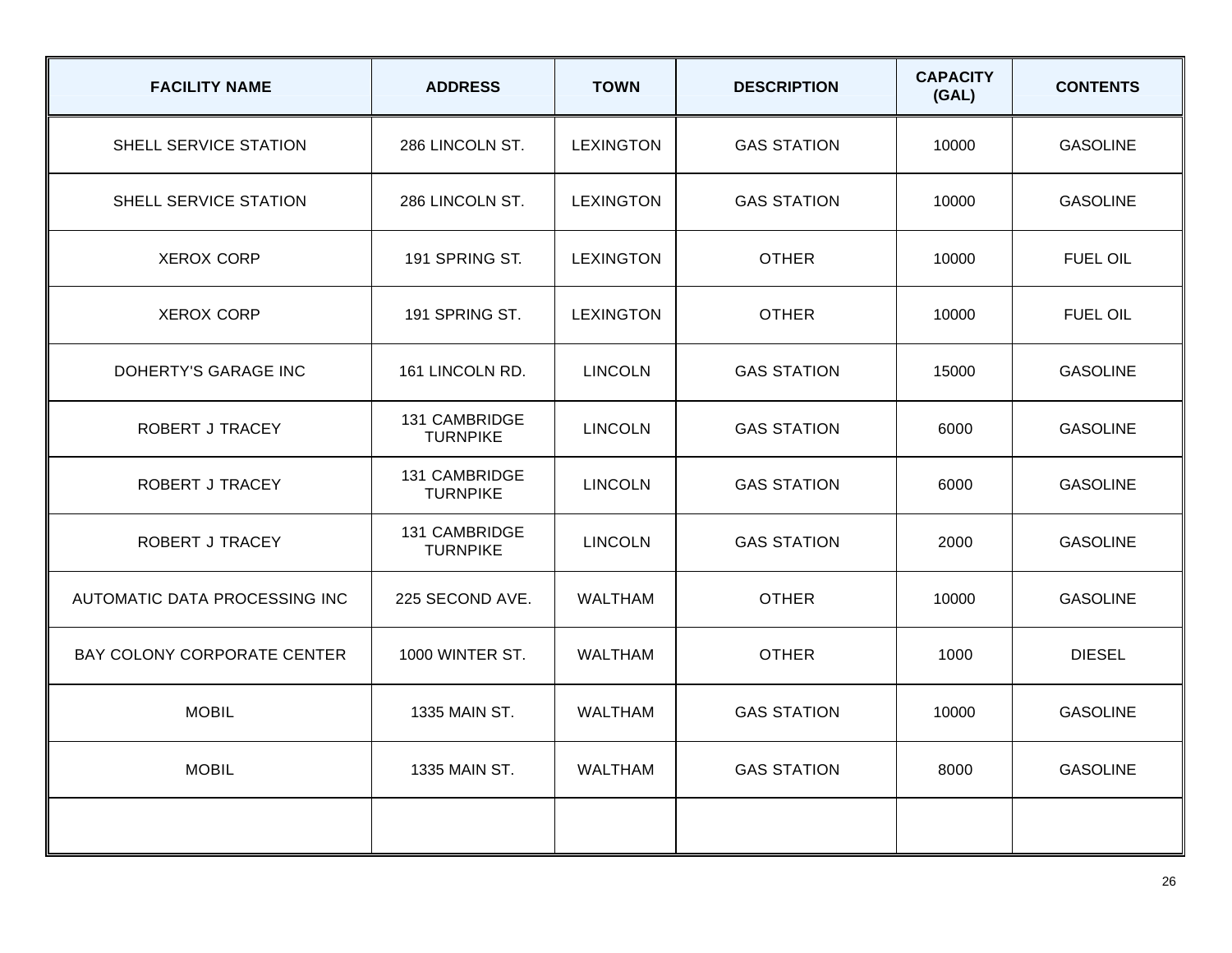| <b>FACILITY NAME</b> | <b>ADDRESS</b>   | <b>TOWN</b>    | <b>DESCRIPTION</b> | <b>CAPACITY</b><br>(GAL) | <b>CONTENTS</b>  |
|----------------------|------------------|----------------|--------------------|--------------------------|------------------|
| <b>MOBIL</b>         | 1335 MAIN ST.    | <b>WALTHAM</b> | <b>GAS STATION</b> | 6000                     | <b>GASOLINE</b>  |
| <b>MOBIL</b>         | 1335 MAIN ST.    | <b>WALTHAM</b> | <b>GAS STATION</b> | 6000                     | <b>DIESEL</b>    |
| <b>MOLA'S EXXON</b>  | 1455 TRAPELO RD. | <b>WALTHAM</b> | <b>GAS STATION</b> | 8000                     | <b>GASOLINE</b>  |
| <b>MOLA'S EXXON</b>  | 1455 TRAPELO RD. | <b>WALTHAM</b> | <b>GAS STATION</b> | 6000                     | <b>GASOLINE</b>  |
| <b>MOLA'S EXXON</b>  | 1455 TRAPELO RD. | <b>WALTHAM</b> | <b>GAS STATION</b> | 4000                     | <b>GASOLINE</b>  |
| <b>MOLA'S EXXON</b>  | 1455 TRAPELO RD. | <b>WALTHAM</b> | <b>GAS STATION</b> | 1000                     | <b>WASTE OIL</b> |
| POLAROID CORP        | 1265 MAIN ST.    | <b>WALTHAM</b> | <b>INDUSTRIAL</b>  | 20000                    | <b>HAZARDOUS</b> |
| POLAROID CORP        | 1265 MAIN ST.    | <b>WALTHAM</b> | <b>INDUSTRIAL</b>  | 20000                    | <b>HAZARDOUS</b> |
| POLAROID CORP        | 1265 MAIN ST.    | <b>WALTHAM</b> | <b>INDUSTRIAL</b>  | 20000                    | <b>HAZARDOUS</b> |
| POLAROID CORP        | 1265 MAIN ST.    | <b>WALTHAM</b> | <b>INDUSTRIAL</b>  | 20000                    | <b>HAZARDOUS</b> |
| POLAROID CORP        | 1265 MAIN ST.    | <b>WALTHAM</b> | <b>INDUSTRIAL</b>  | 20000                    | <b>HAZARDOUS</b> |
| POLAROID CORP        | 1265 MAIN ST.    | <b>WALTHAM</b> | <b>INDUSTRIAL</b>  | 20000                    | <b>HAZARDOUS</b> |
|                      |                  |                |                    |                          |                  |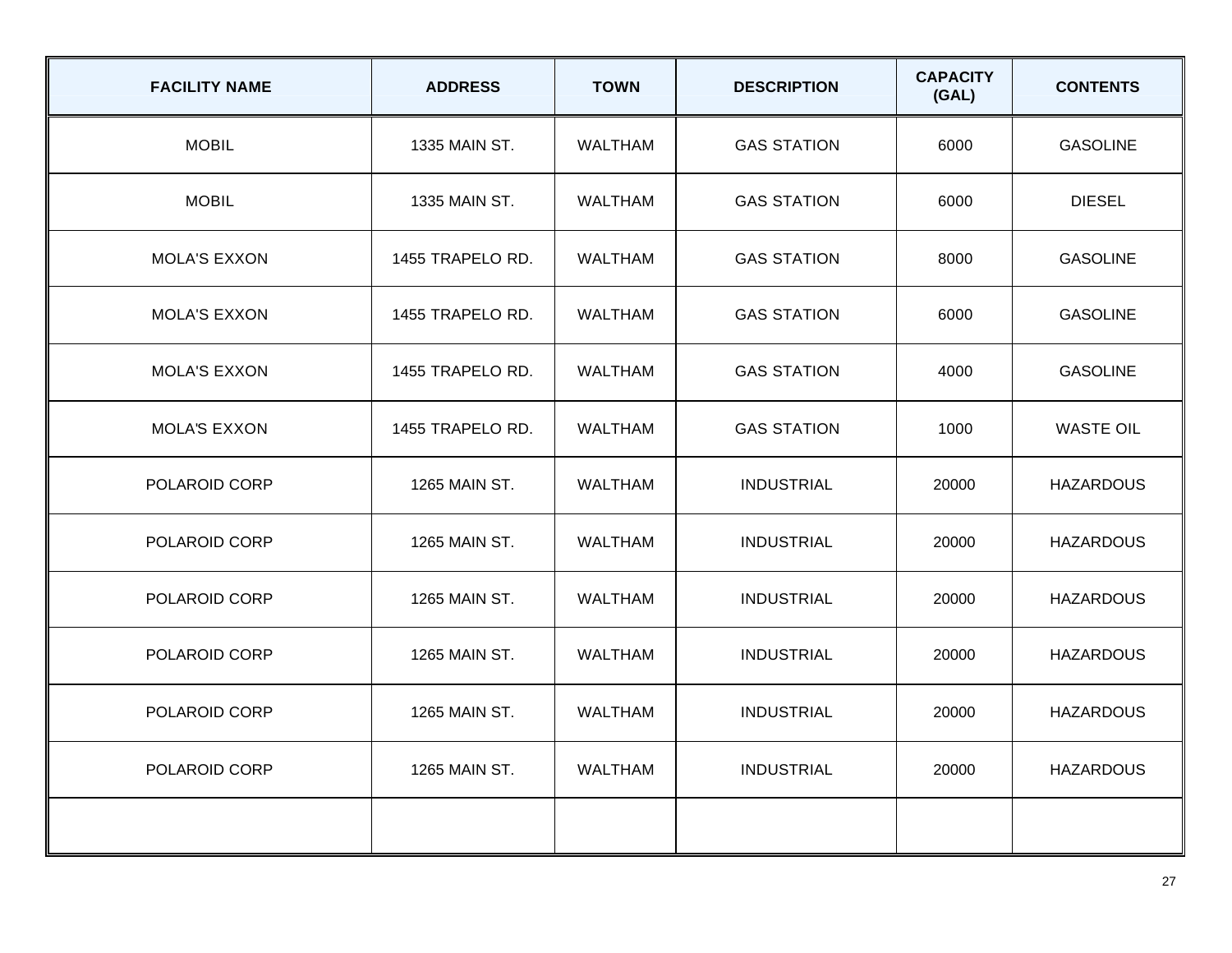| <b>FACILITY NAME</b>       | <b>ADDRESS</b>  | <b>TOWN</b>      | <b>DESCRIPTION</b> | <b>CAPACITY</b><br>(GAL) | <b>CONTENTS</b>  |
|----------------------------|-----------------|------------------|--------------------|--------------------------|------------------|
| POLAROID CORP              | 1265 MAIN ST.   | <b>WALTHAM</b>   | <b>INDUSTRIAL</b>  | 12000                    | <b>HAZARDOUS</b> |
| POLAROID CORP              | 1265 MAIN ST.   | <b>WALTHAM</b>   | <b>INDUSTRIAL</b>  | 10000                    | <b>HAZARDOUS</b> |
| POLAROID CORP              | 1265 MAIN ST.   | <b>WALTHAM</b>   | <b>INDUSTRIAL</b>  | 10000                    | <b>HAZARDOUS</b> |
| POLAROID CORP              | 1265 MAIN ST.   | <b>WALTHAM</b>   | <b>INDUSTRIAL</b>  | 10000                    | <b>HAZARDOUS</b> |
| POLAROID CORP              | 1265 MAIN ST.   | <b>WALTHAM</b>   | <b>INDUSTRIAL</b>  | 10000                    | <b>HAZARDOUS</b> |
| POLAROID CORP              | 1265 MAIN ST.   | <b>WALTHAM</b>   | <b>INDUSTRIAL</b>  | 10000                    | <b>HAZARDOUS</b> |
| POLAROID CORP              | 1265 MAIN ST.   | <b>WALTHAM</b>   | <b>INDUSTRIAL</b>  | 10000                    | <b>HAZARDOUS</b> |
| POLAROID CORP              | 1265 MAIN ST.   | <b>WALTHAM</b>   | <b>INDUSTRIAL</b>  | 10000                    | <b>HAZARDOUS</b> |
| POLAROID CORP              | 1265 MAIN ST.   | <b>WALTHAM</b>   | <b>INDUSTRIAL</b>  | 10000                    | <b>HAZARDOUS</b> |
| POLAROID CORP              | 1265 MAIN ST.   | <b>WALTHAM</b>   | <b>INDUSTRIAL</b>  | 10000                    | <b>HAZARDOUS</b> |
| BELMONT AUTO CLINIC        | 180 BELMONT ST. | <b>WATERTOWN</b> | <b>GAS STATION</b> | 6000                     | <b>GASOLINE</b>  |
| <b>BELMONT AUTO CLINIC</b> | 180 BELMONT ST. | <b>WATERTOWN</b> | <b>GAS STATION</b> | 6000                     | <b>GASOLINE</b>  |
|                            |                 |                  |                    |                          |                  |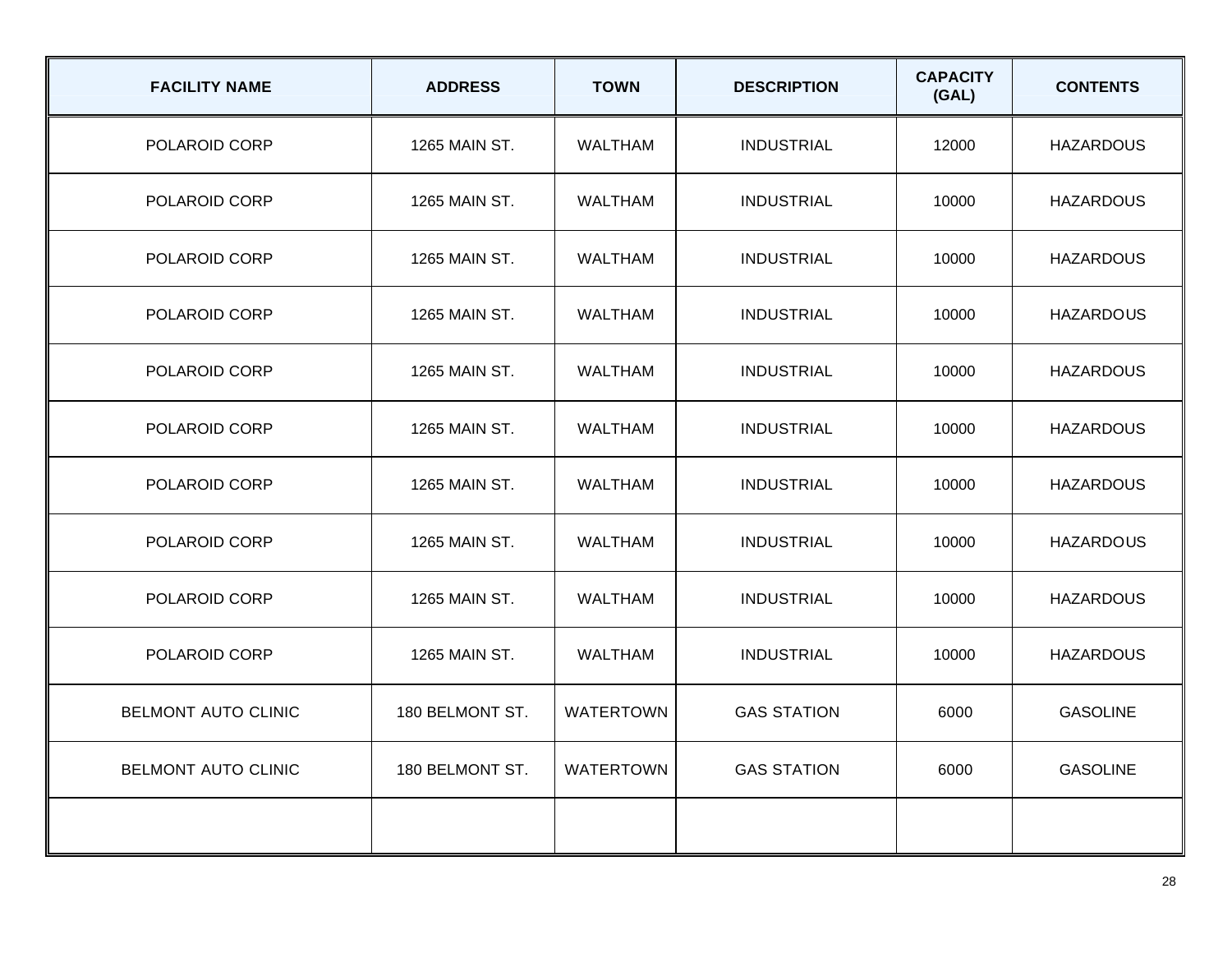| <b>FACILITY NAME</b>          | <b>ADDRESS</b>         | <b>TOWN</b>      | <b>DESCRIPTION</b> | <b>CAPACITY</b><br>(GAL) | <b>CONTENTS</b>  |
|-------------------------------|------------------------|------------------|--------------------|--------------------------|------------------|
| <b>BELMONT AUTO CLINIC</b>    | 180 BELMONT ST.        | <b>WATERTOWN</b> | <b>GAS STATION</b> | 6000                     | <b>GASOLINE</b>  |
| <b>BELMONT AUTO CLINIC</b>    | 180 BELMONT ST.        | <b>WATERTOWN</b> | <b>GAS STATION</b> | 500                      | <b>WASTE OIL</b> |
| KENDAL GREEN SERVICE CENTER   | 290 NORTH AVE.         | <b>WESTON</b>    | <b>GAS STATION</b> | 10000                    | <b>GASOLINE</b>  |
| KENDAL GREEN SERVICE CENTER   | 290 NORTH AVE.         | <b>WESTON</b>    | <b>GAS STATION</b> | 10000                    | <b>GASOLINE</b>  |
| KENDAL GREEN SERVICE CENTER   | 290 NORTH AVE.         | <b>WESTON</b>    | <b>GAS STATION</b> | 5000                     | <b>GASOLINE</b>  |
| MOBIL OIL CORP                | 88 BOSTON POST RD.     | <b>WESTON</b>    | <b>GAS STATION</b> | 12000                    | <b>GASOLINE</b>  |
| <b>MOBIL OIL CORP</b>         | 88 BOSTON POST RD.     | <b>WESTON</b>    | <b>GAS STATION</b> | 10000                    | <b>GASOLINE</b>  |
| MOBIL OIL CORP                | 88 BOSTON POST RD.     | <b>WESTON</b>    | <b>GAS STATION</b> | 10000                    | <b>GASOLINE</b>  |
| MOBIL OIL CORP                | 88 BOSTON POST RD.     | <b>WESTON</b>    | <b>GAS STATION</b> | 1000                     | <b>WASTE OIL</b> |
| WESTON GOLF CLUB GROUNDS DEPT | 275 MEADOWBROOK<br>RD. | <b>WESTON</b>    | <b>OTHER</b>       | 2000                     | <b>GASOLINE</b>  |
| WESTON GOLF CLUB GROUNDS DEPT | 275 MEADOWBROOK<br>RD. | <b>WESTON</b>    | <b>OTHER</b>       | 1000                     | <b>DIESEL</b>    |
|                               |                        |                  |                    |                          |                  |

For more information on underground storage tanks, visit the Massachusetts Department of Fire Services web site: http://www.state.ma.us/dfs/ust/ustHome.htm

Note: This appendix includes only those facilities within the water supply protection area(s) that meet state reporting requirements and report to the appropriate agencies. Additional facilities located within the water supply protection area(s) should be considered in local drinking water source protection planning.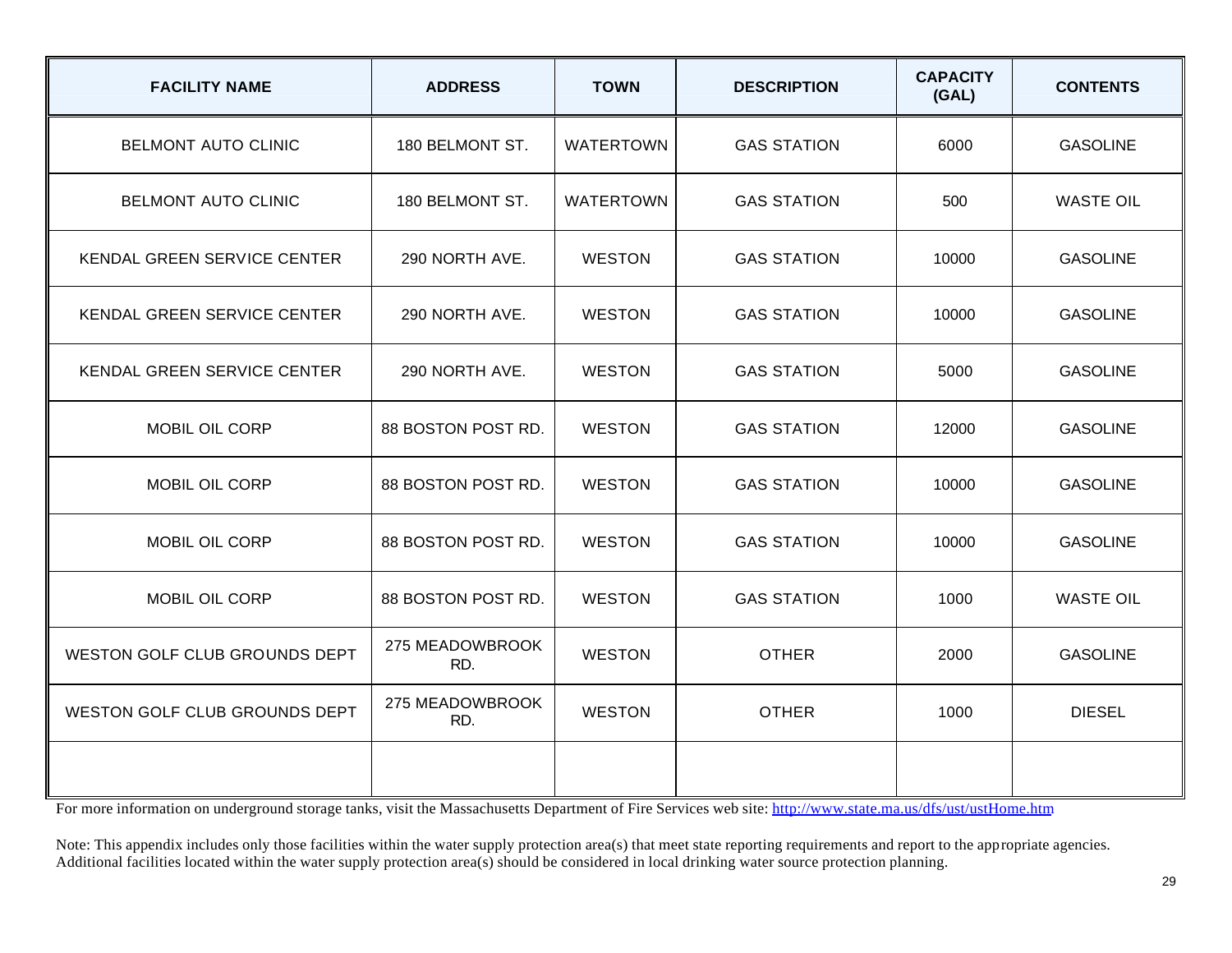### **APPENDIX B** – **Table of Tier Classified Oil and/or Hazardous Material Sites within Cambridge Water Supply Protection Areas**

DEP's datalayer depicting oil and/or hazardous material (OHM) sites is a statewide point data set that contains the approximate location of known sources of contamination that have been both reported and classified under Chapter 21E of the Massachusetts General Laws. Location types presented in the layer include the approximate center of the site, the center of the building on the property where the release occurred, the source of contamination, or the location of an on-site monitoring well. Although this assessment identifies OHM sites near the source of your drinking water, the risks to the source posed by each site may be different. The kind of contaminant and the local geology may have an effect on whether the site poses an actual or potential threat to the source.

The DEP's Chapter 21E program relies on licensed site professionals (LSPs) to oversee cleanups at most sites, while the DEP's Bureau of Waste Site Cleanup (BWSC) program retains oversight at the most serious sites. This privatized program obliges potentially responsible parties and LSPs to comply with DEP regulations (the Massachusetts Contingency Plan – MCP), which require that sites within drinking water source protection areas be cleaned up to drinking water standards.

For more information about the state's OHM site cleanup process to which these sites are subject and how this complements the drinking water protection program, please visit the BWSC web page at http://www.state.ma.us/dep/bwsc. You may obtain site -specific information two ways: by using the BWSC Searchable Sites database at http://:www.state.ma.us/dep/bwsc/sitellst.htm, or you may visit the DEP regional office and review the site file. These files contain more detailed information, including cleanup status, site history, contamination levels, maps, correspondence and investigation reports, however you must call the regional office in order to schedule an appointment to view the file.

The table below contains the list of Tier Classified oil and/or Hazardous Material Release Sites that are located within your drinking water source protection area.

| <b>RTN</b> | <b>Release Site Address</b>          | Town      | <b>Contaminant Type</b>    |
|------------|--------------------------------------|-----------|----------------------------|
| 3-0016793  | Convergence Of Rtes 2, 16 and 3      | Cambridge | O <sub>il</sub>            |
| 3-0002382  | 480 Concord Avenue                   | Cambridge | ?                          |
| 3-0001320  | 343 Fresh Pond Parkway               | Cambridge | $\overline{\cdot}$         |
| 3-0018589  | Wheeler St And Fresh Pond<br>Parkway | Cambridge | Oil And Hazardous Material |
| 3-0002920  | 260 Lexington Avenue                 | Cambridge | ?                          |
| 3-0018094  | 26 Smith Place                       | Cambridge | Hazardous Material         |
| 3-0000269  | 671 Concord Street                   | Cambridge | Oil                        |
| 3-0002594  | 555 Concord Avenue                   | Cambridge | ?                          |
| 3-0013222  | Wheeler & Concord Streets            | Cambridge | Oil                        |
| 3-0000089  | 603 Concord Avenue                   | Cambridge | ?                          |

**Table 1**: Bureau of Waste Site Cleanup Tier Classified Oil and/or Hazardous Material Release Sites (Chapter 21E Sites) - Listed by Release Tracking Number (RTN)